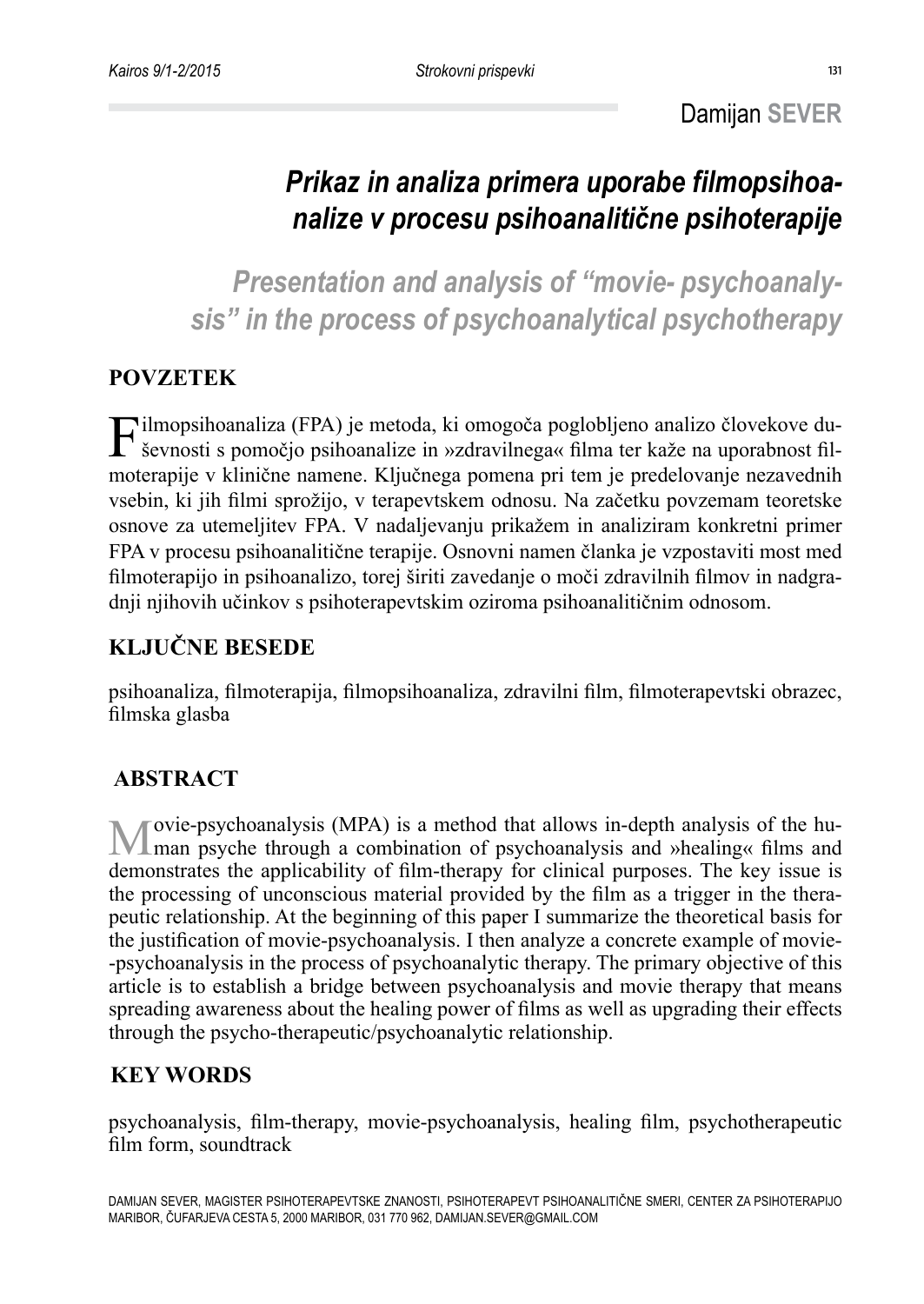### **Extended abstract**

### **Introduction**

This article arises out of my research (Sever, 2014) and has been written with the main intention of presenting the movie-psychoanalysis method (MPA) for clinical purposes. MPA is a method that allows in-depth analysis of the human psyche with the help of psychoanalysis and »healing« films and demonstrates the applicability of movie-therapy for clinical purposes. The key issue is the processing of unconscious material provided by the film as a trigger in the therapeutic relationship. MPA includes introducing the patient to reviewing, experiencing and listening to healing movies, writing the movie reflection and completing the movie therapy form.

 The crucial condition for the use healing movies for therapeutic purposes is being able to learn how to interpret movies, how to grasp their content and hear the message of music. It is about grasping the crucial movie elements, which along with their complexity (verbal and nonverbal aspect, sound effects, music, velocity of speech, color of voice, scenery, scenography, production, unconscious, conscious, etc.) that are relevant for movie therapy purposes and psychoanalytic integration.

The film industry blossomed many years after the death of Sigmund Freud, who held a negative opinion towards movie projects encompassing psychoanalysis. He was skeptical about the possibilities of the "plastic" (filmic) representation of psychoanalytic abstractions (Green, 2000; Greenberg, 2000).

### **Psychoanalytic film theory**

Psychoanalytic film theory has been introduced by Lacan, Metz, Deleuze and other analytic authors. Lacan was reflecting on why the film story should attract the viewer so much. He claims that the overwhelming attraction of films resides in an intimate relationship with the mirror stage: »Lacan theorizes that the child then misrecognizes its image as being more coordinated, 'whole', and focused than it actually is. The 'misreflection' is next projected outside itself, and taken as an ego-ideal. Later, when this ego- -ideal is introjected, the child begins to passionately desire identification with others. In due time, its desire will dictate the experience of pleasurably identifying with screen characters. The important element for film theorists here is the child's exclusive understanding of itself through projection, and hence its inability to see itself except in terms of the Lacanian 'Other'. Lacan asserts that the infant develops a dramatically ambivalent relationship with the reflected self, loving it (for its embodiment of the child's ideal image), and hating it (precisely because it resides outside the body). Consequently, the child acquires a facility that will later be called into play while watching movies—an ability to identify binarily, alternately with exhibitionist and voyeur, master and slave, victim and victimizer.« (Greenberg and Gabbard, 1990: 110)

Christian Metz is considered to be one of the most important semiotic movie theorist: »Metz (1982) describes film viewing as a regressive, dreamlike state induced by the darkened house, the silence of the spectators, the inhibition of movement, the relative comfort of the padded chairs—all of which encourage suspension of disbelief. In this regressive state, the pleasure principle is enhanced and the primary process encouraged. The cinema—at least the cinema as a good object—is an imaginary signifier which restores the experiences of primary and secondary identifications from that time when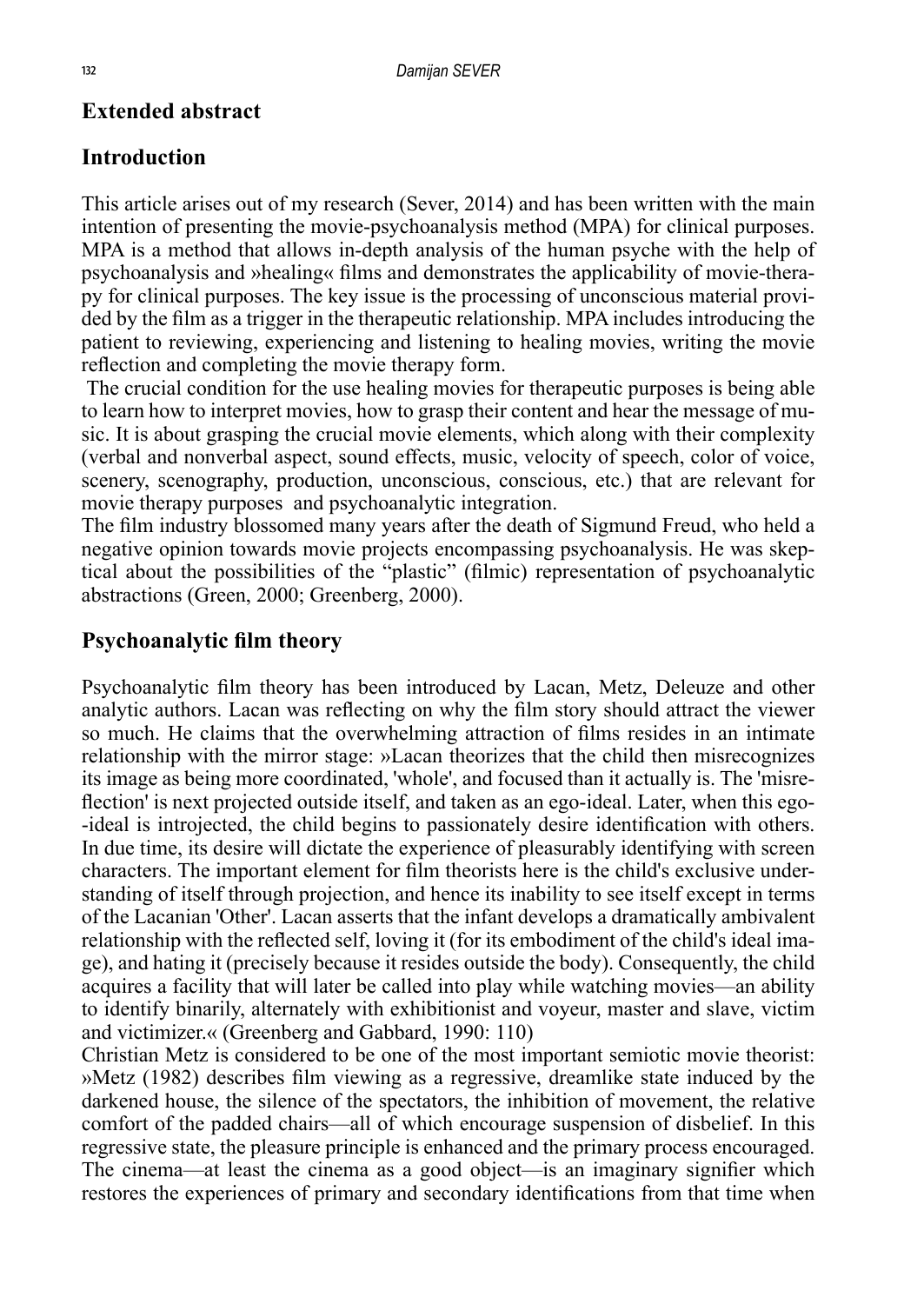the child first recognizes its own image in the mirror. However, it is the image of others that we see on the screen. By definition, the process involves voyeurism and fetishism, and in an imaginary identification the desired object is always the lost object.« (Villela, 1999: 329)

In his theory Gilles Deleuze not only mentions movies, but concepts which have arisen from them (Deleuze, 1989). His revolutionary conceptual way of understanding films has shown that external interpretation is not required, due to the fact that the movie alone serves as an explanation. Truth is not found, but created. (Schwartz, 2000) According to Deleuze, the essence of a movie image is causing the shock of thoughts, that send vibrations into the cortex, directly triggering the nervous and cognitive system. (Deleuze, 1989)

# **Film as medium for depicting the unconscious and its connection with dre- ams**

Movies could be viewed as a medium for the representation of the unconscious. With them the concept of the unconscious has been introduced to a wider circle of the population. »The medium of film is peculiarly suited to psychological analysis because it is closest, perhaps of any art form, to the natural process by which the unconscious chooses to make itself known-by visualizing itself, as in dreams.« (Beebe, 1996: 579) Ihanus questioned: »Is the unconscious like the film, or is the film the materialization of the unconscious?« (Ihanus, 2002: 215) Movies and dreams have been connected since the early 1930's. The cinema as a dream factory is an early designation. In 1931 the American film industry was already being called a dream factory.

What angers patients the most is the fact that we are unable to uncover our blind spots, which frequently results in projecting and project identification on others. Unconscious material is not accessible without an analyst and adequate analysis.

Due to the limited scope of the article I point out only two movies closely linked with psychoanalysis, the unconscious and dreams. The first is Hitchcock's thriller *Spellbound*  (1945). The director did not intend to create the movie as a realistic representation of the psychoanalytic process, which he considered too complex. When Dr. May Romm, Selznick's psychoanalyst and psychiatric film advisor, expressed dissatisfaction regarding the inadequate portrayal of psychoanalysis in the film, Hitchcock replied: »But May, it's only a movie.« In an interview with François Truffaut, Hitchcock also referred somewhat derisively to the film as »just another manhunt story wrapped up in pseudo- -psychoanalysis.« (Brandell, 2004: 63)

*Freud the secret passion* (1962) shows hysteria, use of hypnosis, Breuer-Freud cooperation, talking cure invention, Freud's discovery of the meaning of a lapsus, transference and countertransference, understanding of dreams as the royal path into the unconscious, as well as Freud's fight against Vienna's medical elite regarding infantile sexuality.

#### **Interconnection between music, emotions and healing movies**

In the process of doing my research (Sever, 2014) I have changed my perspective: music is probably the main reason for emotional experience (primary coding), therefore not pictures or dialogue. »Music sounds the way emotion feels.« (Pratt in Stein, 2004: 758) »Film music is an overlooked subject in psychoanalytic film discussions as well as in contemporary clinical literature.« (Díaz de Chumaceiro, 1998: 317)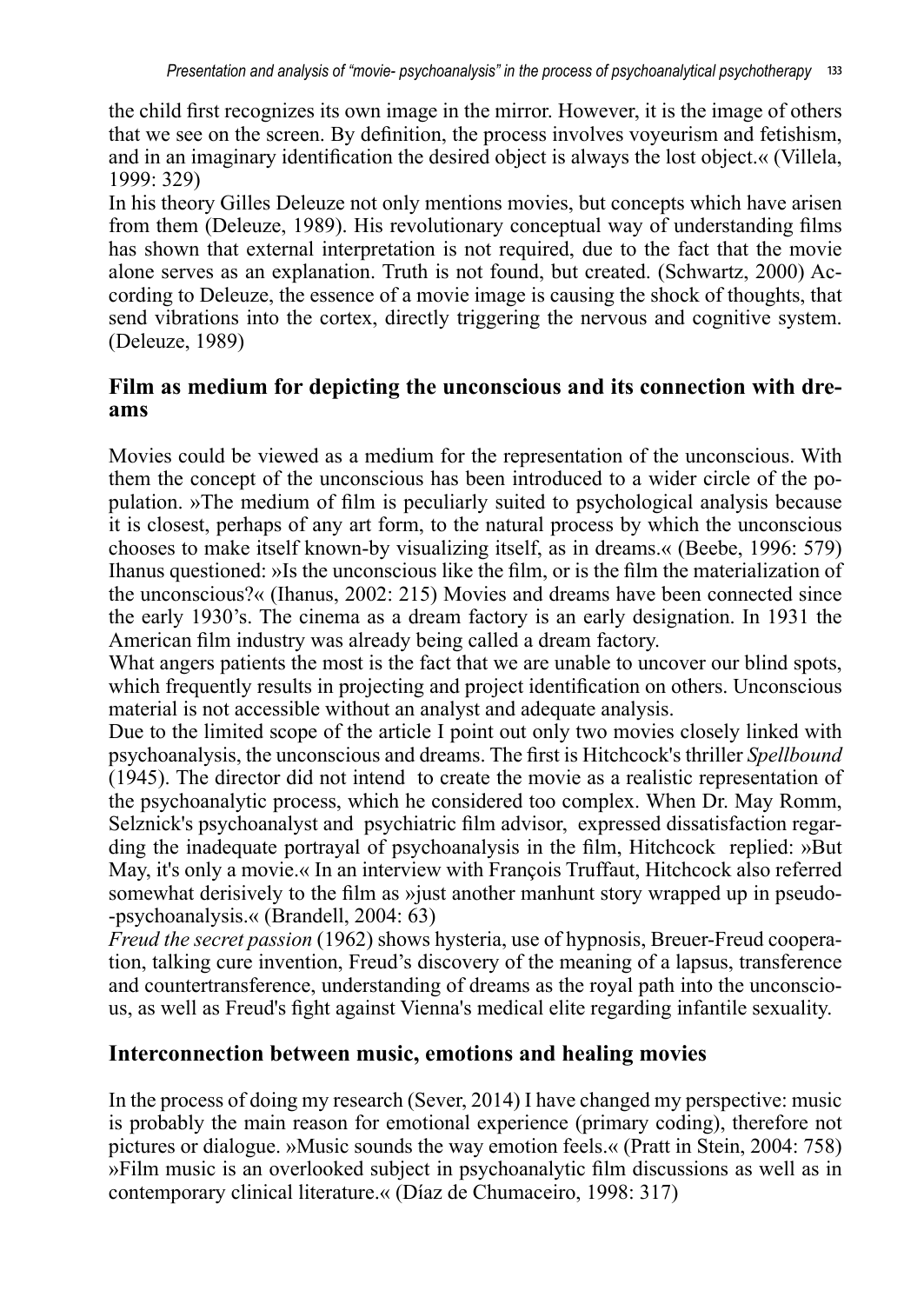The connection between musical perception and the recall of traumatic experiences is very important. Music often releases even stronger unconscious responses and thus it increases the healing potential of the movie. »The nature of emotions is being uncovered most directly in music.« (Peršin, Reichenberg and Rutar, 2006a: 38) Schopenhauer also states: »Music is materializing the will. Music is therefore the substance, which points out what lies at the heart of an object.« (Schopenhauer in Peršin, Reichenbrg and Rutar, 2006a: 39) »Listening to music is both a psychological and hearing event.« (Stein, 2004: 758) Rousseau adds: »Music should not act as an effective feature of speech, but should have the chance to »speak« alone«. (Rousseau in Peršin, Reichenberg and Rutar, 2006a: 38)

 So music can also be used as a trigger mechanism for activating unconscious material. Therefore music and film complement each other. Metaphorically speaking, I would say that it is about »sexual attraction« between film (him) and music (her), like a »sexual adventure« between them. So every new healing movie can be viewed as the birth of a new child, conceived from their love, from the MPA point of view.

## **Similarities between psychoanalysis, healing movies and movie-psychoa- nalysis**

1. The basic similarity between psychoanalysis and movies (both date back to 1895) is the impact of the unconscious on an individual's life. Dreams are the chain between psychoanalysis and the movie. In psychoanalysis dreams are the product of an unconscious wish. »In the same way movie is the product of unconscious wish. Film creation without involving the director's unconscious would be impossible, without it no movie could ever be made.« (Peršin, Reichenberg and Rutar, 2006b: 71)

2. Movies and psychoanalysis are often linked with realistic emotional experience. »While we are in the middle of experiencing a certain movie, it is emotionally real for our brains! When we are empathizing with the protagonist, we have become one.« (Peršin, Reichenberg and Rutar, 2006: 72) Both serve as models for identification, which enables upgrading our identity and promotes psychological growth. We are testing ourselves in the other person's shoes.

3. Both serve as dialogue. »Interpretation of a film is 'dialogical' by nature.« (Cocks, 2003: 35)

4. Reflective function of movies and analysts. »And just as the patient projects onto the 'blank-screen' of the analyst, the moviemaker projects his dream onto the silver screen.« (Bloom, 1993: 38)

5. Both of them uncover the dark side of humans and our existence, they uncover what is forgotten, buried, suppressed, denied, and unconfessed.

6. If auto analysis after finished psychoanalysis represents a final achievement, this is similar to auto movie analysis, which can be learned in the process of MPA. Auto movie analysis is conducted automatically after a certain period of time, if we are to watch movies in depth and relive them according to MPA method.

7. Happy endings are a source of new hope. The overwhelming majority of patients wish for a successful ending after terminating therapy. »The possibility of a resolution, of a happy ending, is what keeps many people alive, the same hope that brings many patients to psychotherapy, despite discouraging statistics and no promises.« (Bloom, 1993: 36)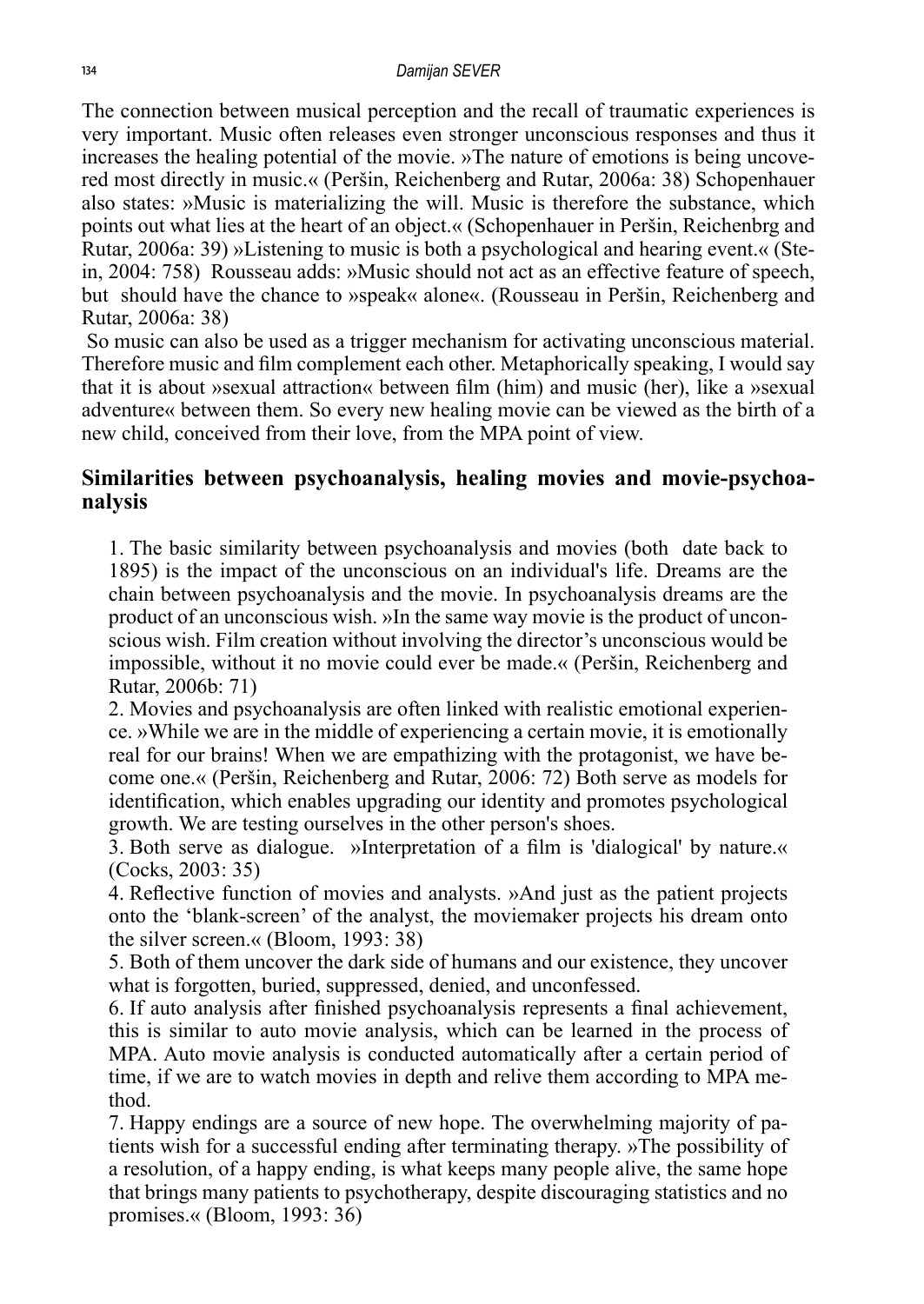## **Healing movies and movie-psychoanalysis**

MPA should be the patient's introduction into viewing, experiencing and listening to healing movies (chosen in cooperation between him and the therapist or on his own choice), creating movie reflection and completing the movie therapy form. If the film triggers buried unconscious themes, MPA provides the conceptual framework for further interpretation in later psychoanalytic sessions.

 Time has shown that some movies contain healing elements worthy of our attention. I have named such films »healing movies«. A healing movie influences our conscious and unconscious in four phases: identification, catharsis, introspection and transformation. This is similar to the process of a patient in psychotherapy or psychoanalysis. Healing films have therapeutic factors, which should be recognized by the patient and with the use of MPA method transformed into therapeutically emotionally corrective experiences.

## **The film is healing if it contains the following characteristics:**

1. It has aspects that are similar to the patient`s experiences, questions, dilemmas.

2. It unlocks suppressed memories, symptoms, struggles, promotes and accumulates deep emotions, catharsis, promotes dreams, raises awareness about the unconscious.

3. In addition to an emotional content it has intellectual-educational psychological topics.

4. At least one actor in the film can be viewed from the perspective of the psychotherapeutic process.

5. The most important feature in the process of watching healing movies is the fact that everything which has been triggered can be shared with the therapist, either in psychotherapy or classical psychoanalysis or analytically oriented psychotherapy.

## **Movie therapeutic form**

With the intention of unifying the way patients and other interested parties write events while watching the recommended healing movies I constructed the movie therapy form (see Annex 1), which can promote in-depth therapeutic work on yourself. The healing film should be viewed while patient is simultaneously writing down association, emotions, and memories. The movie therapy form can then be used both individually and in a group. After submitting the form or completing movie reflection, psychoanalytically oriented psychotherapy follows.

## **How to use movie psychoanalysis?**

Here I describe the procedure of MPA as I developed it in my clinical practice. Patients and other participants need:

- the list of healing movies, useful for film therapy in psychotherapy (www. cpmb.si), which enables them to choose their healing movie,
- movie therapy form, where they can write down their ideas, emotions and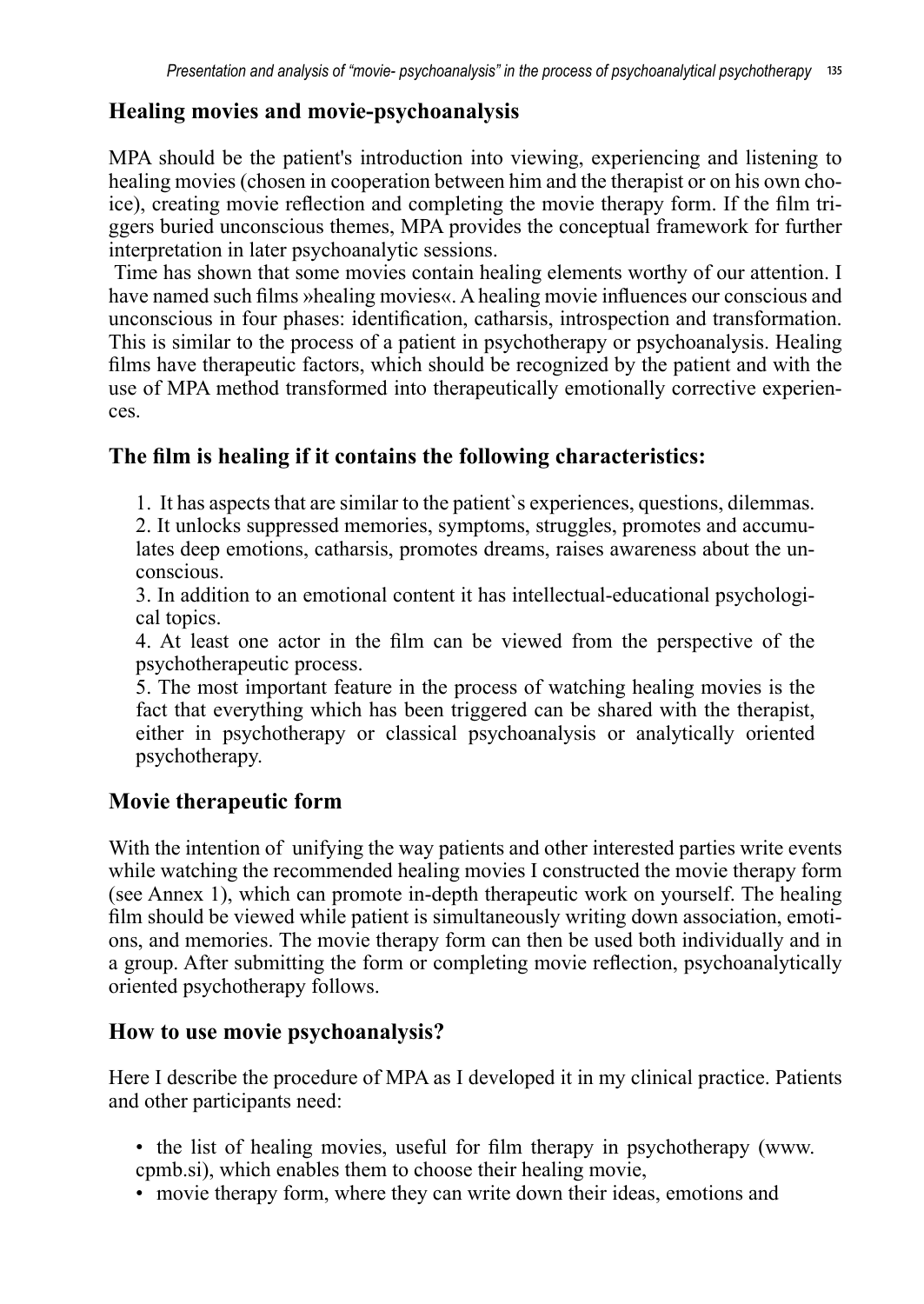• guide for participation in MPA valid for individual or group sessions.

#### **I instruct a patient to follow these steps:**

1. Choose a film from the list of healing movies, which you consider the closest (at this moment), most touching.

2. View the chosen film. Simultaneously write down on paper (or laptop) everything you notice (without censorship).

3. After movie (or during) connect topics to yourself, your life.

4. Send me both film reflection and film form. Film reflection is a mandatory part of MPA, while the movie therapy form is optional.

5. After I have carefully studied it, and asked questions if necessary, I interpret the content, underline some parts, ask for additional explanation etc. All this is then forwarded to participants to give insight and potential for updating. The whole process is handled in confidential patient-doctor privilege.

6. The material inspired by the film-reflection, is further processed in psychoanalytic oriented therapy.

In practice, opinions regarding connections between movies and psychotherapy linked with psychoanalysis are divided. Some are concerned that psychoanalysts with movie therapy could use shortcuts, in other words, shorten the time of therapy, bypass certain resistance, reduce frustrations along with patient's (constructive) suffering, simplifying work with problematic patients and interfere in the process more than classic psychoanalysis prescribes. Nowadays movie therapy is mainly used by a younger generation of therapists from various fields and is not intended strictly for usage in psychoanalysis. I believe that in the process of psychoanalytic orientated therapy MPA is not contraindicated and can be used while working with patients. Mainly because MPA is still a young method, which will be reshaped in the process of developing.

## **Case presentation of film reflection**

In the article I analyze a concrete example of movie-psychoanalysis in the process of psychoanalytic therapy. I present a shortened and interpreted film reflection of a patient. Her film reflection clearly reflected the process undergone between us in the past during therapy. She illustrates the therapeutic connection between film topics and personal experiences, moreover it is shown that such cooperation has enriched the therapeutic relationship between us.

If certain techniques are to be considered as part of psychoanalysis, they must incorporate at least dealing with resistances, transference and promoting unconscious parts. Healing aspects have been proven by extracts from film reflection. It is demonstrable to show the contribution of movie therapy analysis towards raising awareness about unconscious with the help of movie and soundtracks and their connection with expressing emotions and other material which is helpful for the psychoanalytic process.

I presented some healing psychoanalytic aspects in film reflections, underscoring psychoanalytic technique: resistances, awareness of unconscious material through pictures and music, emotions, catharsis, transference and association about mother and other female characters, transference and association about father and other male characters, somatization, symptoms, psychosomatics, dreams encouraged by film, associations about psychotherapeutic relationship and psychotherapy.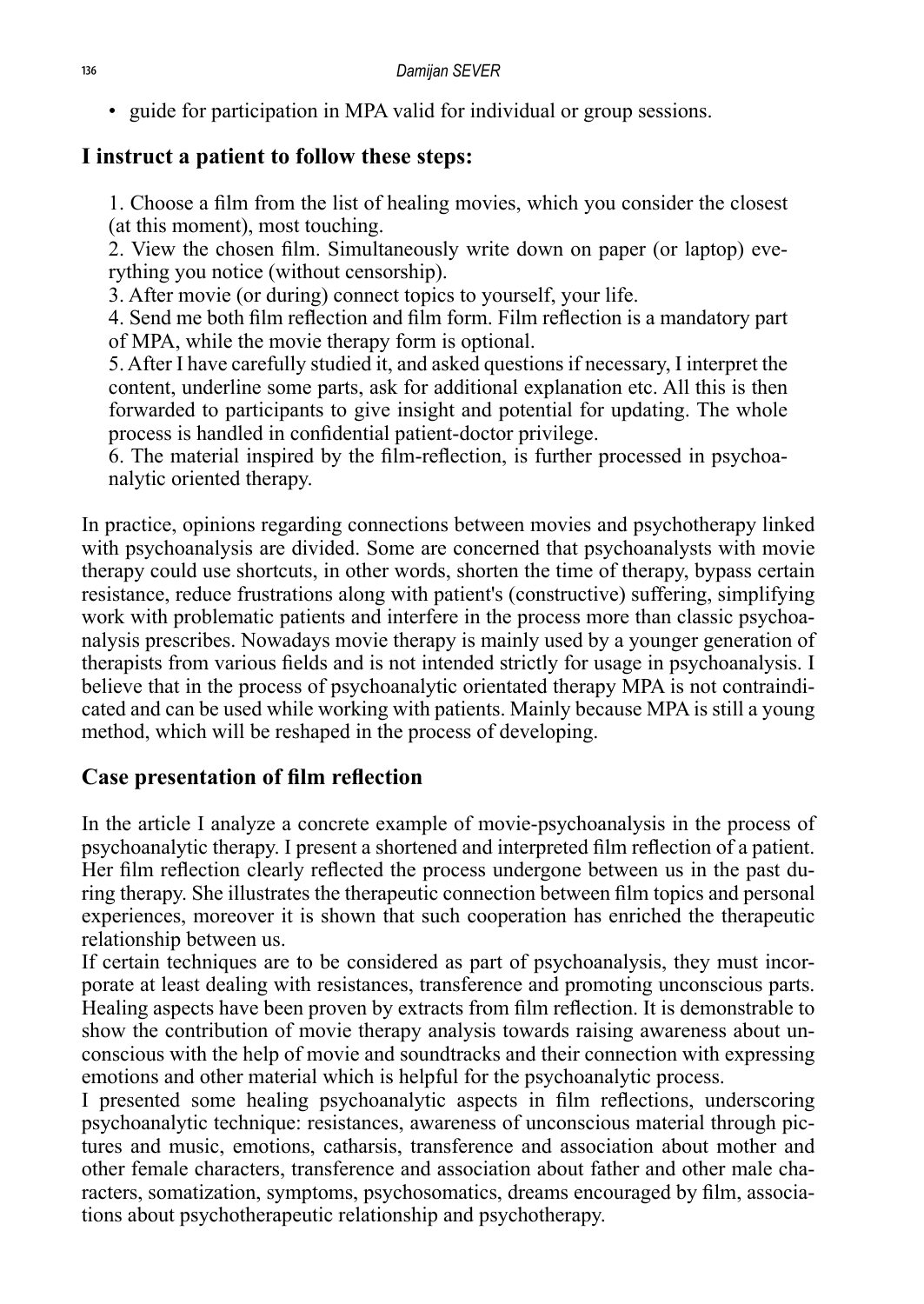Upon analysis of Janine's film reflection I find the majority of healing psychoanalytical factors mentioned before. The performance of MPA in Janine's film reflection shows that in it is embodied almost the entire range of psychoanalytical healing factors. This confirms my starting hypothesis that the method described here is not only film-therapy, but MPA and in my opinion rightly deserves this name.

## **Conclusion**

The primary objective of this article is to establish a bridge between psychoanalysis and movie therapy that means spreading the awareness about the healing power of films as well as upgrading their effects through psychotherapeutic/psychoanalytic relationship. I presented an expert basis for MPA method, which is open for further interpretation and progress. MPA method contains work with various healing psychoanalytic aspects, while meeting majority of the necessary criteria for possible use in psychoanalysis. I bear in mind that psychoanalysts can at least use movie therapy if not in classical sessions, but in short term analytically oriented therapy. Usage of movie therapy by other modalities is basically limitless. With this article  $\overline{I}$  hope to encourage psychotherapists of different modalities to integrate into their work also film-therapy / movie-psychoanalysis. My recommendation to the reader at the end is to try this technique on himself, the door is open, only the question remains if one is willing to step forward. »There is no end. There is no beginning. There is only the passion of life. Never lose the childhood innocence.« (Federico Fellini)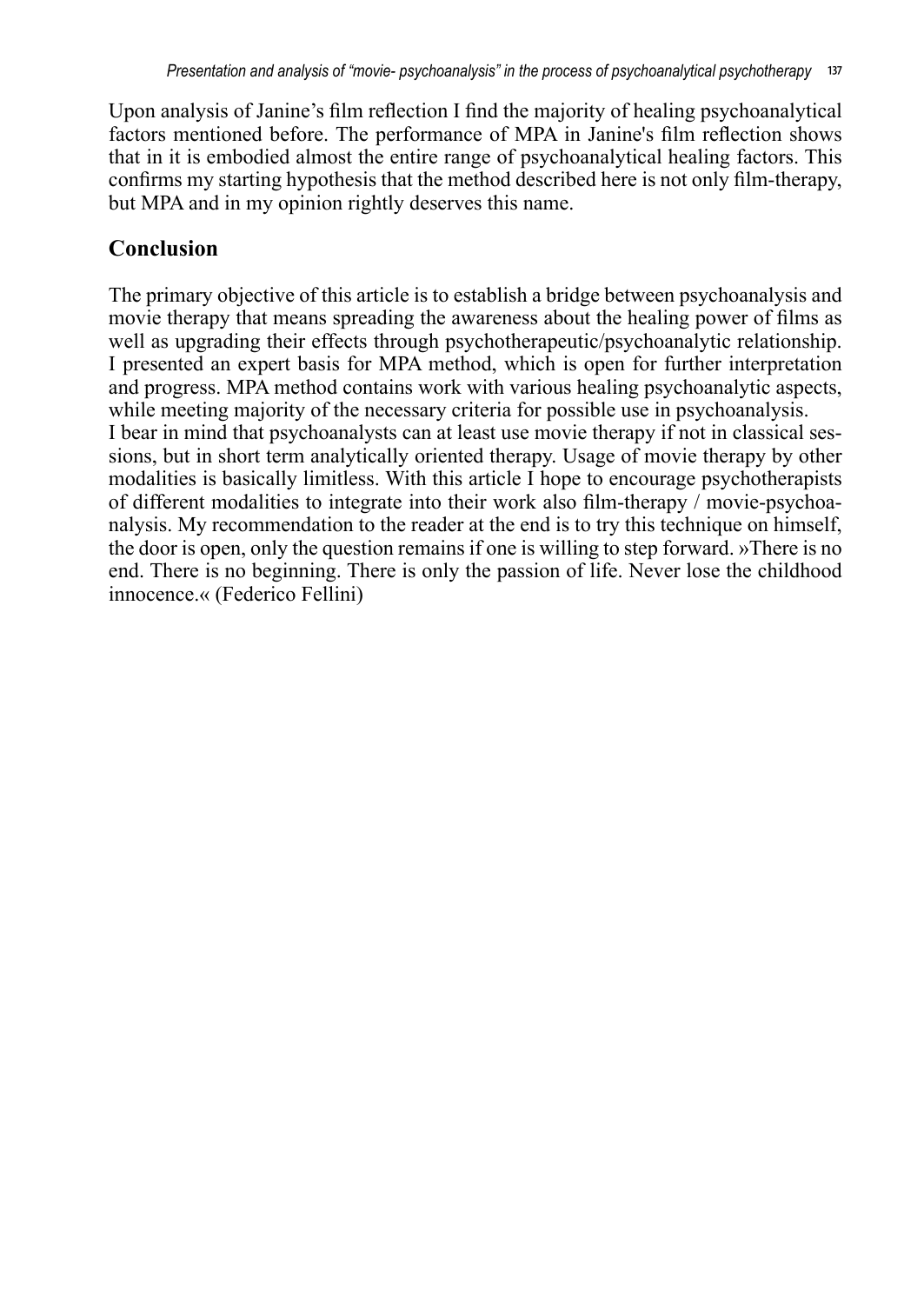#### **Uvod**

Članek je nastal na osnovi moje raziskave (Sever, 2014), katere glavni namen naloge je bil utemeljitev metode filmopsihoanalize (FPA) in prikaz njene klinične uporabe. Ta vključuje uvajanje pacienta v poglobljeno izbiro, gledanje, poslušanje in doživljanje zdravilnega filma, zapisovanje filmske izpovedi in izpolnjevanje filmskega obrazca ter predelavo sproženega gradiva na psihoanalitično usmerjeni terapiji.

Filme, ki vsebujejo zdravilne elemente, sem poimenoval »zdravilni filmi.« Z Lacanom, Metzom, Deleuzom in drugimi analitskimi avtorji se je namreč pojavila psihoanalitična filmska teorija, ki je vse bolj ugotavljala, da podobno kot med psihoanalizo in literaturo in drugimi umetniškimi zvrstmi tudi med psihoanalizo in filmom/kinematografijo obstaja pomembna medsebojna vzajemnost, tako da je filmska umetnost lahko dragocen zaveznik psihoanalizi in obratno.

V tem članku predstavljam le značilnosti in delovanje zdravilnega filma v okviru individualne filmoterapije oziroma filmopsihoanalize, možna pa je tudi uporaba v skupinski terapiji (Sever, 2014).

#### **Temeljne ideje za vzgajanje filmskega pogleda in sluha**

Predpogoj za uporabo zdravilnih filmov v terapevtske namene je naučiti se »poglobljeno brati« filme, torej dojeti njihovo vsebino in slišati sporočilo glasbe. Pri »branju filma« gre za prepoznavanje tistih elementov filma, ki zaradi svoje večplastnosti (verbalni vidik, neverbalnost, zvočni učinki, glasba, hitrost govora, barva glasu, kulise, scena, scenarij, režija, zavestno, nezavedno itd.) lahko učinkujejo tudi v smeri FPA. Peršin, Reichenberg in Rutar (2006a) so podali šest temeljnih idej za vzgajanje filmskega pogleda, ki jih poenostavljeno povzemam:

- 1. Filmi so knjige današnjega časa.
- 2. Če so filmi knjige današnjega časa, je filme možno brati.
- 3. Če je filme možno brati, jih je torej treba znati brati.
- 4. Branja filmov se je treba naučiti že zgodaj.
- 5. Prebrano je mogoče razumeti in analizirati, pri čemer je lahko v pomoč psihoanaliza.
- 6. Film je nujno umetnost.

#### **Vpliv filmske glasbe na psihoanalitično zdravljenje - povezanost glasbe, čustev in zdravilnega filma**

Strinjam se z avtorico, ki pravi: »Filmska glasba je prezrta v psihoanalitičnih diskusijah o filmu kot tudi v sodobni klinični literaturi.« (Díaz de Chumaceiro, 1998: 317) Filmsko glasbo sem imel do pisanja svoje raziskave (Sever, 2014) za sekundarno vrsto kodiranja, primarna je bila slika. Nato pa sem spremenil svoj pogled, tako da danes menim, da je glasba tista, ki pretežno sproža čustveno doživljanje (primarno kodiranje) in »branje« filma, in v manjši meri slike ali dialogi. Tudi Carol Pratt pravi: »Čustva občutimo tako, kot zveni glasba« (Pratt v Stein, 2004: 758). Prav tako poudarja o »slišanju filma« tudi dr. Mitja Reichenberg, da film gleda z ušesi in posluša z zaprtimi očmi. Glas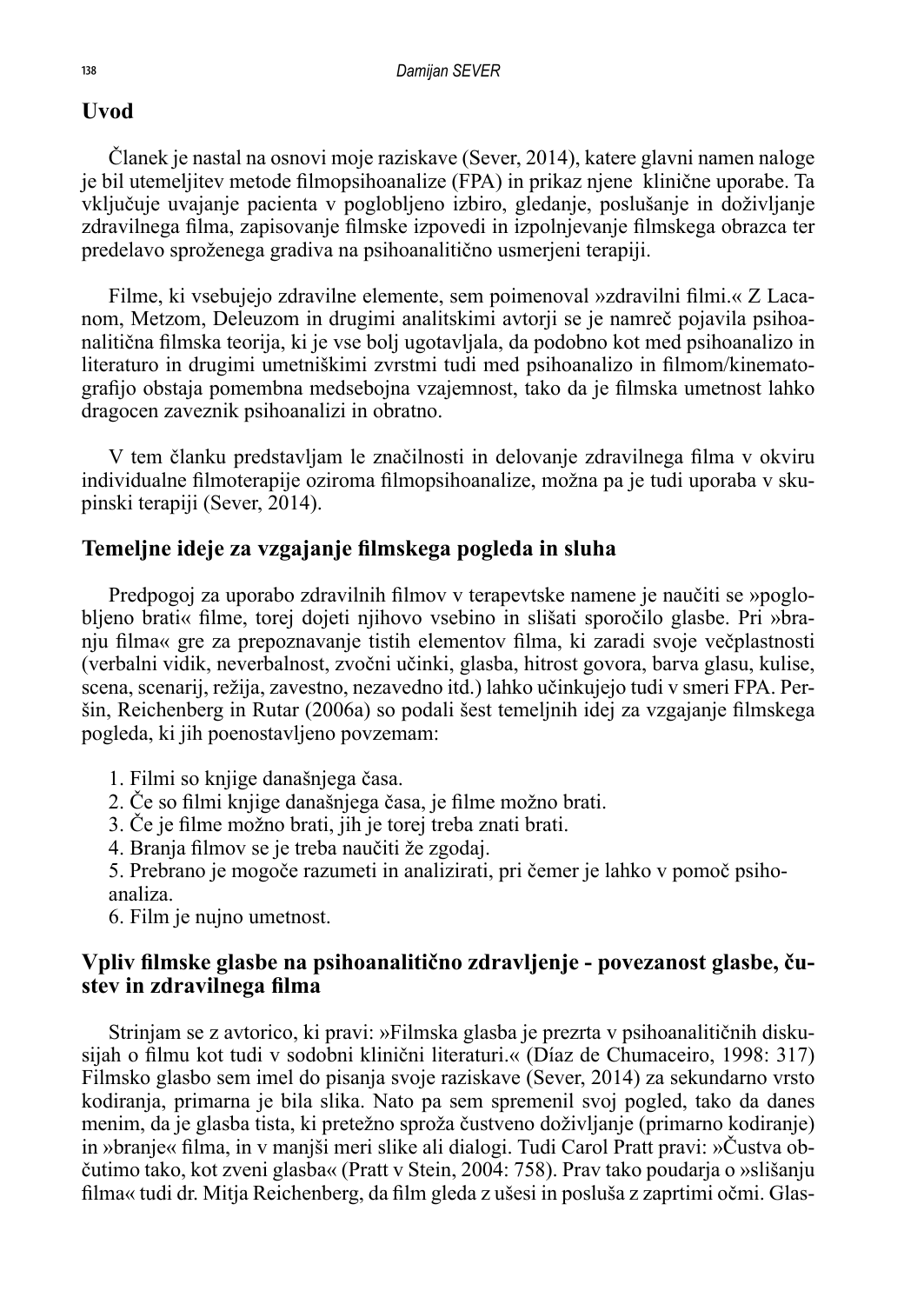ba v filmih je torej izjemno pomemben vezni člen do gledalčevih nezavednih čustev.

V raziskavah so odkrili pomembne povezave med dojemanjem glasbe in priklicem travmatskih izkušenj. Nek del glasbe, teksta ali melodije v pesmi lahko deluje kot sprožilec za potlačene nezavedne vsebine. Glasba zato pogosto sprosti še močnejši nezavedni čustveni naboj in lahko ima večji zdravilni potencial kot vizualni del filma. »Narava afektov je najjasnejša prav v glasbi.« (Peršin, Reichenberg in Rutar, 2006a: 38) Schopenhauer zapiše, da »glasba sama neposredno udejanja voljo. Glasba je torej sub¬stanca, ki lahko podaja pravo srce objekta.« (Schopenhauer prav tam: 39)

V znanstvenih krogih še vedno poteka živahna razprava glede narave odnosa med glasbo in čustvi. Kot pravi Stein: »Poslušanje glasbe je psihološko-slišni dogodek.« (Stein, 2004: 757) Rousseau dodaja, da »glasba ne bi smela zgolj služiti afektivnim značilnostim samega govora, temveč bi naj imela možnost in s tem pravico 'govo¬riti' zase.« (Rousseau v Peršin, Reichenberg in Rutar, 2006a: 38) Res je, ima to pravico in jo tudi s pridom uporablja, vendar se njene govorice praviloma ne zavedamo.

Glasba in film drug drugega dopolnjujeta, sta v dinamičnem razmerju, zato glasbo tako močno doživljamo (Maličev, 2011). Metaforično bi lahko rekel, da gre za »spolno privlačnost« med filmom in glasbo, za »seksualno avanturo« med njima in da vsak nov zdravilni film lahko simbolno gledamo kot rojstvo novega otroka, spočetega iz njune ljubezni.

#### **Film kot medij za upodobitev nezavednega**

Nezavedno je tisto, ki povezuje zdravilne filme in psihoanalizo. Na filme lahko gledamo kot na idealni medij za upodobitev nezavednega. »Filmski medij je še posebno primeren za psihološko analizo, ker je morda od vseh umetniških zvrsti najbližji naravnemu procesu, s katerim nezavedno, podobno kot v sanjah, vizualno upodobi samo sebe.« (Beebe, 1996: 579) Ihanus se sprašuje: »Je nezavedno kot film ali je film materializacija nezavednega?« (Ihanus, 2002: 215) Kateri svet je bolj resničen: budni ali sanjski, se sprašujejo tudi ustvarjalci filmov Matrica in Avatar.

Ljudje se običajno ne zavedamo globine, obsega in vpliva, ki ga ima nezavedno na naše budno življenje. Lastnih slepih peg pogosto ne moremo odkriti sami in jih s projekcijo in projektivno identifikacijo naprtimo drugim. Nezavedni material je veliko lažje dostopen z analitikom in analizo.

Torej človekove zavestne odločitve, predvsem pa njegovo nezavedno, krojijo posameznikovo življenje. Lahko ga še tako ignoriramo oziroma potlačujemo, pa se prej ali slej po stranski poti preko simptomov in kompulzivnega ponavljanja prikrade v naše čustvovanje, mišljenje in vedenje. Rezultati uspešne in učinkovite psihoterapije so trajni, saj se v terapevtskem procesu lahko spreminja pacientova osebnostna struktura, nevroznanstveniki pa so s pomočjo funkcionalne magnetne resonance pokazali, da se spreminja tudi možganska struktura (Pšeničny, 2013). Spominjanje in podoživljanje sta lažja procesa kot pa lastna transformacija in spreminjanje, ki je mukotrpen dolgoleten proces.

Zaradi omejenega obsega članka naj omenim le dva filma, ki sta tesno povezana s prikazom psihoanalize, z nezavednim in sanjami. Hitchcock v trilerju *Uročen* (angl.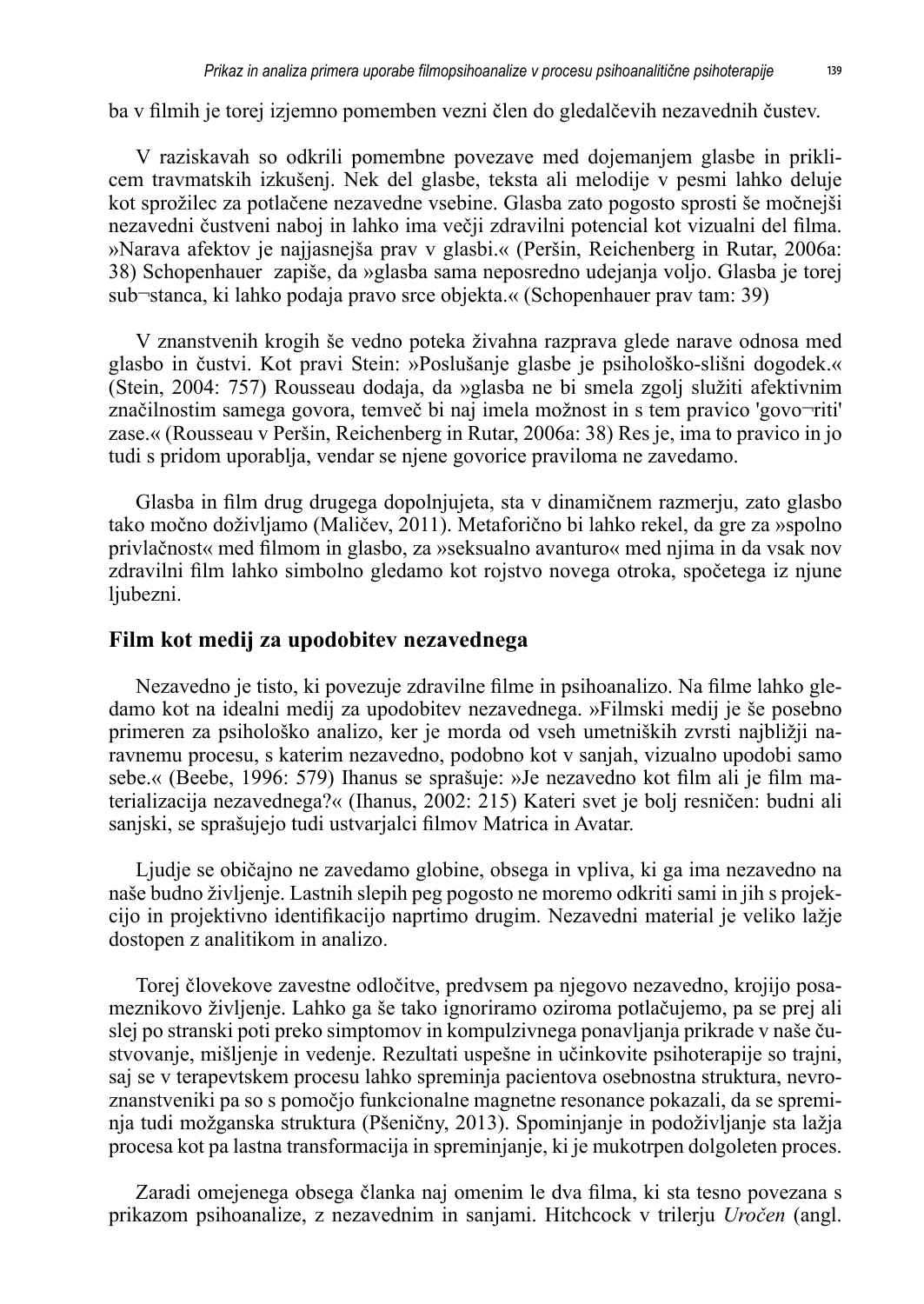*Spellbound*) (1945) verjetno ni imel namena, da bi podal resnično upodobitev psihoanalitičnega procesa, saj se mu je ta zdel preveč kompleksen. Ko se je dr. May Romm, Selznickov psihoanalitik in filmski psihiatrični svetovalec, razburjal nad neustreznim portretiranjem psihoanalize v filmu, mu je Hitchcock odgovoril: »May, to je vendar samo film.« Ob drugi priložnosti pa je dejal, da je ta film samo še ena zgodba o lovu na človeka, ovita v psevdopsihoanalizo (Brandell, 2004: 63)

Drugi film Freud, skrivna strast (angl. *Freud the secret passion*) (1962) prikazuje histerijo, uporabo hipnoze, sodelovanje Breuerja in Freuda, iznajdbo zdravljenja s pogovorom (angl. »talking cure«), lapsusa, transferja in kontratransferja, sanj kot kraljeve poti v nezavedno, borbo Freuda s takratno dunajsko medicinsko elito zaradi njegovih odkritij v zvezi z infantilno seksualnostjo idr.

Freud je bil skeptičen do vseh filmskih projektov, ki so vključevali psihoanalizo. Filmske upodobitve so se mu zdele »plastične« in da zato film ne more ustrezno predstaviti psihoanalize (Green, 2000; Greenberg, 2000).

#### **Psihoanalitična filmska teorija**

Stam, Burgoyne in Filtterman (1992: 12) so zapisali, »[…] da je eden od glavnih ciljev psihoanalitične filmske teorije, da sistematično primerja film kot specifično vrsto spektakla, s strukturo socialno in psihično konstituiranega individuuma.« Vprašanja glede filmskega občinstva so se začela postavljati prav s pozicije psihoanalitične teorije. Ob prehodu s filma kot objekta na film kot proces se fokus analize preusmeri iz sistemov pomena znotraj individualnega filma na produkcijo subjektivitete ob gledanju filma. Še več, prehod pomeni, da sta gledanje filma in formacija subjekta recipročna procesa: »Nekaj v naši nezavedni identiteti se sproži ob gledanju filma in gledanje filma postane bolj učinkovito, ker pri gledanju sodeluje naše nezavedno.« (prav tam: 14)

V grobem orisu psihoanalitične filmske teorije bom omenil le prispevke treh avtorjev, ki so ključno prispevali k njenem nastanku in razvoju: Lacana, Metza in Deleuza. Francoski psihoanalitik Jacques Lacan je Freudovo psihoanalitično teorijo razširil izven klinične uporabe psihoanalize. Njegove teorije so se pokazale kot učinkovite za pretresanje političnih, socioloških, družboslovnih vprašanj, pa tudi vprašanj s področja umetnosti, kamor spada tudi film. Lacanova razmišljanja o procesih identifikacije in zrcalnega stadija so spodbudila filmske teoretike k ukvarjanju z vprašanjem, zakaj filmska zgodba tako zelo pritegne gledalca. Lacan trdi, da neustavljiva privlačnost filmov prebiva v intimnem odnosu z zrcalnim stadijem (glej http://www.lacan.com/bibliographyzi. htm).

Lacanova revizija Freudove razvojne teorije locira jedro imaginarnega v dojenčkov oceanskiobčutek sebe in v blaženo zlitost z materjo. Nekje med 6. in 18. mesecem otrok prepozna svojo podobo v zrcalu kot enotni koncept svojega jaza. »Lacan pravi, da otrok napačno prepozna svojo podobo kot bolj koordinirano, 'celostno' in osredotočeno, bolj kot to dejansko je. To napačno zrcalno podobo projecira izven sebe in jo sprejme kot ego-ideal. Ko kasneje ego-ideal introjecira, se začne otrok strastno identificirati z drugimi. Sčasoma začne njegova želja narekovati doživljanje prijetnega identificiranja s karakterji na platnu.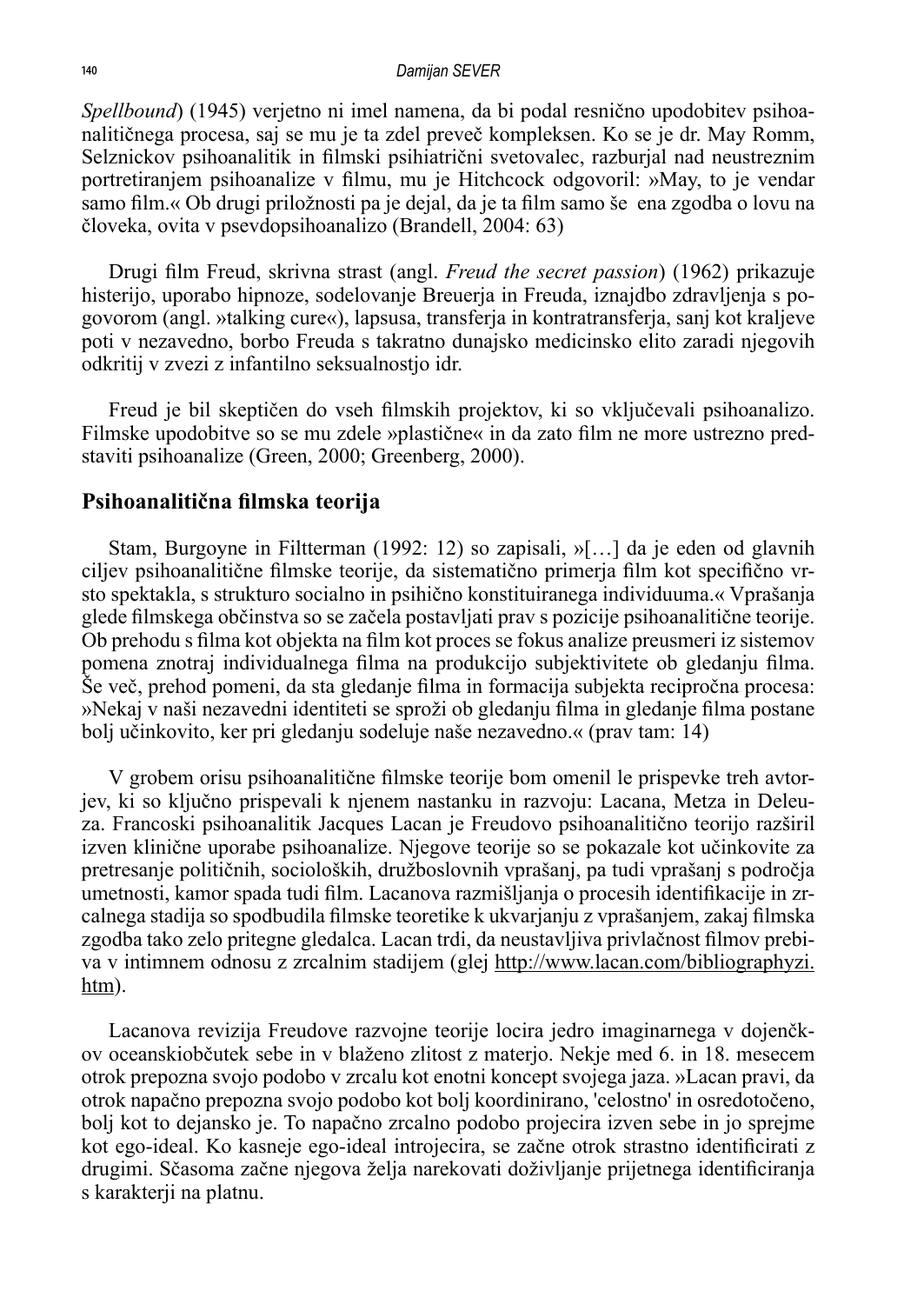Pomembno za filmske teoretike v zvezi s tem je otrokovo izključno razumevanje sebe skozi projekcijo in zato njegova nezmožnost, da bi se videl drugače kot v smislu Lacanovega 'Drugega'. Lacan predpostavlja, da otrok razvije dramatično ambivalenten odnos z zrcalnim jazom, tako da ga ljubi (zaradi utelešenja otrokove idealne podobe) in sovraži (točno zato, ker se nahaja zunaj telesa). Posledica tega je, da otrok razvije sposobnost, ki se bo kasneje pokazala med gledanjem filmov – sposobnost, da identificira binarno, izmenično kot eksibicionist in kot voajer, gospodar in suženj, žrtev in preganjalec.« (Greenberg in Gabbard,1990: 110) Prav v tem ambivalentnem redu, s svojimi čudnimi skrajnostmi ljubezni in sovraštva, ki jih je definiral Lacan, se s »poistovetenjem z vizualnimi podobami, s katerimi se srečujejo v kinematografskem 'ogledalu', gledalci povežejo z otroškimi identifikacijami.« (Metz, 1986: 22)

Christian Metz je najpomembnejši teoretik semiotične filmske teorije. Ugotavlja, da je film vrsta jezika, kod, preko katerega je možen prenos pomena na gledalca. Zanj »je film umetniška oblika imaginarnega par exellence, saj je z obvladovanjem petih materialnih sestavin ali kanalov komunikacije (analogne podobe, grafične podobe, zvoka, govora,dialoga) močneje čutno prisoten kot katerikoli drugi medij.« (Metz, 1986: 25). Iz tega sledi, da se je za vzgajanje filmskega pogleda potrebno zavedati vseh teh sestavin, saj vsaka zase na svoj način, skupaj pa v neštetih kombinacijah tvorijo zdravilno dimenzijo filma, ki jo lahko vsak gledalec doživi na unikaten način.

Gilles Deleuze ne govori o filmu, temveč o konceptih, ki jih ta poraja (Deleuze, 1989). S konceptualnim načinom razumevanja filmov je pokazal, da film ne potrebuje nobene zunanje razlage, saj je že sam razlaga. Razlaga samega sebe z ustvarjanjem konceptov. Resnica ni več najdena, temveč je ustvarjena (Schwartz, 2000). Po Deleuzu je umetniško bistvo podobe-filma povzročiti šok misli, poslati vibracije v korteks, neposredno zadeti živčni in možganski sistem.

#### **Psihoanaliza, filmoterapija in filmopsihoanaliza**

Filmoterapija ni nova modaliteta v okviru psihoterapije, kar niti ne poskuša, niti ne zmore biti. V svetu je znana že vsaj dvajset let in jo nekateri napačno pojmujejo kot ekspresno psihoterapijo, še bolj kontradiktorno pa bi jo bilo razumeti kot ekspresno psihoanalizo. Filmoterapija seveda ni uporabna samo v psihoanalizi, ampak v različnih psihoterapevtskih modalitetah. Če jo uporablja psihoanaliza, se imenuje filmopsihoanaliza (FPA).

Med psihoanalitiki so mnenja o povezljivosti filma in psihoterapije ter filma in psihoanalize deljena. Nekatere skrbi, da bi se psihoanalitik z uporabo filmoterapije posluževal bližnjic, torej želel skrajšati čas terapije, zaobiti odpore, zmanjšati pacientove frustracije in s tem njegovo konstruktivno trpljenje, si poenostaviti ali olajšati delo s težkimi pacienti, zmanjšati pacientovo agiranje z negativnim transferjem in se preveč vmešavati v njegov terapevtski proces.

V svetu filmoterapijo uporabljajo predvsem mlajši terapevti različnih smeri. Menim, da v procesu psihoanalitično usmerjene terapije ni kontraindicirana in se lahko uporablja pri delu s pacienti. Ker je FPA mlada metoda, ki se bo gotovo še spreminjala, jo pri kliničnem delu s pacienti v svoji praksi ohranjam ločeno od psihoanalize. FPA uporabljam s potrebno psihoanalitično nevtralnostjo, odgovornostjo in senzibilnostjo.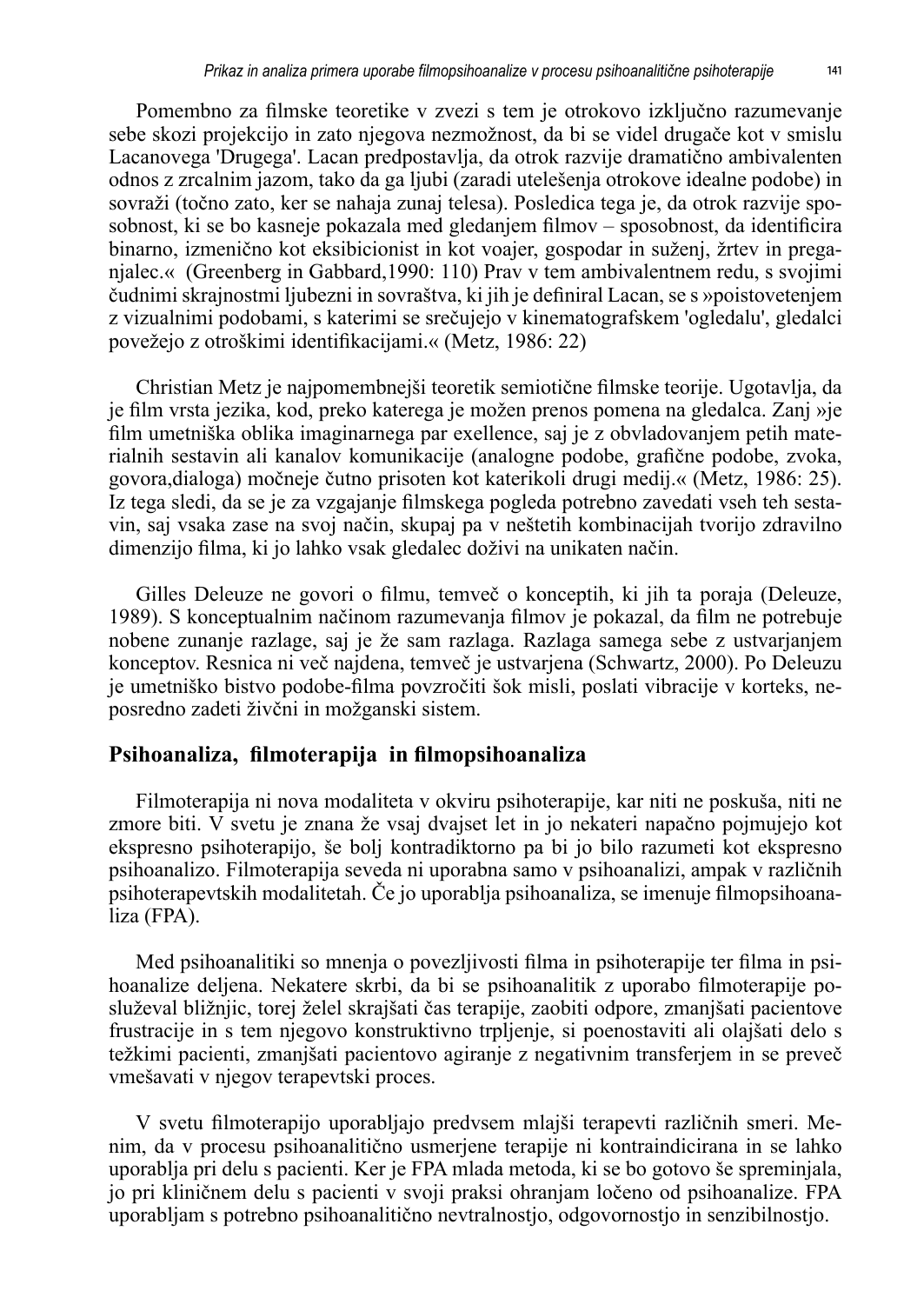Najprej pacienta uvajam v poglobljeno gledanje, doživljanje in poslušanje zdravilnih filmov (ki ga skupaj izbereva ali pa ga izbere pacient sam) ter zapisovanje filmske izpovedi in izpolnjevanje filmsko terapevtskega obrazca po ogledu filma. Če film in glasba učinkujeta kot sprožilec za pacientove potlačene nezavedne vsebine, mu omogočim predelavo v nadaljnji psihoanalitični obravnavi.

#### **Podobnosti med psihoanalizo in zdravilnim filmom oziroma filmopsihoanalizo (FPA)**

Med psihoanalizo in zdravilnim filmom oz. FPA obstajajo naslednje podobnosti:

1. Temeljna podobnost med psihoanalizo in filmom, ki imata isto letnico rojstva, leto 1895, je pomen nezavednega. Filmske podobe in glasba nimajo pomena brez gledalčevega nezavednega. V tem smislu sta vsak film in vsaka psihoanalitična seansa konstrukcija gledalca/pacienta in njegovega nezavednega. Sanje so vezni člen med psihoanalizo in filmom. V psihoanalizi so sanje produkt delovanja nezavedne želje. »Prav tako je film učinek delovanja nezavedne želje. Nikoli ne bi nastal noben film, če ne bi delovalo avtorjevo nezavedno.« (Peršin, Reichemberg in Rutar, 2006b: 71)

2. Film in psihoanalizo povezuje doživljanje čustev – v psihoanalizi tudi preko sanj, pri FT/FPA preko vživljanja v filmsko zgodbo in filmsko glasbo. »Ko film doživljamo, je za naše možgane čustveno resničen! Ko se poistovetimo, identificiramo z glavnim junakom, 'postanemo' glavni junak.« (Peršin, Reichenberg in Rutar, 2006: 72) Film in psihoanaliza ponujata prehodne modele za identifikacijo, da lahko dograjujemo svojo identiteto in psihološko rastemo, s tem ko se preizkusimo v »tuji koži«.

3. Film in psihoanaliza sta diskurza. Individualna psihoanaliza je po naravi prav tako dialoška, kot je dialoška narava filma in gledalca, torej kaj film v dialogu pomeni gledalcu. »Interpretacija filma je 'dialoška' po naravi.« (Cocks, 2003: 35) 4. Zrcalna funkcija filmov in analitika. »Prav tako kot pacient projecira na prazno platno analitika, tako filmski režiser projecira svoje sanje na filmsko platno.« (Bloom, 1993: 38)

5. Tako filmi kot psihoanaliza odkrivajo tudi temne plati človeštva in naše eksistence, razkrivajo, kar je običajno pozabljeno, zakopano, potlačeno, zanikano, neizpovedano.

6. Če je lastna analiza, to je avtoanaliza, po končani psihoanalizi lahko eden od končnih pacientovih ciljev, je to podobno avtofilmoanalizi, ki se je bo naučil gledalec zdravilnih filmov po udejanjanju filmoterapije v svojem življenju. Avtofilmoanalizo po določenem času izvajamo avtomatsko, če poglobljeno gledamo in podoživljamo zdravilne filme po metodi FPA.

7. Srečni konci v filmu nas navdihnejo z novim upanjem. Mnogi pacienti si želijo tak srečen konec ob zaključku terapije in v svojem življenju. »Možnost rešitve, srečnega konca ohranja številne ljudi pri življenju. To je isto upanje, ki privede številne paciente v psihoterapijo, kljub statistikam, ki včasih jemljejo pogum in odsotnosti obljub.« (Bloom, 1993: 36)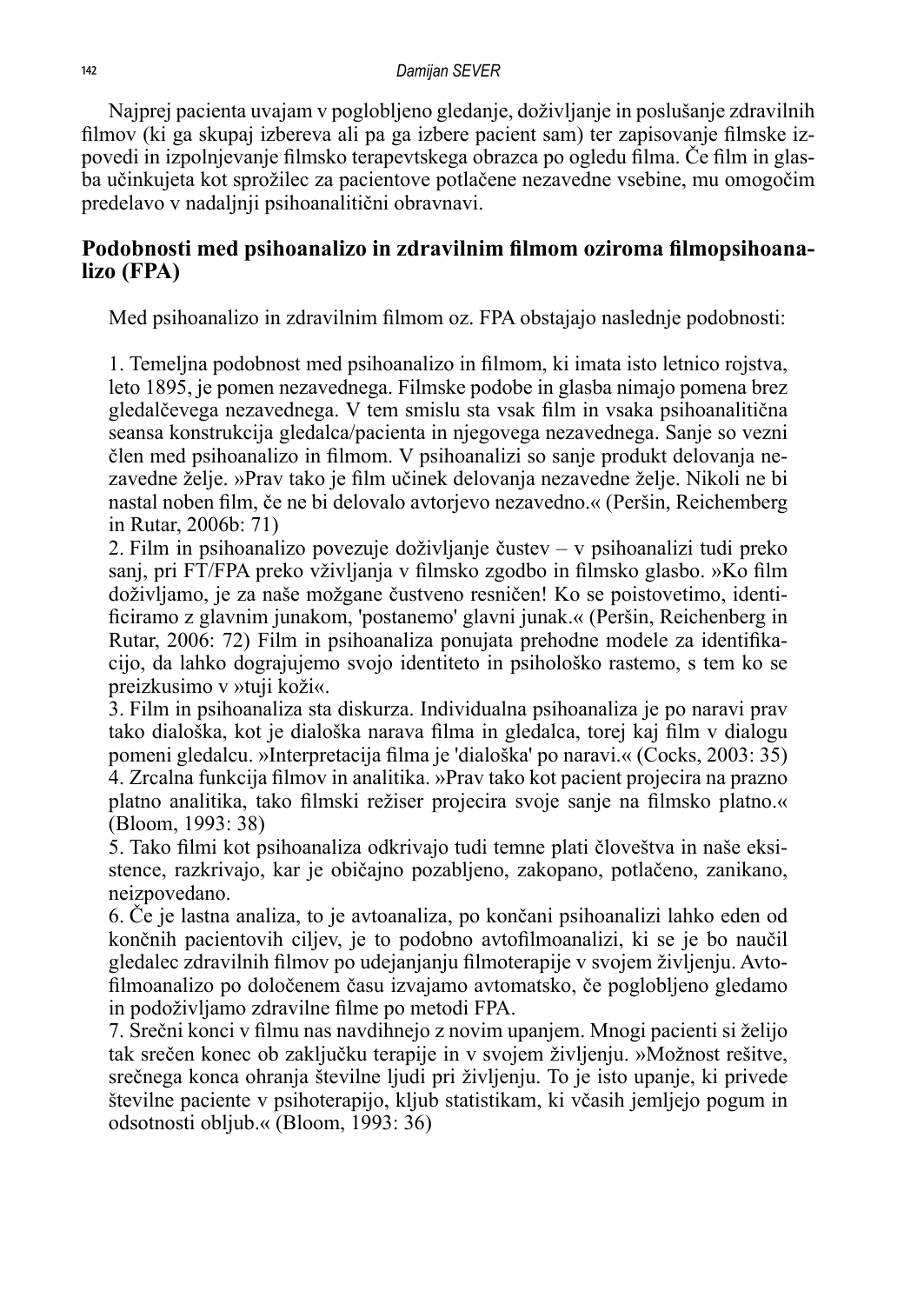## **Kdaj lahko film imenujemo zdravilni film?**

Zdravilni film deluje na naše zavestno in nezavedno v štirih fazah: poistovetenje, katarza, introspekcija in transformacija. Skozi podoben proces gredo pacienti v psihoterapiji oz. psihoanalizi. Film je zdravilen, če vsebuje naslednje značilnosti, s tem da je nujen predpogoj za filmoterapijo naučiti pacienta brati in slišati filme, kot je bilo opisano zgoraj:

1. Zdravilne vsebine filma so podobne pacientovim življenjskim izkušnjam, vprašanjem, dilemam, konfliktom, trenutnim življenjskim izzivom.

2. Zdravilni film močno nagovori nezavedno, sprosti potlačene spomine, simptome, odpore, transfer, spodbudi sanje, čustva, katarzo, globoko čustveno gane, pride do ozaveščanje nezavednih vsebin.

3. Poleg čustvenih vsebuje film tudi intelektualne-edukacijske psihološke vsebine.

4. Vsaj enega igralca v filmu lahko gledamo iz perspektive psihoterapevtskega procesa.

5. Najpomembnejša značilnost procesa gledanja zdravilnega filma je, da lahko zapišemo in podelimo vse, kar je film v nas sprožil, s psihoterapevtom; od tod se nadaljuje psihoterapija, če je terapevt psihoanalitik, pa analitsko usmerjena psihoterapija.

Primernost izbire zdravilnega filma je odvisna od več dejavnikov, med katerimi naj izpostavim samo nekatere:

1. V različnih življenjskih obdobjih obstaja vsaj en zdravilni film, ki je »idealen« za pacienta v tistem trenutku. Filmoterapevt priporoča pacientu v ogled prav takšen zdravilni film, za kar mora dobro poznati zdravilne filme različnih žanrov, svojega pacienta in sebe.

2. Pomembno je, kdo vam določen film priporoča v ogled (vaš terapevt, partner, prijatelj …), v kakšnem čustvenem odnosu ste do te osebe in v kakšnem okolju ter čustvenem stanju ste med ogledom filma.

3. Podobnost življenjskih situacij v filmu in vašem življenju je tisto, zaradi česar se lahko poistovetite s filmom in najdete vsaj eno, običajno pa mnogo alternativnih rešitev za nek problem; enako velja za identifikacijo s filmskimi liki. Pri tem veliko pomaga dobra filmska glasba vseh zvrsti.

Več o selekciji, klasifikaciji in o seznamu zdravilnih filmov, uporabnih za filmoterapijo / FPA v psihoterapiji si lahko preberite v člankih na www.cpmb.si

## **Uporaba filmopsihoanalize**

Naj opišem postopek terapevtskega gledanja filmov, ki sem ga razvil. Sestavil sem seznam zdravilnih filmov, filmoterapevtski obrazec, v katerega pacient vpisuje svoja opažanja, čustva in doživetja, in navodila za gledanje in sodelovanje v FPA procesu. Pacientom dam naslednja navodila: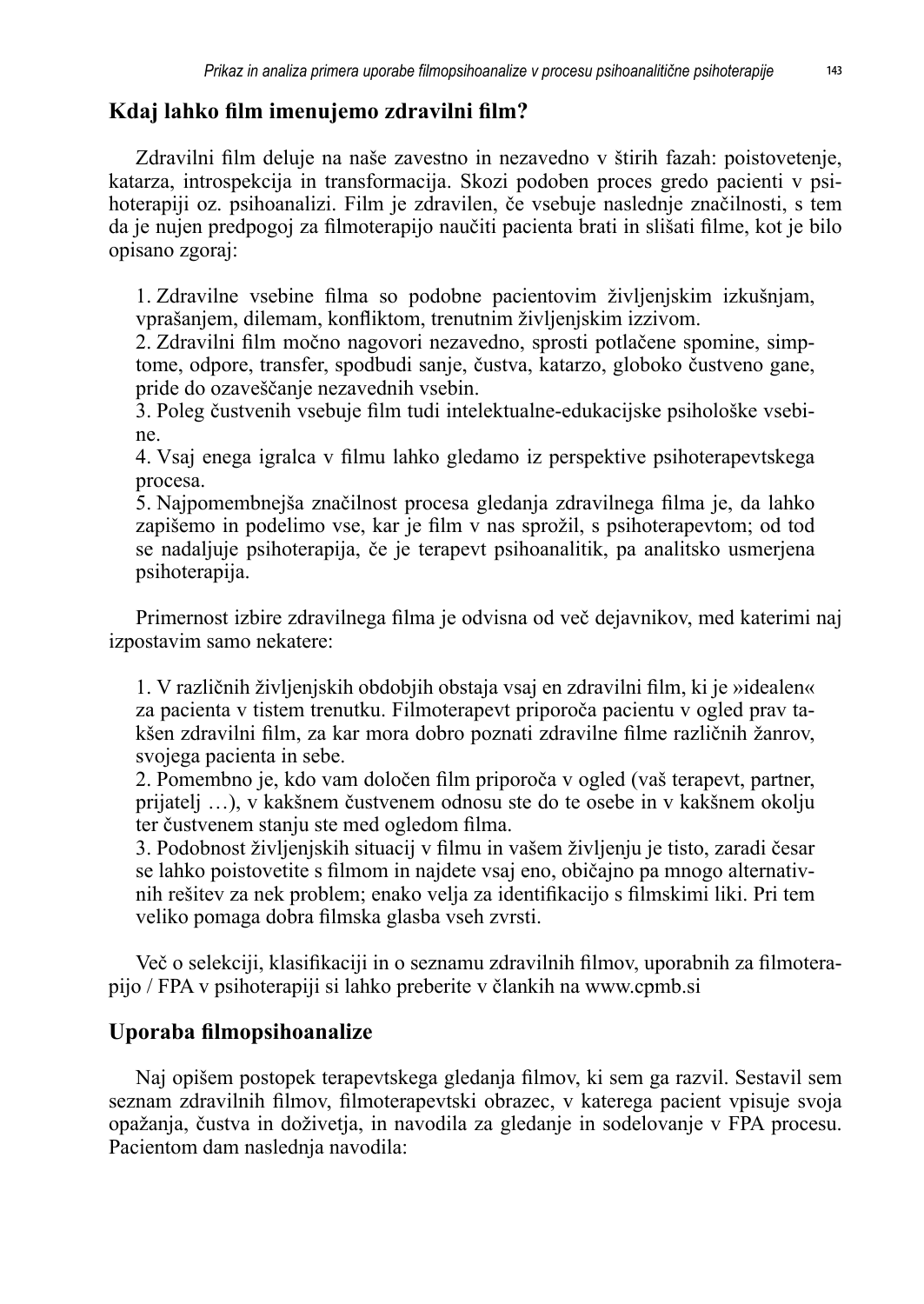1. Izberite film iz seznama zdravilnih filmov (dostopen na www.cpmb.si), ki ga morda že poznate in vam je najbolj blizu, ki se vas je najbolj dotaknil, nagovoril. Film lahko izbere tudi terapevt ali ga izberete po priporočilu drugih.

2. Film si oglejte. Hkrati si brez cenzure zapisujte vse, kar opažate. To je filmska izpoved.

3. Po koncu filma (lahko že med gledanjem) povežite napisane vsebine s sabo, svojim življenjem, uredite šele na koncu.

4. Pošljite oba izdelka filmoterapevtu: filmsko izpoved in filmski obrazec. Filmska izpoved je obvezni del FPA za razliko od filmskega obrazca, ki je opcijski.

5. Po oddaji filmskih izpovedi terapevt material skrbno prebere in preuči, morda postavi kakšno vprašanje, interpretira, odebeli kakšno besedo, želi dodatno pojasnilo ipd., kar vam pošlje v vpogled (lahko v več iteracijah) in potencialno dopolnitev.

6. Gradivo, spodbujeno s filmsko izpovedjo, se predeluje v empatičnem in zaupnem terapevtskem odnosu v nadaljevanju psihoanalitično usmerjene terapije.

#### **Filmoterapevtski obrazec**

Z željo poenotiti način, kako lahko pacienti in drugi zainteresirani zapisujejo dogajanje ob ogledu priporočenih zdravilnih filmov, sem sestavil filmoterapevtski obrazec (glej prilogo 1), ki lahko spodbudi poglobljeno terapevtsko delo na sebi. Izbrani zdravilni film si pacient ogleda s tem obrazcem in pisalom ter si sproti zapisuje asociacije, čustva, spomine. Obrazec se lahko uporablja za individualno in skupinsko filmoterapijo oziroma FPA. Prvo gledanje filma je običajno namenjeno filmski izpovedi, po ponovnem ogledu filma ali med ponovnim ogledom pa je priporočljivo izpolniti obrazec.

Obrazec v poenostavljeni obliki pa je lahko uporaben tudi za bolj poglobljeno gledanje filmov, ki nima terapevtskih ciljev. Lahko je na primer osnova za filmsko kritiko ali pa se uporablja za edukacijske namene v izobraževanju od osnovne šole do fakultet.

#### **Predstavitev primera filmske izpovedi**

V nadaljevanju bom skrajšano predstavil in interpretiral filmsko izpoved pacientke Jane, ki je dala soglasje za objavo, za kar se ji zahvaljujem. Filmska izpoved zaradi ohranjanja avtentičnosti in unikatnosti izpovedanega materiala ni cenzurirana. Tako sem v pacientkini izpovedi ohranil tudi vulgarizme, ker so pomemben pokazatelj moči njenih čustev, v analizi zdravilnih psihoanalitičnih dejavnikov pa sem jih nadomestil z zvezdico, npr. j\*. Izpoved je prikazana v poševnem tisku. V njej je prikazano, kako se lahko filmske vsebine prepletajo z osebnimi vsebinami in kako je FPA oplemenitila pacientkin terapevtski proces ter najin terapevtski odnos. Izbrala si je film *Ordinary people* (1980), ki ga je režiral Robert Redford, glavne vloge pa so odigrali Donald Sutherland, Mary T. Moore, Judd Hirsch in Timothy Hutton.

Če naj bi določena metoda imela osnovne značilnosti psihoanalize, mora vsebovati vsaj delo z odpori, transferjem in ozaveščanjem nezavednih vsebin. Prisotnost teh in ostalih psihoanalitičnih zdravilnih dejavnikov vsebuje tudi Janina filmska izpoved, ki sem jih zaradi omejenosti prostora tu samo delno analiziral.

*Zelo težko mi je začeti pisati, ker se počutim, kot da pišem domačo nalogo in*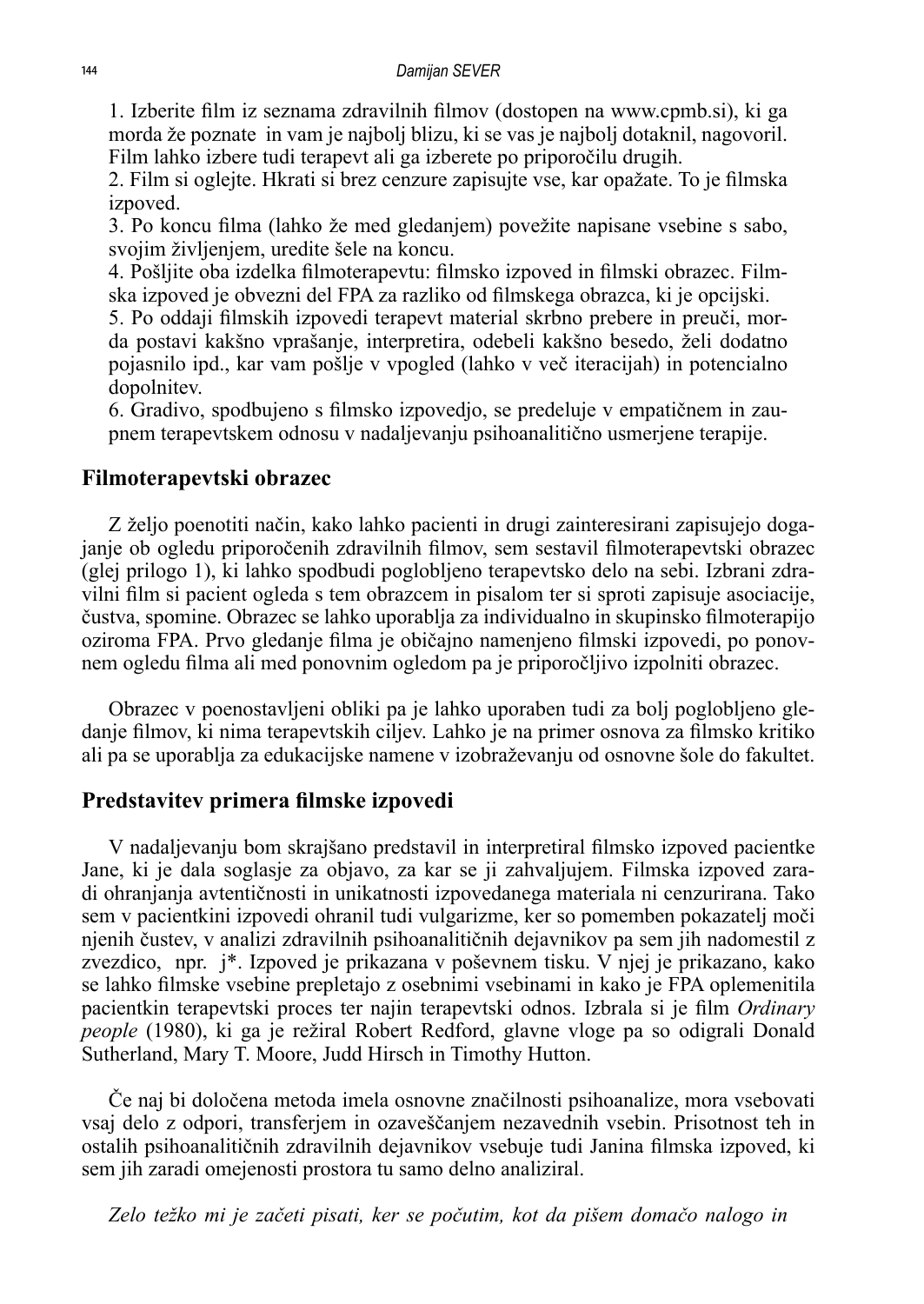*moram bit pridna »pupa« in se izkazati pred fotrom. Vedno se za kakšno sekundo ustavim in razmislim, kaj naj napišem, foter, ata, ati? Nato napišem po občutku. Foter po navadi, ko sem jezna nanj, ata, ko govorim iz odrasle in ati, ko govori majhna, kadar ni jezna. Sicer pa ja, vi ste še vedno moj »ati« in me nič ne briga, kaj si mislite. Ati in pika. Zelo mlad ati.☺ Ampak tu nisem uporabila foter, ker bi bila jezna na vas, ampak ker je moj »resnični« foter v osnovni šoli (dokler se mu ni začelo še za to jebat) pritiskal na mene, Majo in Davida, da se moramo izkazati, se učiti, dobiti same petke, biti odlični in pridni. Kot sem vam že povedala, ne bom šparala z besedami in ne bom se trudila pisati slovnično pravilno, vi pa vzemite, kar bo uporabnega.* 

*Na izbiro ste mi dali štiri filme. Pogledala sem trailerje vseh štirih in film Ordinary people mi je bil takoj domač. Začetek filma je čudovit, takoj me je pritegnil. Lepa narava, lepe barve. Jesen je letni čas, ki v meni vzbuja mešane občutke. Po videzu je lepa (čudovite barve, jesensko sonce, listje, ki šumi pod nogami, dozorelo grozdje, jabolka, kostanji), hkrati pa vzbuja nek občutek tesnobe. Torej lepo in žalostno hkrati. V filmu je na srečo sijal sonček, kar zmanjša tesnobo – saj veste, da vreme vpliva name. Hkrati sem dobila upanje, da morda pa film le ne bo tako težek in žalosten, da bo bolj na easy (kot da pred tem ne bi videla trailerja, ki pove svoje).* 

*Zakaj jesen vzbuja občutek tesnobe? Verjetno zato, ker jesen pomeni, da bo treba spet v šolo. Počitnic je konec, začenja se šola in jaz bom spet sama in osamljena med sošolkami in sošolci. Spet bom vsak dan dobivala potrditve, da sem čudna, ne bom se znala vklopiti. Fak no, ne me jebat! It's happening all over again. S kom se naj družim? Kaj naj delam med odmori? Kam se naj skrijem? Kaj se naj pogovarjam? Nisem zanimiva, čudna sem, drugačna od ostalih, slabša od njih. Oni so veseli, sproščeni, odprti, samozavestni, družabni, komunikativni, cool; jaz pa sem čudna, zaprta v svojem bednem, gnilem svetu. Kaj je narobe z mano?? Zakaj sem taka??? Ni fajn biti jaz!* 

#### **Kako sem doživela glavne filmske junake?**

**Conrad***: nemiren, zamišljen, živčen, prestrašen, tesnoben, na trenutke odsoten. Do njega čutim sočutje. Šla bi k njemu in ga objela. Mislim, da bi si imela veliko za povedati. Razumem ga in vem, da bi tudi on razumel mene. Vem, kako je, ko si močno želiš, da bi te starša imela rada in ti to pokazala. Krvavo (uf, kakšno besedo sem uporabila, krvavo) sem si želela (včasih si še vedno), da bi me moja starša slišala, videla, razumela, mi nudila varno zavetje in podporo, pokazala skrb zame, me vprašala, kako se počutim, npr. ko je bil ata pijan na poroki in maturantskem, ko je prišla policija zaradi fotrove nesreče, ko je prišel k nam boter s prerezanimi žilami, ko sta se ata in stric stepla, ko se je stric drl, da nas bo pobil, ko me je šlatal (kar sploh nista vedela, foter še zdaj ne). Glavno, da imam v šoli same petke, vzorno vedenje in en kup priznanj in pohval. Pa kasneje, ko sem mojim povedala, da se je moj bivši fant fiksal ali pa ko sem sama prišla domov pijana ali zadeta – je sploh kdo opazil?!? Ne, foter je bil sam nažgan, mama pa je verjetno delala in stregla pijancem ali pa je tudi ona kje čagala s prijateljicami, nažgana in naslednje jutro skozlana. Potem je ata raje spizdil od nas in nazadnje še mama. Vse to in še več. Nič vprašanj. Nič odgovorov. Boli jih kurac! Delajmo*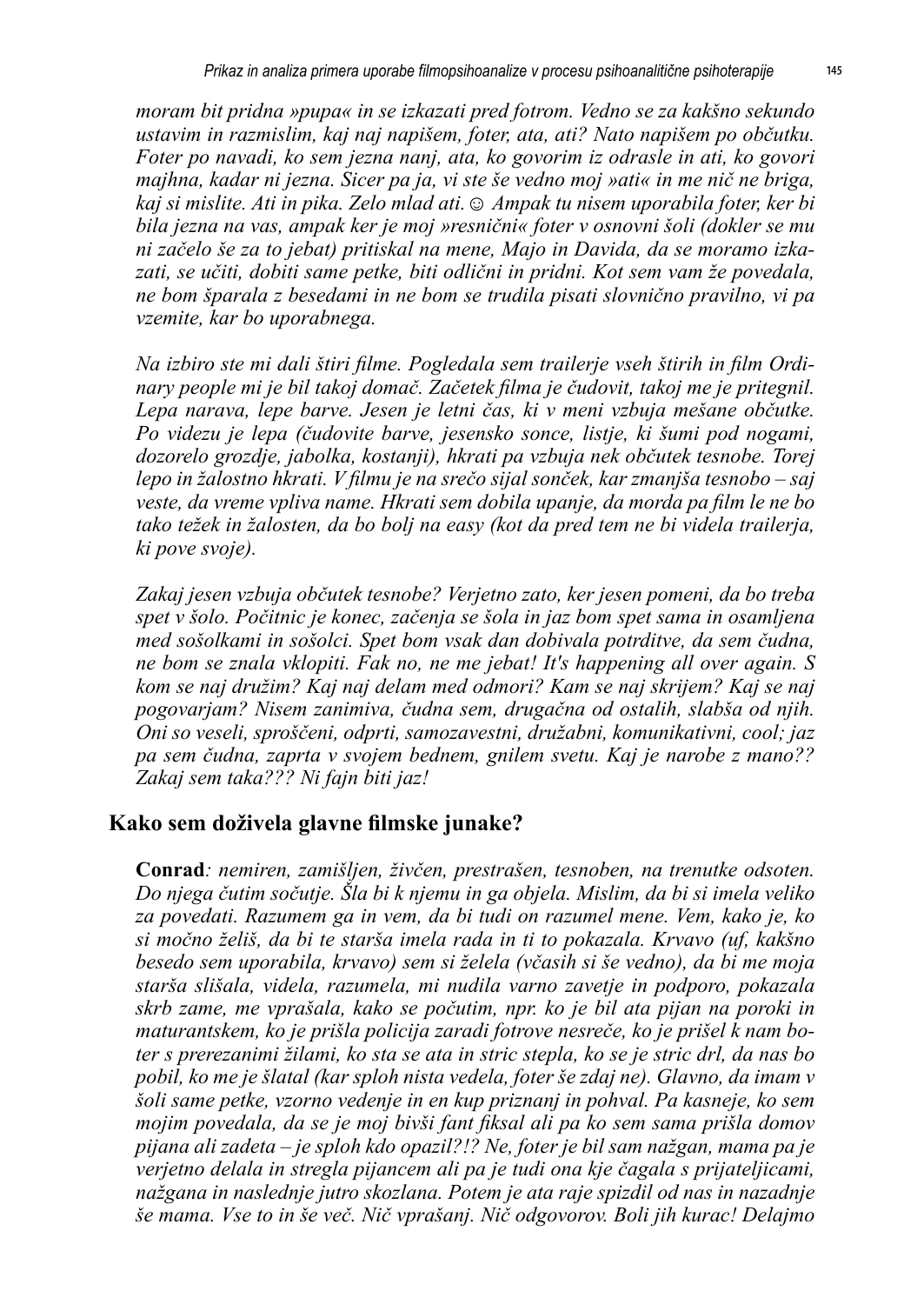*se, kot da nič ni.* 

*Sem res tako čudna in nemogoča? Očitno sem. Nisem vredna ljubezni in normalne (!) pozornosti. Zakaj potem sploh živim? Zakaj moram živeti? Preklet bodi tisti dan, ko sem se rodila! Boljše bi bilo, da me ne bi bilo. Samomor – je to dejanje moči in poguma ali nemoči in strahopetnosti? Včasih sem si mislila, da človek rabi veliko poguma, da se vrže pod vlak, se obesi, se nažre tablet, si prereže žile, se ustreli, se vrže s stolpnice. Razmišljala sem, na kak način bi jaz storila samomor, če bi ga. Ali bi se nažrla tablet (kje jih dobijo?) ali pa bi se ustrelila. Tablete bi požrla v fazi depresije, ko se počutim depresivna, ko bi se počutila nevredno, brez smisla, brez upanja – pogoltneš tablete in lepo zaspiš. In se rešiš. Ustrelila bi se v navalu jeze, besa in nemoči – ko jebe vse skupaj, grem jaz na oni svet, ne*  zdržim več; pograbiš pištolo, pritisneš na sprožilec in v sekundi je vsega fertik. *Samomora ne bi mogla načrtovati. Greš in si kupiš štrik, ga nekam privežeš, narediš zanko, si jo daš okoli glave. Ali pa se pelješ do železnice in čakaš na vlak, se uležeš na tire, slišiš vlak, ki je vse bliže. Ne, tega ne bi zmogla, zato sem mislila, da so samomorilci pogumni. Gledano s tega vidika, morda res so, ampak to ni pravi pogum. Resnični pogum je, da se soočiš s prestrašenim otrokom v sebi in ga pozdraviš. Koliko poguma to zahteva, lahko vedo samo tisti, ki so šli po tej PA poti.*

*Nazaj k Conradu. Dolgo se je delal, da mu nič ni. Na terapevtova vprašanja je odgovarjal, da je vse ok, nato pa ga je terapevt vprašal, zakaj pa je potem sploh prišel na psihoterapijo. Tudi sama si nisem priznala bolečine. Celo šparala sem terapevta, da ne bi bilo še njemu hudo. Danes vem oz. se zavedam, kaj sem doživela in zakaj sem takšna, kakršna pač sem. Vem pa tudi, da je poleg majhne, tu tudi Odrasla Jana, katere do nedavnega nisem dobro poznala. Če se je že kdaj pojavila, jo je majhna Jana v trenutku premagala in skenslala. Preden sem šla na psihoterapijo se nisem počutila odraslo, kvečjemu kot »odrasel otrok« ali pa kot študentka. In to kljub temu, da sem mama treh otrok. Danes sem odrasla ženska, več nadzora ima Odrasla Jana. So trenutki, ko majhna še pride in hoče razturat po svoje, ampak vedno bolj in vedno lažje jo obvladujem.*

*Conrad je najprej govoril, da mu na psihoterapiji ni všeč in da je to v bistvu očetova ideja. Sprva je bil živčen in nemiren. Podobno se je dogajalo z mano. Včasih se je začelo že v avtu na poti, se stopnjevalo do vstopa v pisarno in se nadaljevalo med terapijo. Hitro bitje srca, tesnoba, strah, mrzle roke, potenje, hitro dihanje. Zakaj morava sedeti drug nasproti drugega? Nočem ga gledati v obraz, v oči. Nočem, da on gleda mene. O čem naj govorim? Vse sem že povedala. Nič novega / pametnega nimam za povedati. Naj raje on meni kaj pove, npr. naj mi da nasvet, kako naj bom srečna.* 

**Ata Calvin***: joj, kako bi bilo lepo, če bi bil moj ata takšen: topel, prijazen in pozoren. Calvin je pokazal skrb za svojega sina, ko sta na primer z ženo prišla zvečer domov, je opazil luč v njegovi sobi (mama je šla kar mimo), vprašal ga je, če ne more spat. Do njega je bil pozoren, nasmehnil se mu je, klical ga je Con ali Connie (mama samo Conrad), rekel mu je, da mora jesti, da bo pri močeh. Vesel je bil zanj, da si je poiskal psihoterapevtsko pomoč in mu rekel, naj ne skrbi za denar, glavno, da mu psihoterapija pomaga. Ni hotel, da prekine terapijo, ko*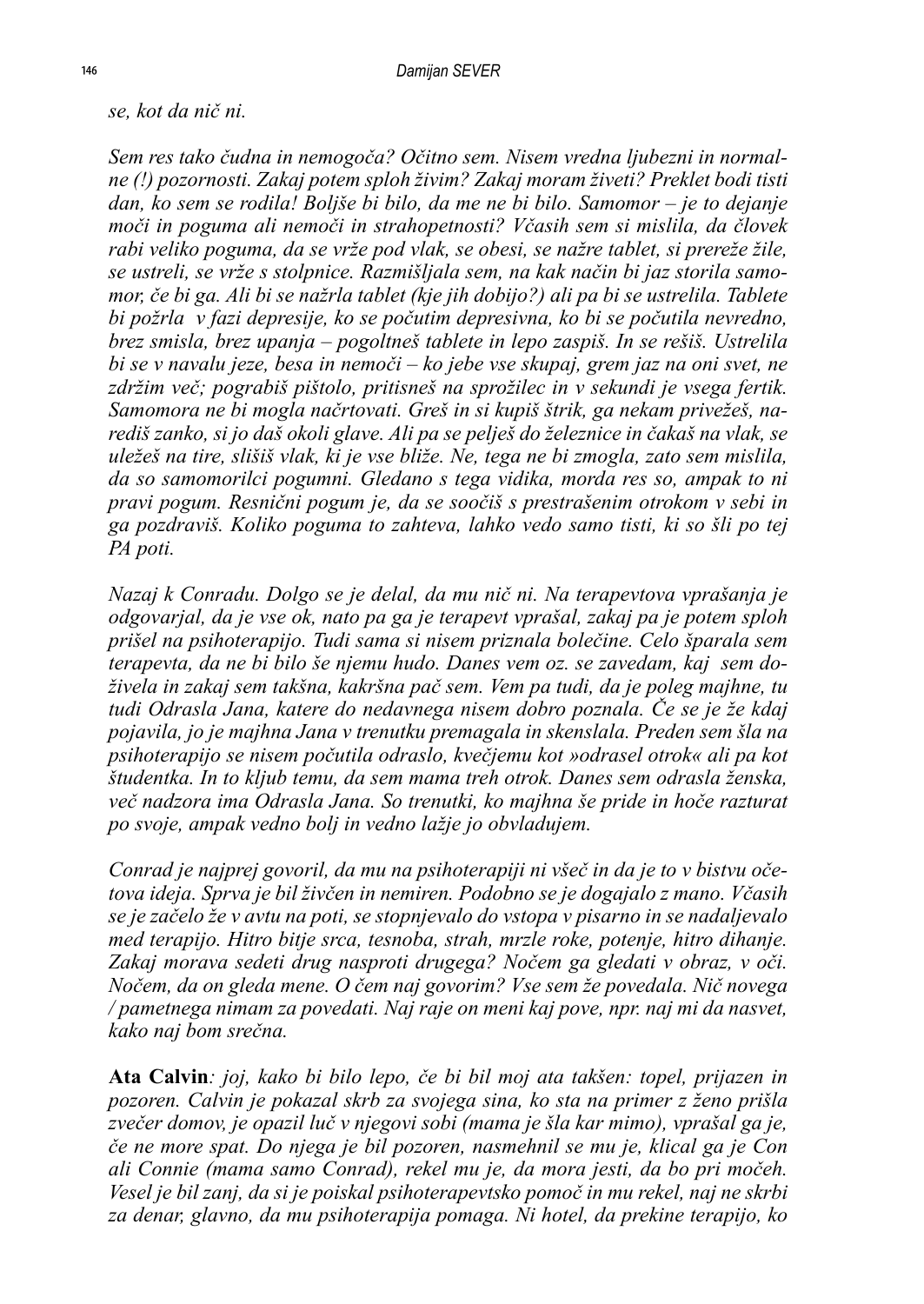*je žena rekla, da bi šli na dopust; predlagal je celo, da bi šli vsi trije skupaj na terapijo (stara seveda ni hotela iti, ker je za njo to sramotno, družinske stvari so privatne – v resnici jo je strah kot psa!). Uau, moj foter me nikoli ni vprašal kaj v zvezi s psihoterapijo, čeprav sem mu povedala, da hodim. Nič. Ata se ni sramoval, da Con hodi na psihoterapijo (povedal je neki družinski prijateljici na zabavi, žena je bila seveda jezna in osramočena – žal).* 

*Celo sam je šel enkrat na terapijo, kar je znak, da si želi rešiti stvari; morda je sprva mislil, da je prišel zaradi sina, da bi ga bolje razumel, kasneje pa je rekel: »Vem, zakaj sem prišel sem. Mislim, da sem prišel, da bi govoril o sebi.« Ve, da je nekaj narobe. V glavnem, lepo je, če oče pokaže zanimanje, skrb in pozornost za svojega otroka. To daje občutek varnosti, stabilnosti, ljubezni. Točno to sem si želela kot majhna punčka (in si do neke mere še danes, zaradi česar me je malo sram). Ata me je učil odgovornosti (če se ne boš učila, boš dobila slabo oceno, potem pa jih boš še od mene slišala), ampak to en drek velja, če se ne gradi na temeljih ljubezni. Uči se, bodi popolna, pridna, vljudna, vestna, vzorna, družini v ponos in podobno sranje. Kaj pa ljubezen? Občutek sprejetosti, varnosti, vrednosti? Če tega ni, kako naj bi zrasla v odgovorno in samozavestno žensko? Od kod naj bi črpala zaupanje vase?* 

*Verjamem, da je bilo Conradu težko opraviti telefonski klic, ko se je naročil na terapijo. Pa še smolo je imel, ker se terapevt ni imel časa pogovarjati. Spomnim se mojega prvega klica. Ful me je bilo strah, ampak me je miren glas terapevta malo pomiril. Kljub temu sem se počutila, kot da je z mano nekaj hudo narobe, da sem »zmešana« ali pa vsaj na dobri poti do tja. Npr. nisem si upala iti v trgovino, bala sem se srečati znanca, ko sem bila pred hišo in sem slišala, da nekdo prihaja po pločniku, sem se umaknila (beri: pobegnila), strah me je bilo iti v službo, nisem se znala pogovarjati z ljudmi, jih gledati v oči – to so znaki zmešanosti. Kaj bi si en normalen človek, ki pač ne pozna duševnih težav, mislil, če bi mu vse to povedala? Da sem nora, valda. A zdaj pa rabim že kar psihoterapevta? Fuck, res sem čudna. Ampak kaj mi še preostane drugega? Tako ne morem več živeti!* 

**Transfer***: Navezala sem se na terapevta. Prvi pravi dokaz sem dobila, ko sva se prvič srečala »zunaj«, na hišnem sejmu oz. v nakupovalnem centru, sicer ste bili samo v avtu, ampak mene je kar zvilo. Opa. Potem pa še vaš odhod na dopust, ko se mi je rolalo. Podoživljala sem čase, ko sva bila s Samotom skupaj in narazen, pa spet skupaj in spet narazen. Mislila sem, da bom umrla brez njega. Vse dokler se nisem sama pri sebi odločila, da končam zadevo. Še danes ne vem, od kod sem zbrala toliko moči.* 

*Pa ne me jebat, no, a zdaj pa še to? Navezala sem se na terapevta? Kot da ni življenje že dovolj naporno. Prepričana sem bila, da je to nekaj prepovedanega. Strah me je bilo, kaj boste rekli. Plus tega se mi je zdelo isto kot varanje. Povedala sem mu o svojih čustvih in ni me vrgel s terapije. Torej je to dovoljeno ali kaj? Zgleda da je in kot sem brala, se zgodi tudi drugim, ne samo meni.* 

*Potem so prišli trenutki, ko sem sama hotela zapustiti terapijo (uporniška Jana). Vendar (še) nisem mogla iti. Mala Jana si je to razlagala tako, da me je terapevt »omrežil«. Mislim, da sem to besedo vzela iz knjige V labirintu spolne zlorabe.*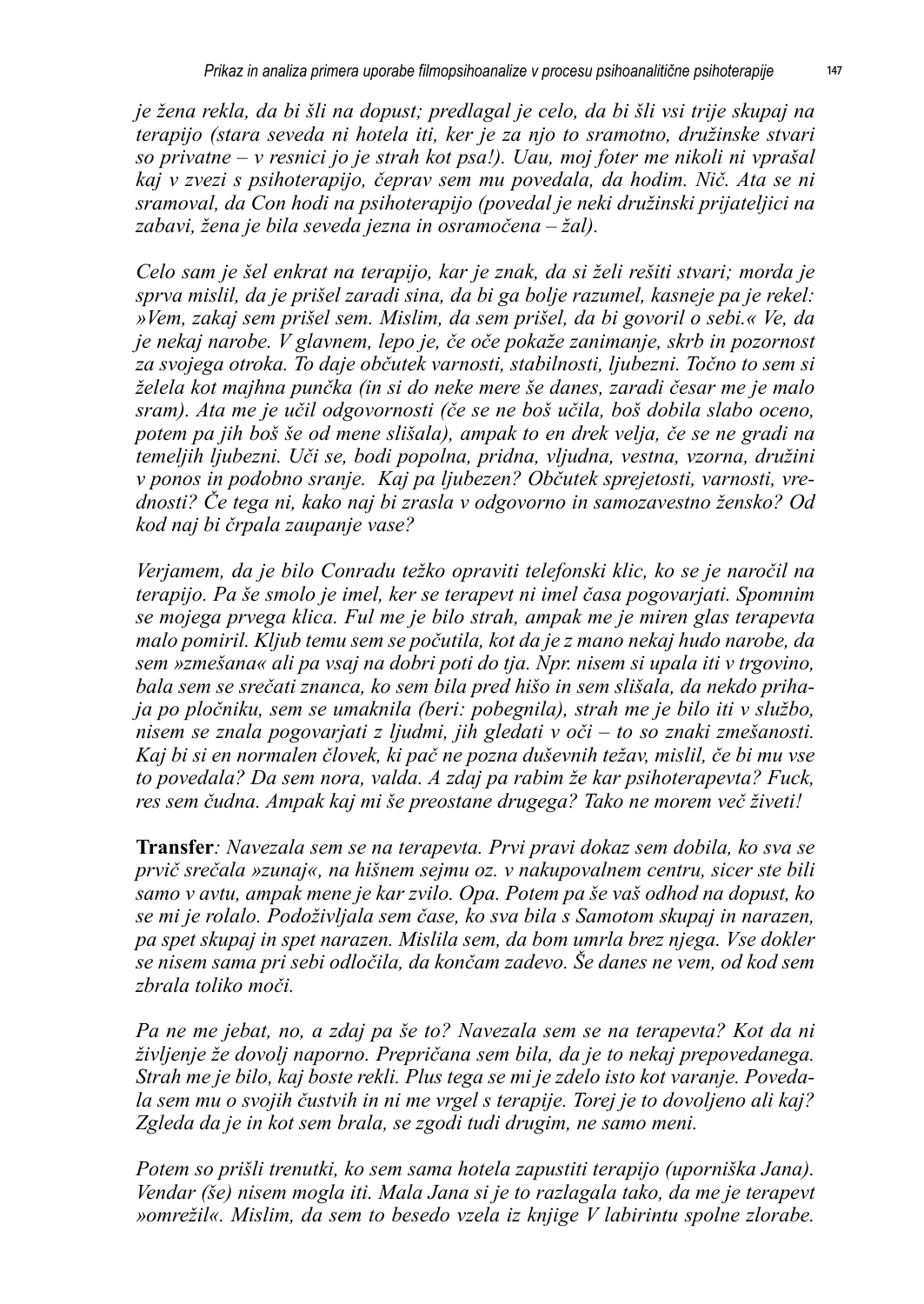*Storilec kao hoče žrtvi samo najboljše, ima ga »rad«, v resnici pa ga izkorišča za svoje potrebe (predvsem za prikrivanje lastne nemoči). V najinem primeru sem bolj ciljala na to, da ste se sprva delali tako dobrega, razumevajočega in sočutnega, da bi vas najraje vzela s sabo domov, potem pa se je začela transferna nevroza ali kako se temu reče: čisto ste me zmešali, ker ste »se prikazovali v tako lepi luči« (saj veste, kako dolgo sem vam gnjavila, da kontratransfer in psihoterapevtski odnos ni pristen, da je vse zlagano, eno samo napravljanje). V taki situaciji bi vas z velikim veseljem odjebala, adios amigos, grem jaz, ne rabim take bedne pomoči, če nočete biti moj prijatelj, pa nič. Grem! Ampak nisem mogla iti in to me je razpizdilo. Ponavadi sem bila vedno jaz tista, ki sem odjebala druge (npr. fante, ki so mi gnjavili). Tudi ko sem bila trdno prepričana, da bom nehala s psihoterapijo, nisem dolgo zdržala. Saj veste, kak dan, največ dva sem se še trudila, potem pa sem vas začela preveč pogrešati. In to sem mislila, ko sem rekla, da ste me omrežili. Preveč sem vas imela rada in preveč sem vas pogrešala, da bi lahko mirno odkorakala iz vaše pisarne in pozabila na vas. Torej zmanipuliral me je.* 

*Ne vem točno, kdaj se je zgodilo, a prišel je trenutek, ko mi je uspelo. Jaaaa, uspelo mi je. Res je, da to rečem malo z zadržkom; slišim mali glasek: Mi je res uspelo? Ja, mi je. Vem, da uspeh ne pomeni, da sem na cilju. Pomeni, da sem na pravi poti. Nisem dokončno »popravljena« in niti slučajno v nulo predelana, vem pa, kako krmariti skozi življenje. Vem, da je v meni majhna Jana, ki je doživela veliko bolečine, a tu je tudi odrasla Jana, ki se je okrepila in je dovolj močna, da večinoma zmore obvladovati majhno. Zdaj v večji meri odrasla vodi življenje. Danes tudi jaz vem, da trpljenje pač obstaja – ampak v zmerni obliki; normalno trpljenje namesto nevrotičnega.*

*Conrad in terapevt sta hitro vzpostavila dober terapevtski odnos, kar je po mojem možno samo v filmu. Ali pa ne? V glavnem, Conrad se je hitro sprostil, hodil je po pisarni, gledal skozi okno, sedel na tleh – to je tudi mene velikokrat mikalo; sedela sem na vseh stolih v pisarni (razen na »ta glavnem«), na tleh pa nikoli, ne vem, zakaj ne. Conrad in terapevt sta celo oba skupaj sedela na tleh, to bi tudi jaz, bolj domače je. Pa vem, da terapevt ne bi hotel. Meje pa to. Ja, saj vem, da meje morajo biti, a mi grejo vseeno na živce. V filmu pa ni mej. Tam so terapevti in pacienti pa kar prijatelji. Jaz bi tudi to imela, terapevta za prijatelja.*

**Zanimiva scena***: terapevt se s stolom približa Conradu. Moje misli (majhna Jana): Spizdi stran! Kaj delaš? Zakaj si tako blizu? Tudi Conrad je postal nervozen, začel se je presedati na stolu. Sama bi najraje vstala in se umaknila za par korakov (razen, ko sem začela terapevtu zaupati – takrat bi si včasih želela, da bi prišel bliže k meni, ampak samo tako na prijateljski način). Sprva vam nisem nič zaupala. Ko sem prišla prvič, me je bilo celo strah, kaj če me boste posilili; potem me je bilo strah, da poste poklicali Center za socialno delo in mi bodo vzeli otroke, ker sem včasih (preden sem si ustvarila lastno družino) kadila travo in žrla ecstasyje. Zakaj Conrad ni vstal in se umaknil? Zakaj je obsedel? Videlo se je, da mu ne paše terapevtova bližina. Tudi jaz sem večkrat takole obsedela.*

*Moje misli uhajajo k Tonetu. Bljak, fuj, prasec! Zakaj nisem vstala in šla? Zakaj se nisem zadrla nanj: Idi v pičko materno, prasec pofukan! Spizdi stran od mene! Daj tace vstran! Zakaj ga nisem brcnila, udarila, potisnila stran!? Zakaj nisem*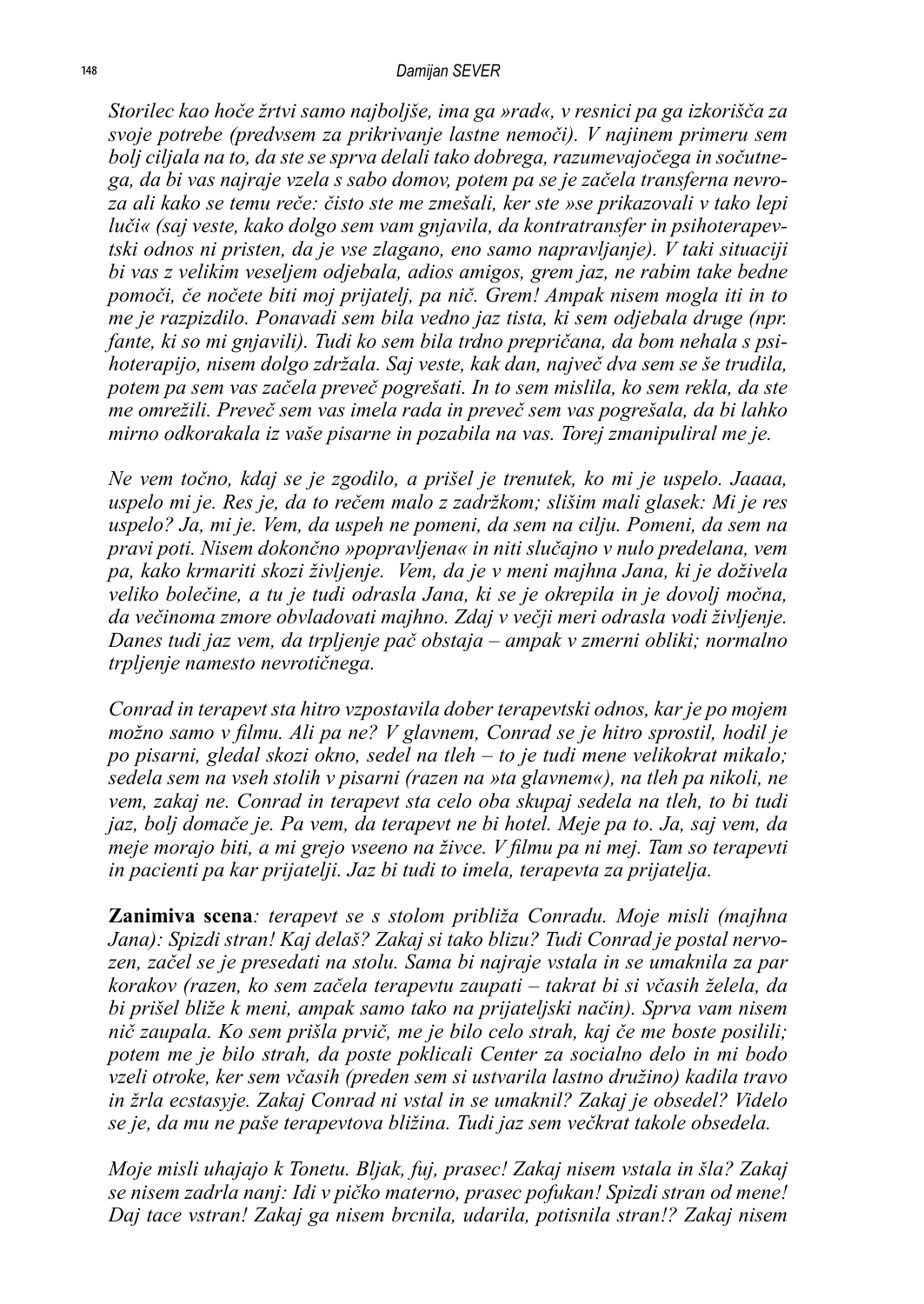*zbežala!? Zakaj sem mu dovolila??? Zakaj nisem povedala mami in ateju? Bi mi verjela? Bi me jemala resno? Bi našla rešitev? Bi se preselili? Zaradi mene se že ne bi selili, nisem dovolj pomembna. Po mojem bi mi rekli, naj ne pretiravam, da to ni nič takega, če se me je slučajno tam dotaknil. Nisem vredna selitve, selitev je prevelik in predrag projekt. Bi se mama, ata, babi, dedi in Tone še bolj kregali? Kaj bi se zgodilo, če bi povedala?? Kasneje sem še parkrat takole obsedela. Nisem upala vstati in iti (niti na WC) – to sploh ni bila realna možnost. Zato sem pač obsedela tam, doživljala panični napad ter upala in se na vse kriplje trudila, da ne bo nihče opazil.*

*Joj, ful me odnese stran od filma, upam, da to ni preveč narobe. Nazaj k sceni, ko se psihoterapevt s stolom približa Conradu. Začel ga je provocirati: Si jezen? Kaj čutiš? Conrad se je sprva zadrževal, rekel je: »Ko si dovolim čutiti, se počutim tako slabo!« Tudi jaz sem nekoč verjela, da so čustva (negativna seveda) ena velika nadloga. Samo sranje. Pridejo, me prevzamejo in me popolnoma obvladajo. Ko sem postala jezna, me je jeza čisto prevzela, počutila sem se totalno nemočno, kot lutka na nitkah. Zdaj vem, da si čustev sicer ne morem izbrati, lahko pa nadziram njihovo izražanje. In to je ogromno. Novo je tudi to, da poskušam čustvo sprejeti. Npr. če čutim tesnobo, vem, da bo minila. Ni je prijetno izkušati, a ne bo ostala za vedno. Poskušam se umiriti, sprostiti, iti v naravo, tekati, poslušati CD in seveda se pogovarjati o tem. Bolj ko se čustvu upiram, slabše je. Ko ga sprejmem, grem lažje skozi.* 

**Ura na psihoterapiji:** *Conrad je opazil uro, vprašal, koliko časa ima na voljo, 50, 55 minut? Tudi meni je šel čas na psihoterapiji na živce. In besede: »Počasi bova mogla končati.« Neeeeeee! Ne, ne grem. Tu bom. Naj se čas ustavi, jaz pa bom ostala na varnem v tej pisarni. Varno, ker me razumete in sprejemate. Prekleta budilka. Saj je lepa, res lepa, ampak nima lepe naloge. Določi, da moram jaz iti, pride pa nekdo drug.*

*Pogosto je bilo zelo težko oditi s psihoterapevtske seanse nazaj v realni svet. Grozen filing. Na psihoterapiji je bilo tako lepo, terapevt me razume in sprejema, jaz pa moram iti zdaj v svet, kjer tega nimam. Pa toliko dela in truda me čaka tam zunaj, sama s seboj, pa odnosi z možem, otroki, sorodniki, peščico prijateljev, potem pa še služba in denar. Ojoj, ni me! Ne grem ven. Ne me spustiti, prosim. Razumela sem Conrada, ko je govoril s Karen, da pogreša bolnico. »Tam je bilo lažje, nihče ni ničesar skrival.« Tudi sama sem včasih fantazirala o tem, kako bi bilo, če bi pristala na psihiatriji. Pacienti bi se med seboj razumeli, ker poznamo duševne težave. Jaz npr. razumem, da lahko ima nekdo vsiljive misli, da bo naredil kaj hudega svojim otrokom, ženi, možu, ampak to so samo vsiljive misli, to ni on. Nekdo, ki nima pojma o teh stvareh, si bo morda misli, da je tak človek psiho ali pa da nima rad svojih otrok, žene, moža. V družbi med seboj enakih se ne bi rabili sramovati svojih težav, ker vemo, da je človek veliko več od svojih psihičnih težav. V zunanjem svetu večina ljudi igra, nosijo maske, se pretvarjajo, se imajo za boljše. Malo je takih, ki bi me razumeli, če bi jim povedala, da si dva meseca nisem upala stopiti v trgovino, da sem se bala ljudi, da si nisem želela nobenega srečati, sploh pa nobenega znanega, da sem se bala iti v službo, na roditeljski sestanek ali pa k frizerju. Kaj bi si mislili? Da sem vsekana. Koliko ljudi to razume? V bolnici bi me, tam so pristni in razumevajoči (saj vem, saj vem:)).*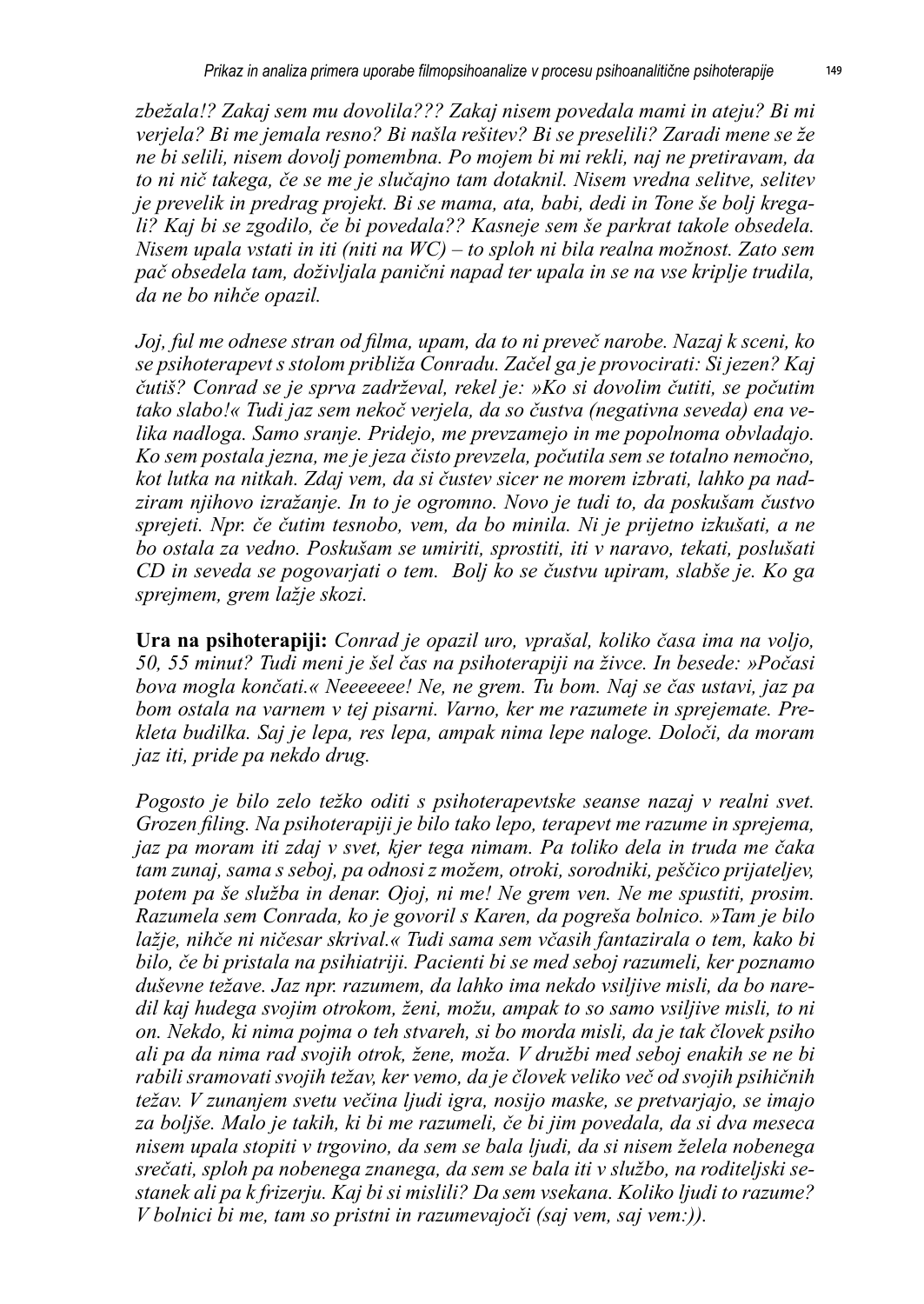*Karen ga je prizemljila, ko je rekla: »Ampak tisto je bila bolnišnica. To pa je resničen, realen svet.« Jebeš realen svet, če pa je pokvarjen in gnil! To pa pravim jaz (mala Jana). Samo neko kurčevo matranje non-stop. Sami problemi. Pa non- -stop samokontrola, samoodgovornost, notranji dialog med otrokom/odraslim, samozavedanje, bla bla bla. Fuck off! Zakaj se ne bi raje vsi lepo razumeli? Zakaj ne moremo živeti v prijaznem in pravičnem svetu? Zakaj po svetu hodi toliko nesramnežev in hudobnežev? Pa vendar sem na posameznike začela gledati kot na duše oz. duša + osebnost. Vsi imamo v sebi prestrašene in ljubeče dele osebnosti. Če ne prepoznamo in ozdravimo prestrašenih delov (npr. na psihoterapiji), nas bodo nadzirali.*

*Pomemben prizor na psihoterapiji: ko je Conrad doživel aha moment – najprej je opravičeval svojo mamo, češ kako je težko z njim, ker dela samo sranje (poskus samomora, pustil je plavanje in se lagal) in ga je zato težko imeti rad. By the way, tudi jaz sem menila, da sem oseba, ki jo je težko imeti rad; preveč sem bila odrezava, jezna, sitna, tečna, impulzivna, konfliktna, polno neumnih in napačnih potez sem naredila. No in potem je rekel: »Nikoli mi ne bodo oprostili tega, nikoli! (v mislih je imel poskus samomora, povsod kri, na brisačah, ploščicah, tepihu). Nato pa se je zgodil lapsus: »Ne verjamem, da bom odpustil … da mi bo odpustila.« = aha moment: ugotovil je, kdo ne more odpustiti komu. V resnici on ne more odpustiti njej. Zakaj ga nima rada? V nadaljevanju psihoterapevtski dialog med terapevtom (PT) in Conradom:*

*C: »Kaj naj naredim zdaj?«*

*PT: »Prepoznaj njene omejitve/meje.«*

*C: »Da me ne more imeti rada?«*

*PT: »Ne, da te ne more imeti rada dovolj. Ne krivi je, ker te ne more imeti rada bolj, kot je sposobna/ kot zmore.«*

*C: »Zakaj ravno mene?«*

*PT: »Mogoče ne zna pokazati, kot bi si ti želel. Mogoče se boji pokazati, kaj čuti. Mislim, da bi moral poleg mame odpustiti še nekomu.«*

*C: »Misliš mene? Kaj sem naredil?« – tu še ne vidi, da se krivi za bratovo smrt. Odpustiti mora torej tudi sam sebi. »It's not your fault. Nisi kriv.«*

*Zadnja scena na psihoterapiji: Karen je storila samomor, Conrad je poklical terapevta (jaz si tega nikoli nisem upala). Dobila sta se v pisarni. Uau, ponoči (ali je bilo zvečer) ga pokliče in terapevt samo zaradi njega pride v pisarno. Ja, lepo, no. Tam sta odigrala igro vlog in Conrad je začutil mešana čustva: jezen je na brata, ki ga ima sicer rad, in to boli (evo, čustva bolijo). Jezen, ker ga je spustil, ko sta se držala za roke v nesreči. Sam sebe je kaznoval oz. se krivil za bratovo smrt. Po njegovem je naredil napako, da je ostal v čolnu, s čimer si je rešil življenje. Terapevt ga je vprašal: »Kako dolgo se boš še kaznoval?« Moj terapevt (in terapevt od W. Huntinga, hehe) pa bi rekel: »It's not your fault.« »Nisi kriv.«*

*Spomnim se, ko sem sama sebe krivila za spolno … khm … bom rekla nadlegovanje. Če pa.. joj… zloraba – to je tako težka beseda. Ko sem povedala terapevtu, sem rekla, da se ne počutim krive, potem pa se v isti sapi na glas spraševala: Zakaj sem dovolila, da mi to dela? Zakaj nisem zbežala? Zakaj nisem povedala? Ta vprašanja nakazujejo na občutek krivde. Ne vem, če sem se krivde popolnoma*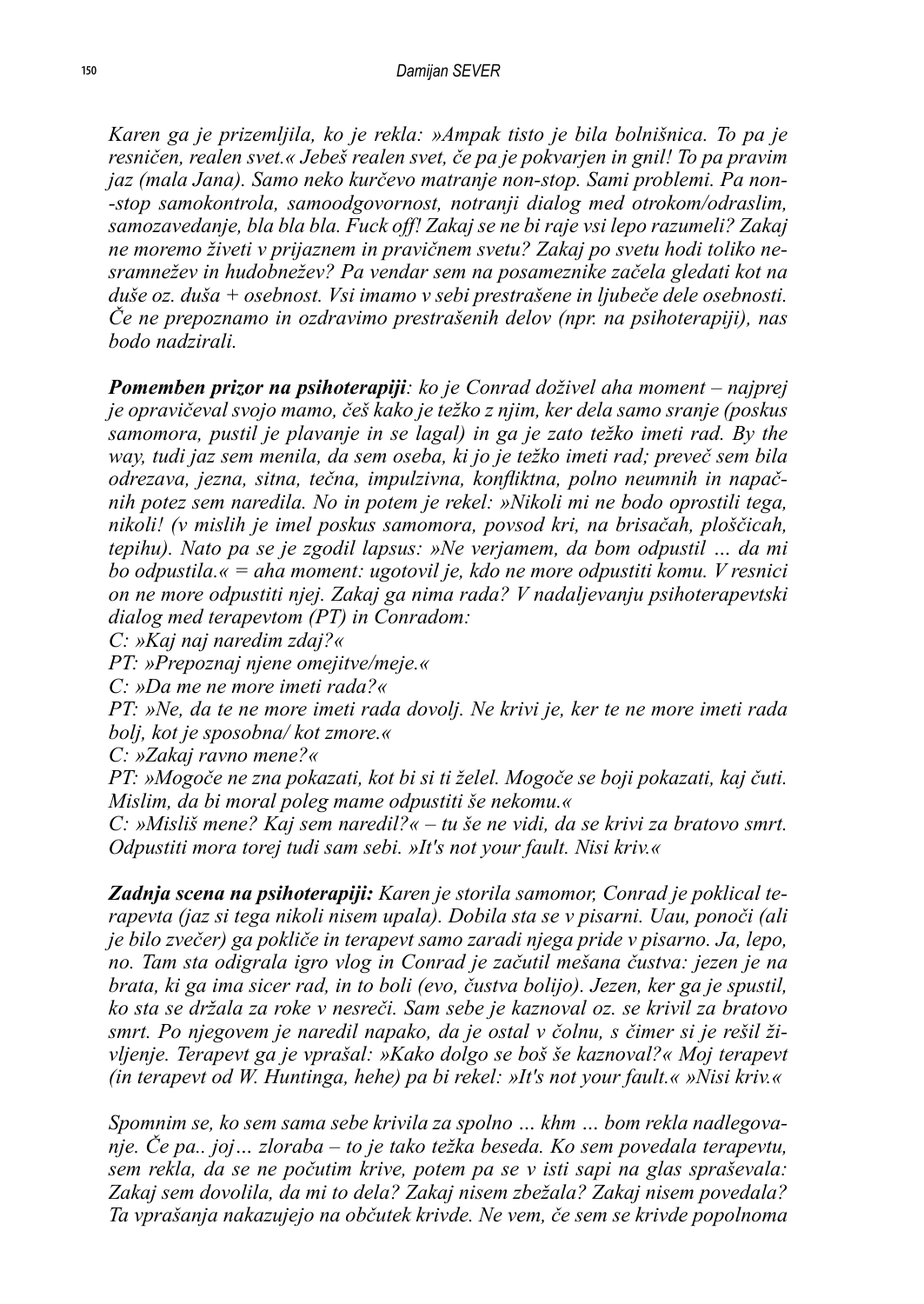*rešila (v srcu), vem pa, da otrok razmišlja drugače kot odrasel. Če bi šla z razumom, ki ga imam danes kot odrasla ženska, nazaj, bi ga v isti sekundi ustavila, ampak pred skoraj 35 leti nisem bila to, kar sem danes. V otroški glavi se pletejo drugačne stvari. Vedela sem, da to ni prav. Ne bi smel tega delati. Ampak ima me vendar »rad«. Vzame si čas zame (za razliko od mame in ateja), igra se z mano: karte-šnops, potapljanje ladjic, skupaj smo gledali tv – ne samo porničev, tudi risanke in filme (na žalost tudi grozljivke in kriminalke, da me je bilo potem strah iti gor po temi). Včasih mi je kaj kupil (ampak zapomnila sem si samo spodnje hlačke v 6. ali 7. razredu, kar ni mi bilo niti malo všeč, stric ne sme kupovati tako intimnih stvari! To mi je šlo po glavi, počutila sem se umazano (kaj če si je predstavljal moje ... khm … mednožje, ko je kupoval gate, fuj prasec! In si me je predstavljal v njih. Vem, da me je imel raje od Maje ali Davida. Ob njem sem se počutila posebno. V primarni družini sem bila trinajsto prase. Imela sem občutek, da imata starša raje Majo in Davida kot mene. Pri njem je bilo pa obratno. Končno nekdo, ob katerem sem nekaj posebnega. Po drugi strani pa sem se ga zelo bala. Znal je biti tako surov in zmešan; pravi čudak je bil, kot en psihopat. Zanima me, kakšno diagnozo bi mu postavili? Bolj kot pišem, bolj vidim, da vse skupaj ni normalno. Fak ej! Najraje bi šla takoj pod tuš, tako usrano se počutim. Imel me je rad? Ne, to ni ljubezen. To je zloraba! In jaz nisem kriva. It's not my fault. Zakaj mi ta stavek še vedno ne zveni dovolj domače? Ni moja krivda. Hmmm.*

**Conradova mama:** *Prvi vtis o njej: ženska je potlačila ogromno bolečih čustev, zato trpi. Zbežala bi celo v London, kar je predlagala možu in rekla: » … ker hočem zbežati.« Mislim, da v resnici hoče stran od vsega sranja, od bolečine, trpljenja. Ampak žal je tako, da kamorkoli greš, gre tvoja »prtljaga« vedno s tabo. Ne moreš ji pobegniti, lahko pa odpreš »kovček« in se soočiš z vsebino. To je edina pot do svobode. Beth se skriva za masko »popolnosti«. Je »fina dama«, lepo urejena, oblečena, frizura, urejen dom, pogrinjki na mizi, vse tipi topi. Pred drugimi je »vesela in družabna«. Bolj se zanima za druge kot za lastnega sina. Conrad to še prekleto dobro čuti. Pred njo je živčen in nesproščen. Njun pogovor je neroden in nepristen, npr. v prizoru, ko je bila mama v Buckovi sobi.* 

**Podobno je z mojim očetom***: Izmenjala sva par besed o vremenu, otrocih in morda še kakšno o politiki, to pa je bilo vse. Potem pa tišina, napetost in nemir. Kaj naj še rečem? Kaj naj vprašam, da prekinem tišino? Zakaj on mene nič ne vpraša? Ga ne zanima, kako sem – v resnici, kaj se dogaja z mano? Si ne želi izboljšati odnosa? Zakaj se nič ne potrudi? Pizda mu materna, jebe se mu za mene. Zakaj je takšen? Rada bi, da bi bil bolj vesel, sproščen, družaben, zgovoren, pozoren, topel, ljubezniv. Pa ni. Sploh kdaj bo? Ja, najin odnos se je zelo spremenil. Pa ne zato, ker bi on postal vse prej našteto, ampak zato, ker sem se spremenila jaz. Zdaj je dosti bolj sproščeno vzdušje, ni nekih prikritih zamer, marsikaj sem mu odpustila – ne zato, ker ne bi naredil nobene napake, ampak zato, ker vem, da v tistem času ni zmogel ali znal drugače. Tudi on nosi svojo prtljago. Najin odnos je živ dokaz, da za spremembo odnosa, ne rabiš (in niti ne moreš) spremeniti drugega, ampak sebe.* 

**Prizor na vrtu:** *Conrad leži na ležalniku, mama pride k njemu. Tu je celo pokazala skrb zanj, ko ga je vprašala, kaj dela, o čem razmišlja. V tem delu je zaigrala*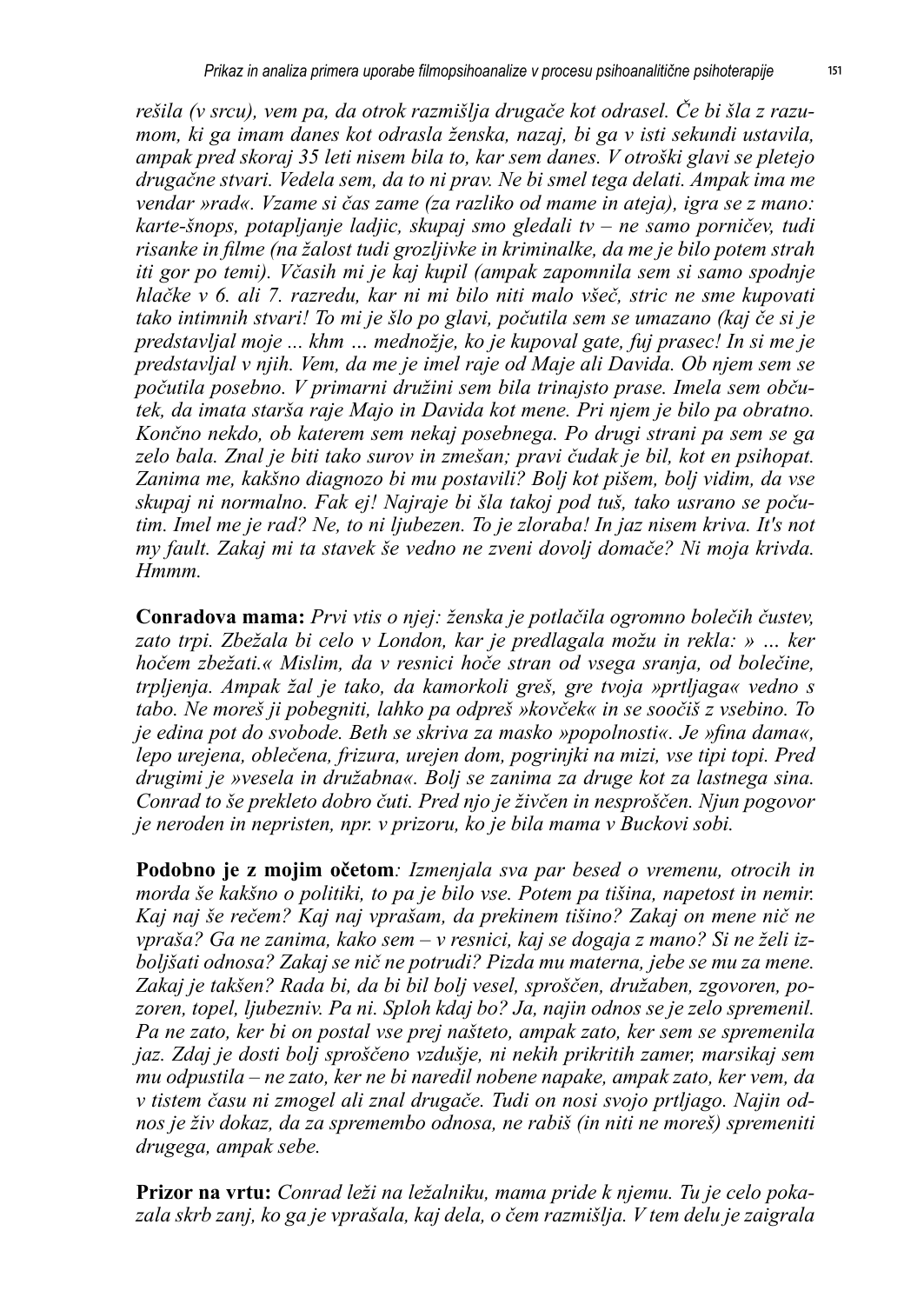*nežna glasba, ki je še dodatno vzbudila moje upanje, da se bosta zbližala, se dotaknila drug drugega, se končno začela pristno pogovarjati. Močno sem si želela, da bi postalo vse ok. Ampak ne. Potem je v jedilnici stal pred njo, jo gledal v oči, skoraj ji je že nekaj rekel in se ji odprl (si predstavljam, koliko poguma je za to rabil!), ko je zazvonil telefon in jo »rešil« (saved by the bell). Stara se je seveda raje posvetila bednemu telefonskemu klicu kot lastnemu sinu. Še več, celo smejala se je cela happy, kako je vse ok. Boli jo kurac za sina. Tudi moja mama je znala viseti na telefonu in čvekati s prijateljicami ali še raje v živo v dnevni, na mizi pa kakšna literca in polno smeha ter čvek pozno v noč. Kaj pa Maja, David in jaz? Zakaj se z nami ni toliko pogovarjala – o pomembnih stvareh mislim? Nekoč, ko je prišla za par dni iz Francije, sem se odločila, da ji bom povedala za Samota (da je bil odvisen od heroina in celo zgodbo). Končno sem zbrala pogum, ona pa se je ravno takrat odpeljala s frendico. Pa je šla moja izpoved! Še teh par dni, kar smo se videle na leto, je bila zelo malo doma. Hvala lepa!*

*Conradova mama se je sramovala, da je Conrad hodil na psihoterapijo. Včasih sem se tudi jaz sramovala tega, da hodim na psihoterapijo, bog ne daj, da bi kdo izvedel, kaj si bodo mislili? Psihoterapijo rabijo »norci«. Danes brez problema povem, da sem hodila na psihoterapijo. Seveda tega ne govorim kar tako naokoli, če pa ocenim, da je situacija primerna, povem in me ni sram. Normalno se mi zdi. V filmu so te stvari kot družinska zasebnost. Očetu se zdi super, da si je Conrad poiskal pomoč, ona pa se tega sramuje. Oče je na zabavi povedal neki ženski, mama to vidi kot vdiranje v zasebnost. Bog ne daj, da bi kdo izvedel, da imajo probleme in da niso popolni. O šit, včasih sem bila tudi jaz takšna. S to razliko, da jaz nisem hotela prikazati, da sem/smo popolni, samo nisem hotela, da bi ostali videli, da sem/smo čudni, drugačni, zmešani in da so pri nas kar naprej neke scene.* 

*Nikoli nisem hotela govoriti o sebi, nič intimnega. Čisto sem bila zaprta vase, v svoj svet (tudi pred najbližjimi). Zelo težko sem se komu vsaj malo odprla. Pretvarjala sem se, da z mano ni nič narobe, da nimam nobenih težav. Mislila sem, da je priznati, da imam kakšno težavo, slabost. Nočem biti šibka, hočem biti močna in samozadostna. Močna v tem smislu, da me nihče več ne bo mogel prizadeti. Nikoli. Ne pa da me je vsaka najmanjša in še tako malenkostna izjava lahko spravila s tira in sem o njej razmišljala ure in ure, jo analizirala po dolgem in počez. Hotela sem, da me noben človek, nobene besede, nobeno dejanje več ne bi moglo prizadeti. Hotela sem bit sama sebi dovolj. Nobenega ne rabim. Ampak resnica je bila daleč od tega. Nisem bila močna, v sebi sem bila zelooooo prestrašena. Grozljivo prestrašena. Šele zdaj to vidim oz. čutim. Čeprav sem se v poznih najstniških in zgodnjih dvajsetih letih delala močno (alkohol, droge, zabave, fuck off, odjebite, boli te kurac za vse), sem bila v resnici prestrašena majhna pupa. Ko se je bilo treba zresniti in iti v službo, je vse skupaj udarilo ven. In me zlomilo. Hvala bogu za psihoterapijo! Ne vem, kako bi se sicer končalo. In ni res, da nobenega ne rabim. Kdo pa lahko živi sam? Ljudje rabimo družbo, samo hudič je, ko je tako malo takšnih, s katerimi bi se res želela družiti – malo je pristnih, ljubečih, odkritih ljudi, ki si upajo odvreči maske. To si želim, odnose, v katerih bi lahko ljudje duhovno rasli, si zaupali in se pogovarjali o lastni bolečini, čustvih ipd.*

*Ob prvem gledanju filma sem prvič začutila sočutje do Beth v prizoru, ko so*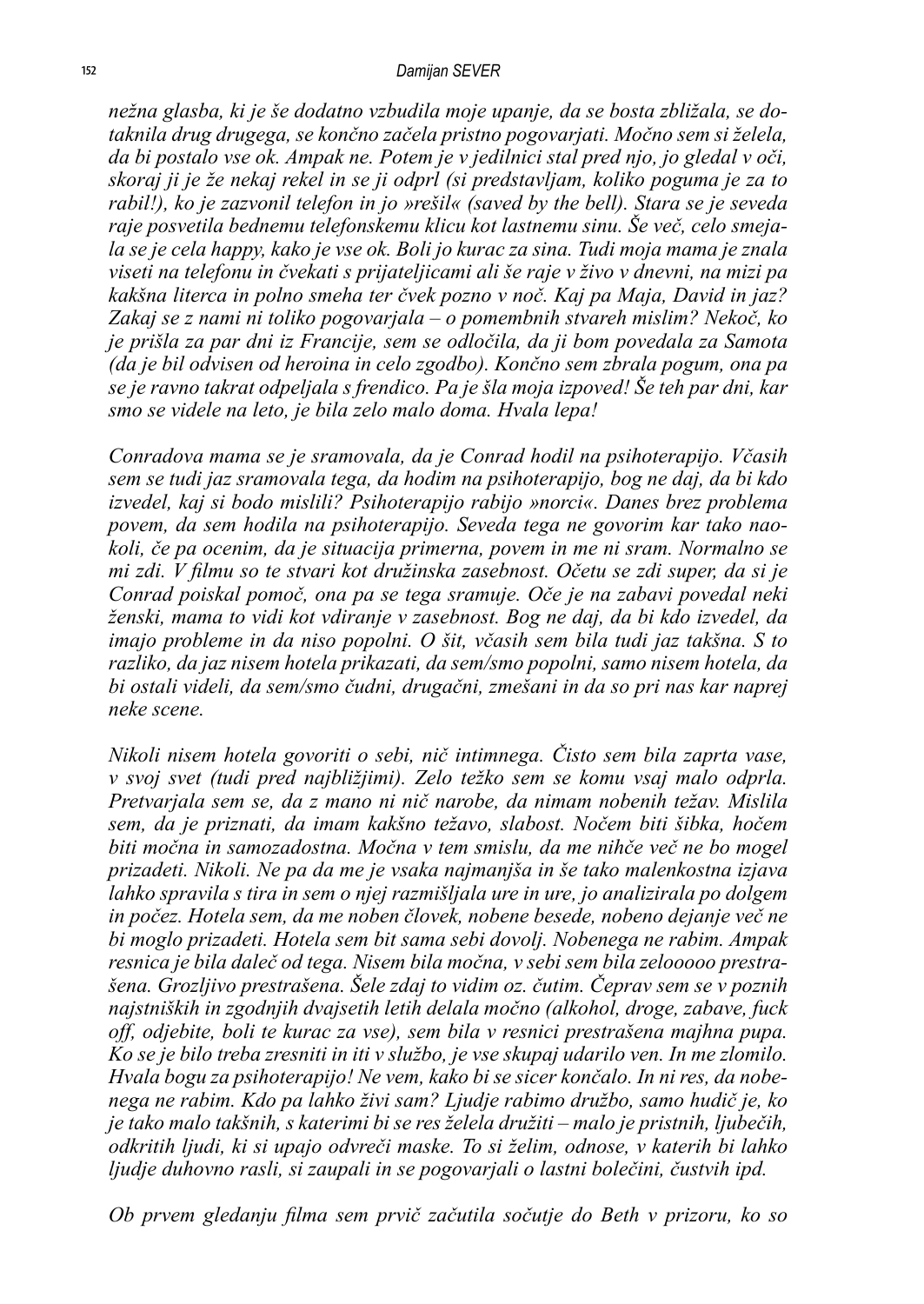*igrali golf. Med njo in njenim možem se je razvil prepir. Najprej sem si mislila v stilu: glej jo, spet bo bluzila po svoje. Potem pa je jezno, rekla bi, da tudi nekako obupano, vprašala: »Kaj vsi hočete od mene? Bog, ne vem več, kaj vsi hočete od mene!« Začela sem razmišljati, da ji mora biti v resnici zelo težko. Ne zmore. Ne more se odzvati in izpolniti vseh pričakovanj drugih (npr. objeti Conrada, ko naredi izpit). »Ne zmorem se odzvati vsakič, ko nekdo reče: glej, naredil sem nekaj lepega, rada me imej.«*

*Spomnila sem se sebe, kako težko mi je včasih zraven mojih otrok. Te je zelo težko priznati. Gre vendar za moje otroke, ki jih imam neizmerno rada. Potem pa pride trenutek, ko bi jih poslala na luno. Dajte mi že mir. Nehajte kar naprej nekaj pričakovati in zahtevati od mene. Nehajte kar naprej gnjaviti mami, mami, mami. Kako grozno se slišijo moje besede. Kdor to bere in me ne pozna, si mora misliti, da sem najslabša mama pod soncem. Pa nisem. Res nisem. So trenutki, ko je težko. Ampak vedno obstaja izbira – izbira, da se odločiš drugače, da se spremeniš, da se soočiš s svojimi čustvi in svojo preteklostjo. To je pot do svobode. Ta pot je težka, a mislim, da je živeti neraziskano življenje še težje.*

*Tudi moja starša očitno nista zmogla ali znala drugače. In tudi danes delata, kakor pač zmoreta in znata. Ko gledam s tega stališča, ju bolje razumem. To ni opravičilo za njune »napake«, je pojasnilo. Lažje mi je, ker vidim, da morda pa le ni problem samo v meni. Nisem bila jaz kriva, ker me oče ni objel in mi povedal, da me ima rad. Tega ni zmogel in še danes ne zmore, a kljub temu vem, da me ima rad. Seveda bi mi bilo ljubše, če bi znal pokazati svojo ljubezen, ampak tako pač je. Lažje je sprejeti človeka takšnega kot je, kot pa od njega pričakovati nekaj, česar ne zmore, potem pa mu to še zameriti.*

**Na Conradovo mamo** *pa sem kljub temu še vedno jezna. Oziroma raje bom rekla, da sem razočarana. Upala sem, da jo bo pogovor z možem na koncu filma streznil. Mož ji je rekel, da je mogoče z Buckovo smrtjo pokopala tudi vso svojo ljubezen in najboljše v sebi. Težko si predstavljam njeno bolečino, ker niti pomisliti ne upam, kako je, če izgubiš otroka. Upala sem, da bo skapirala, ko ji je rekel: »Mogoče pa se ne gre za Bucka, ampak zate.« Točno tako, gre se za njo. Ona je tista, ki se mora rešiti bolečine, sicer jo bo vedno preganjala. Šla je v sobo in odprla kovček. Prepričana sem bila, da so v kovčku Buckove stvari, ki jih bo prvič od pogreba vzela v roke in se ob njih zjokala. Glasba v tem prizoru je spet povečala moje upanje, da bo vse ok. Sicer bo mama žalostna, a bo zbrala dovolj poguma in moči, da se sooči z bolečino. Kaaj? Šla bo? Pa ne me jebat. Razmišljala sem, kako bi bilo, če bi šla jaz z mamo in/ali očetom na psihoterapijo + Maja in David. Vedno sem mislila, da je fajn, da sta se moja starša ločila, ker sta se itak samo kregala, ampak koliko lepše bi bilo, če bi ostala skupaj in rešila težave. Danes bi lahko bili srečna družina. Zdaj imam pa svojo družino, za katero se močno trudim. Vem, da nisem popolna mama, ker to sploh ne morem biti; popolna mama ne obstaja, je samo ideal. Upam samo, da sem dovolj dobra mama.*

**Jeannine***: zelo simpatična punca, prijazna, dobrosrčna. S Conradom sta se dobro ujela. Vesela sem zanju. Jeannine je vprašala Conrada, zakaj se je tako težko z nekom pogovarjati ob prvem srečanju – to se mi je zdelo tako pristno vprašanje. Ni se pretvarjala, odkrito je povedala, kako se počuti (kar je velikokrat težje od*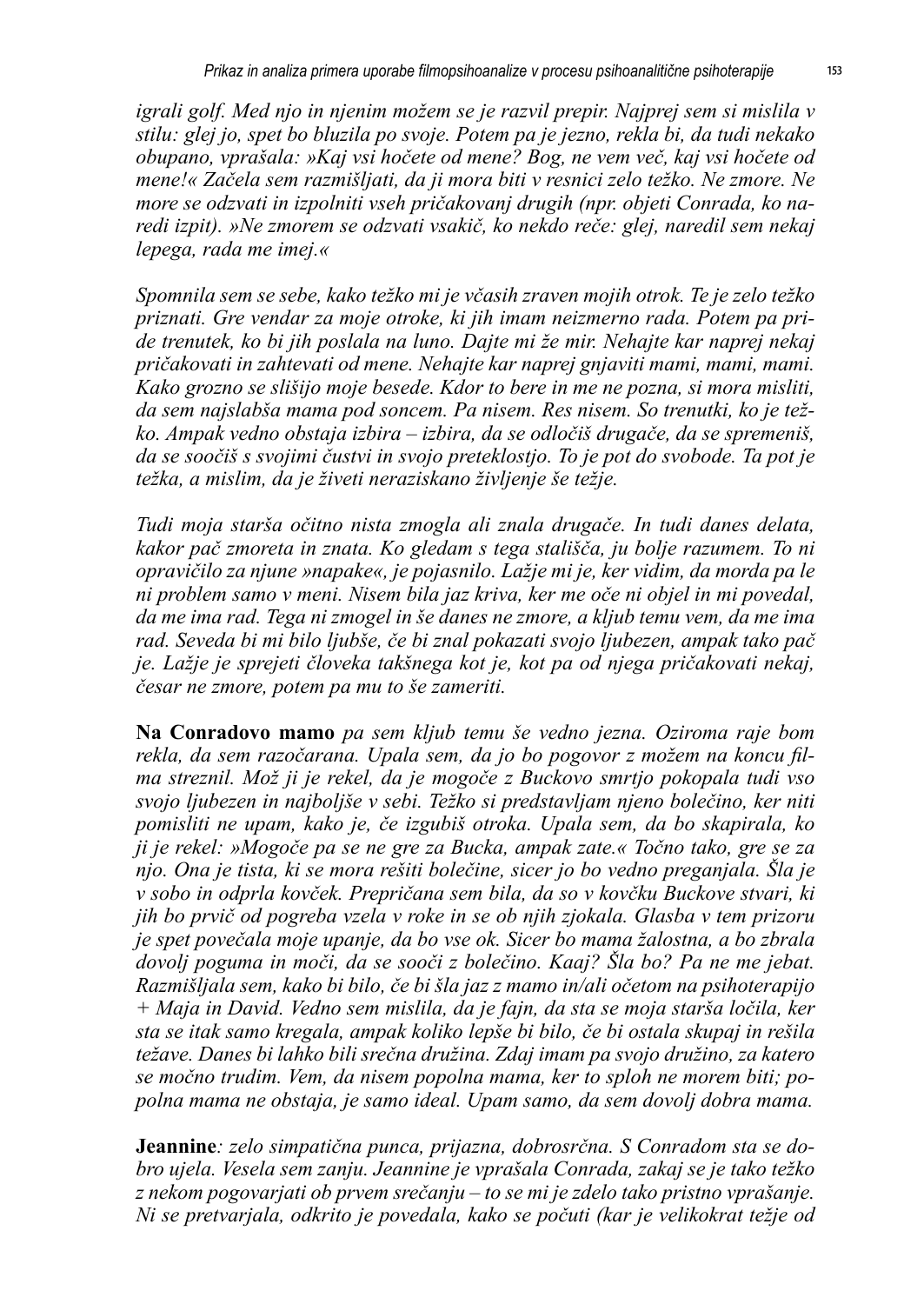*pretvarjanja). Ravno odkrit pogovor o čustvih je dobra pot za vzpostavitev bližine in dobrega odnosa. Conrad ji je lepo odgovoril: »S tabo je lažje.« Prizor na kegljanju oz. v gostilni: Conrad se ji je začel odpirati in govoriti o svojem poskusu samomora, rekel je, da je prva, ki ga je vprašala o tem. Ostali »prijatelji« ga imajo za živčnega, čudnega – površinski odnosi; mama ignorira zadevo, oče se trudi, da bi ga razumel, a mislim, da se mu Conrad ne odpre, ker ga noče obremenjevati – za to je v bistvu tudi šel na psihoterapijo, da bi dobil več kontrole, da drugih ne bi več tako skrbelo zanj. Tudi sama npr. nočem obremenjevati ateja s tem, da bi mu povedala, kaj je počel Tone. Kako bi prenesel? Bi mi verjel? Bi mu bilo hudo? Bi bilo to zanj pretežko? Bi se sekiral? Bi mislil, da pretiravam in da to sploh ni nič takega?*

*Nazaj k prizoru: v trenutku, ko je Conrad začel govoriti o poskusu samomora (glasba stopnjuje napetost in pričakovanje, kaj bo povedal), so v gostilno vstopili pijani kolegi. Jeannine se je začela smejati, kar je Conrada prizadelo, češ on govori o tako resni stvari, ona pa se smeji. Res, da je smeh v tem trenutku neprimeren, a če bi se pogovorila o tem (vsaj v avtu, ko ga je Jeannine vprašala, če se želi pogovoriti), bi jo lažje razumel. Tudi jaz se smejim ob neprimernih situacijah. Sicer ne več tako pogosto, kot nekoč, se pa še zgodi. Jeannine je rekla, da se smeji, ko postane situacija nerodna. Jaz se smejim, ko izvem nekaj zelo hudega – ampak to samo, če je z mano Maja (kot je bila tudi takrat, npr. pri gledanju porničev – ko bi vedeli, kako zelo si želim, da bi lahko napisala, da smo gledali samo risanke in komedije). To je tak živčni smeh, ni pristen. Težko ga je ustaviti.*

*Prizor, ko sta se starša vrnila s počitnic: Conrad je objel svojo mamo!! Uau (pogumen) in jima rekel, da je vesel, da sta spet doma. Mama je bila čisto šokirana, ni zmogla vrniti objema. Zadnjič je moj oče izvedel dobro novico, ki jo je že dolgo čakal. Sama pri sebi sem si mislila: to pa je moment, ki si »zasluži« objem, ampak nisem zmogla. Najbolj zaradi tega, ker vem, da bi bilo njemu neprijetno – kot je bilo Conradovi mami. Oče bi mi sicer verjetno vrnil objem, a to bi bila zelo nerodna situacija.*

*Zadnji pogovor med Calvinom in Beth: on joka v kuhinji. Rekel ji je še: »Morda se gre samo zate. Me ljubiš? Me zares ljubiš?« Ni prenesla. Ni zmogla. Kako grozno je zadrževati toliko bolečine v sebi. In koliko energije to vzame. Kot je rekel terapevt Conradu:*

*C: »Biti jezen vzame preveč energije.«*

*PT: »Več energije rabiš, ko se zadržuješ.«*

*C: »Ko se prepustim čustvom, se počutim slabo.«*

*V nadaljevanju je sledil njegov izbruh jeze na terapevta (fuck you! Kaj pa ti? Kako se ti počutiš?)*

**Konec***: čudovit konec. Spet ista glasba kot na začetku. Krasen, pristen odnos med očetom in sinom. Conradu in očetu je uspelo. Vzpostavila sta pristen, topel in ljubeč odnos. Pogovorila se, se objela in si povedala, da se imata rada. Vse to jima je uspelo, ker sta se soočila s svojo bolečino. Mama se ni, zato ji ni uspelo. Potlačevanje in zanikanje čustev onemogoča svobodo, preprečuje notranji mir in povečuje razdaljo med ljudmi. Lepo je, da oče takole prevzame odgovornost za svoje »napake«. Ko bi tudi moj oče to zmogel. Lahko bi se opravičil, ker nas je z*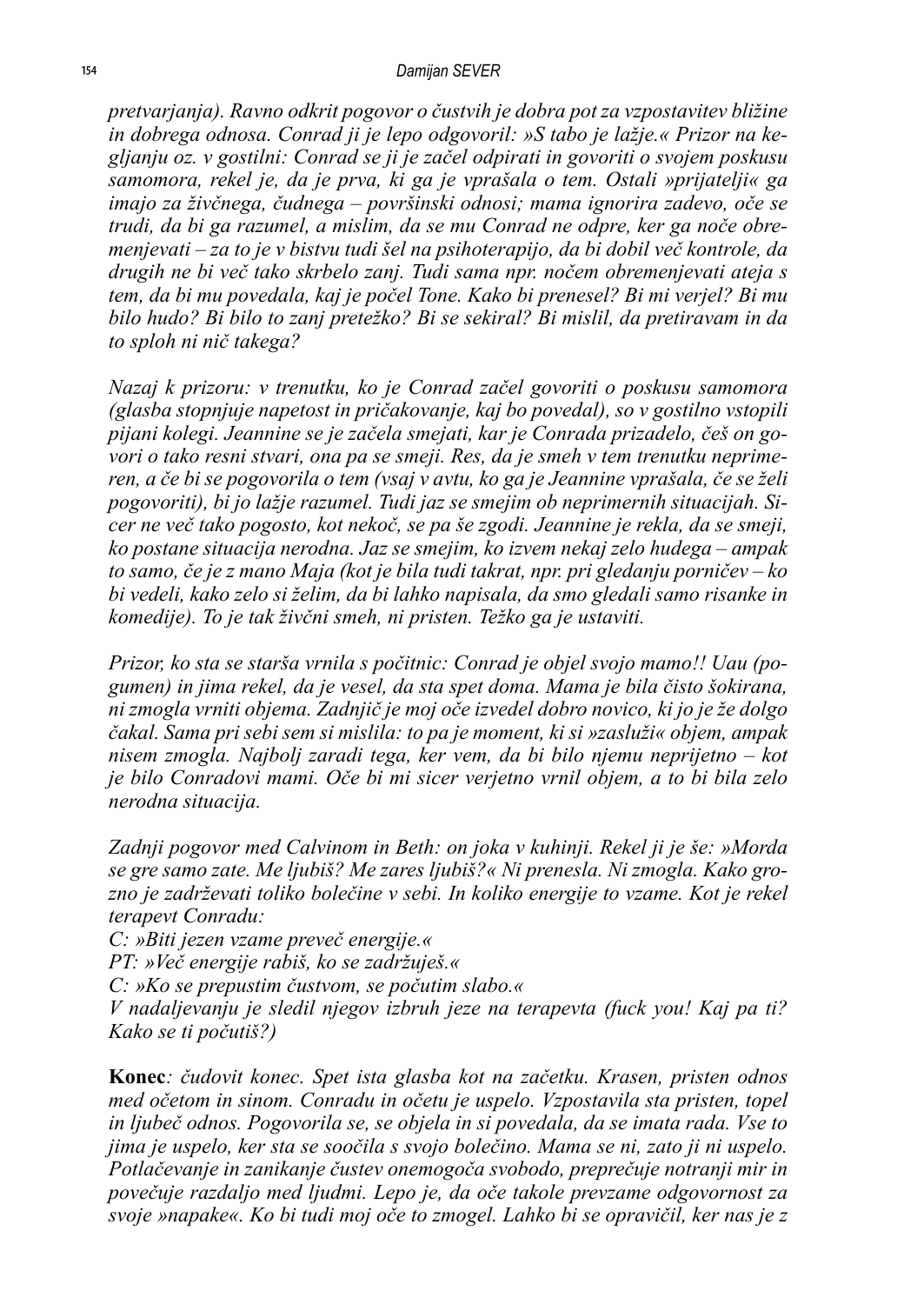*Majo in Davidom pijan peljal in smo imeli nesrečo, Maja s počeno lobanjo, David cel v modricah in zašit, jaz z zlomljeno roko, ki so mi jo v bolnišnici morali še dvakrat naravnavati. Niti omenil ni nikoli. Lahko bi se opravičil za pijančevanje, za varanje, za razdor naše družine (prav tako mama), za neplačane preživnine, za neukrepanje v zvezi s Tonetom (grožnje, vpitje, prepiri, poskusi samomora – to otroku ni lahko gledati in foter bi lahko to vedel) itd. Res pa je, da mi je pred par meseci rekel, da me ima rad. Odpeljala sem se k njemu z namenom, da se pogovoriva o najinem odnosu, zakaj nič ne štima, zakaj se ne razumemo, v čem (ali v komu) je problem, ali je sploh moj pravi ata in takrat mi je rekel, da me ima rad. To je bil edini pogovor, ki je bil vsaj približno podoben pristnemu pogovoru. Še vedno je bilo ogromno zadrževanja, a tisto, kar je vendarle bilo izrečeno, je bilo pristno.*

**Sanje, spodbujene z ogledom filma***: Tole sem danes sanjala: bila sem pri babici (najstarejša sorodnica = moj arhaični del oz. mala Jana). Na njenem vrtu sem se trudila nekaj zakopati, neki paket ali kaj. Zdi se mi, da sta v tej »jami« že bila zakopana tudi Janko in Metka. Živa sta tam notri, na »varnem«, kot da sta v nekem bunkerju, zavetišču, zaklonišču. Malo sta mi zmrdala oz. prestavila paket. Vseeno sem z lopato gor nametala zemljo in upala, da bo paket tam notri skrit na varnem - vsaj za nekaj časa (kot npr. med vojno). Kaj hudiča bi to pomenilo? Kaj sem zakopala? Kaj nočem, da ostane zunaj? Kaj hočem skriti na varno? Iščem povezavo s filmom - tudi Beth je mož rekel, da je z Buckovo smrtjo zakopala vso svojo ljubezen. Priznam, da me je kar malo strah, kaj naj bi to pomenilo pri meni?*

*Hmmm. Danes dopoldan sem razmišljala o tem, da vas moram odložiti. Moram to storiti - zase, ker mi bo tako lažje. Ne bo šlo drugače. »Pozabiti« moram na vas, se čustveno oddaljiti, da me ne boste »motili« pri mojem vsakdanjem življenju. Posvetiti se moram svojemu življenju, v katerem ni prostora za vas (ojoj, kako to boli!). Vau, zdaj ko pišem, se mi je posvetilo - vas sem zakopala, ne? Oziroma svoja čustva do vas. Ampak zakaj sta tam notri Janko in Metka?*

#### **Analiza zdravilnih psihoanalitičnih dejavnikov**

Če naj bi določena metoda imela osnovne značilnosti psihoanalize, mora vsebovati vsaj delo z odpori, transferjem in ozaveščanjem nezavednih vsebin. Prisotnost teh in ostalih psihoanalitičnih zdravilnih dejavnikov vsebuje tudi Janina filmska izpoved, ki sem jih zaradi omejenosti prostora tu samo delno analiziral: odpore, ozaveščanje individualnega in kolektivnega nezavednega, ozaveščanje nezavednega s pomočjo glasbe, čustva in katarzo, transfer in asociacije na mamo ter druge ženske like, transfer in asociacije na očeta ter druge moške like, transferno nevrozo in psihoterapevtski odnos. Uporabil sem dele Janine filmske izpovedi, ki jih še nisem v zgornjem prikazu.

#### **Odpori**

Iz spremnih tekstov pacientov, ki so sodelovali v raziskavi (Sever, 2014), lahko povzamem nekaj najbolj očitnih odporov, ki so se pojavili na začetku ali še pred začetkom raziskave: jeza, bes, prepiri in agresivnost (»mož me bo xy, sina bom xy«), nespečnost, vrnitev simptomov, pozaba, represija, potlačitev (»ničesar se ne spomnim, čeprav sem trikrat gledal film«), psihosomatika (»zbolim za virozo in grem na urgenco, dobim an-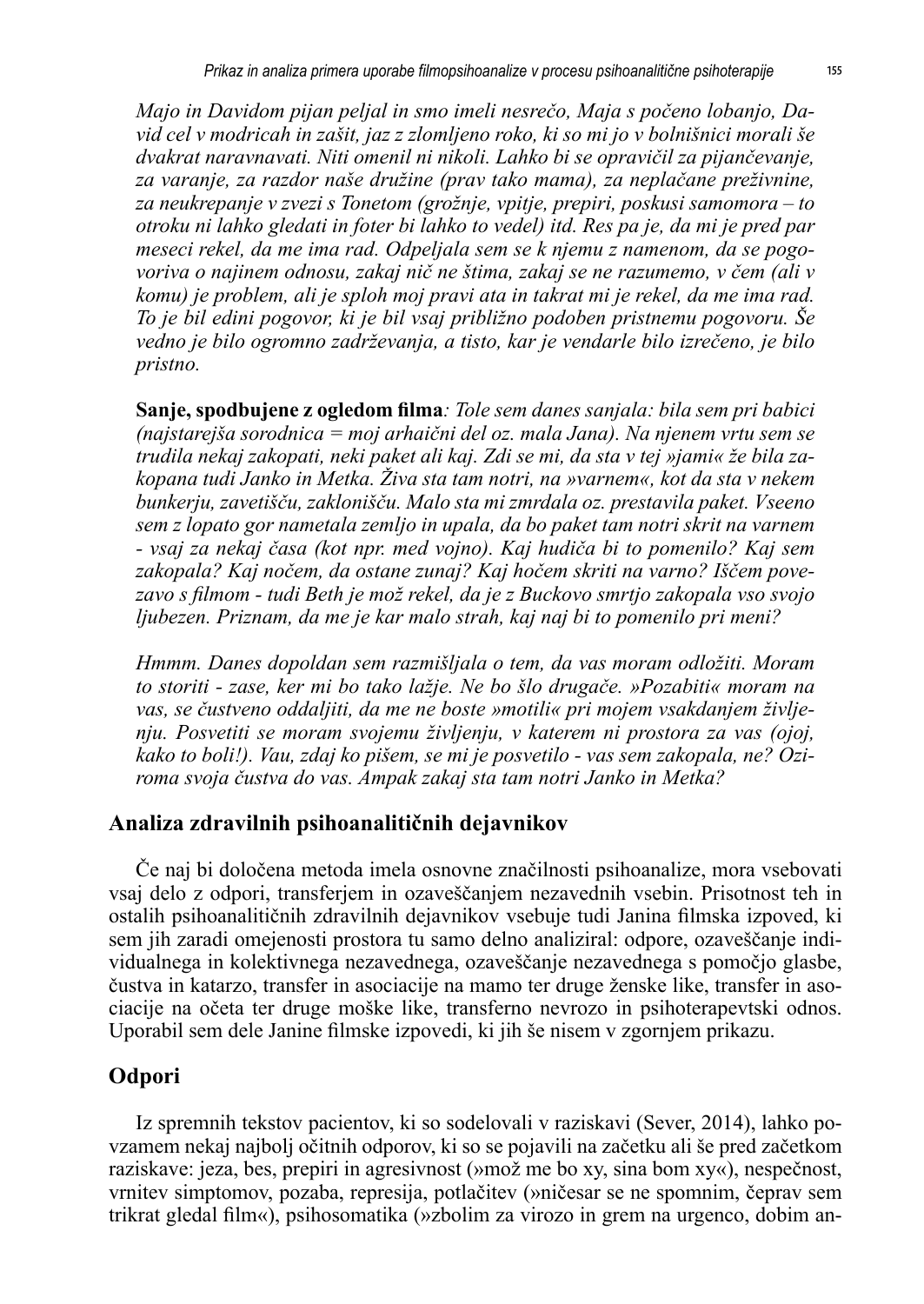#### *Damijan SEVER*

tibiotike«), čudna naključja (»iz neznanega razloga mi 'crkne' računalnik; vzamem lap top na dopust, da se v miru posvetim pisanju, pozabim napajalnik; 'crkne' mi Garmin in moram navigirati; v službi so mi naložili nepredvideno delo, zato prosim za dodaten čas pisanja«). Pogosto je »prisila« od znotraj ali od zunaj vplivala, da je pacient odlašal začetek pisanja filmske izpovedi oz. tega sploh ni napravil kljub temu, da si je želel.

Dragocen mi je bil komentar neke pacientke, ki je uspela premagati odpore: »Na začetku mi ni šlo. Malo me je bilo strah, nisem vedela, ali bom zmogla, ali bo dovolj dobro, kako naj se lotim? Potem sem samo asociirala. Kar lilo je iz mene. Ponovno sem se srečala s svojimi senčnimi deli, zato je bolelo, ampak je bilo zdravilno. Tudi nasmejala sem se iz srca, kot že dolgo ne. To filmoterapijo gledam kot nepričakovan bonus, cukerček po zaključku psihoanalize. Še ena uporabna tehnika za duhovno rast, poleg avtoanalize in interpretacije sanj. Vsekakor deluje. Upam, da se tu ne boste ustavili, kar pogumno, kot ste vi znali reči (evo, tako se vam vračajo vaše interpretacije, haha). Če bo kdo od sivih eminenc mnenja, da ne deluje, ga, hm, pošljite k meni na prevzgojo, ga bom hitro zrihtala. Saj veste, da jaz nimam toliko potrpljenja kot vi. Hvala vam za povabilo. Sama sem ogromno odnesla. Res dobra izkušnja, vredna nadaljevanja.«

Jana se je pred in skozi proces pisanja filmske izpovedi soočala z odpori, podobno kot se to dogaja na klasični pogovorni psihoanalizi: »*Zelo težko mi je začeti pisati, ker se počutim, kot da pišem domačo nalogo in moram bit pridna »pupa« in se izkazati pred fotrom*.«

Nazoren je tudi Janin opis odpora do seans, ki jih opisala ob tem, ko je prepoznala Conradove odpore:

*Conrad je najprej govoril, da mu na psihoterapiji ni všeč in da je to v bistvu očetova ideja. Sprva je bil živčen in nemiren. Podobno se je dogajalo z mano. Včasih se je začelo že v avtu na poti, se stopnjevalo do vstopa v pisarno in se nadaljevalo med terapijo. Hitro bitje srca, tesnoba, strah, mrzle roke, potenje, hitro dihanje. Zakaj morava sedeti drug nasproti drugega? Nočem ga gledati v obraz, v oči. Nočem, da on gleda mene. O čem naj govorim? Vse sem že povedala. Nič novega / pametnega nimam za povedati. Naj raje on meni kaj pove, npr. naj mi da nasvet, kako naj bom srečna.* 

#### **Ozaveščanje individualnega in kolektivnega nezavednega**

Osnovna naloga psihoanalitika je pomoč pri pacientovemu ozaveščanje nezavednih vsebin. Najpogostejši pacientov zaščitni obrambni mehanizem je potlačevanje, zato je temeljna naloga psihoanalitične obravnave, da nezavedno postane zavestno. Freud je rekel, da je psihoanaliza arheologija duše in je sam proces raziskovanja s prispodobo poimenoval »lupljenje čebule«. To vlogo ozaveščanja nezavednega zmore opraviti tudi FPA.

*Preko filma sem prišla v globok stik s svojim nezavednim. Občutila in podoživela sem svoje zelo ogrožajoče vsebine, »zlorabo«, svojo agresivnost in hrepenenje po očetovi ljubezni in sovraštvo do mame. Moje nezavedno: na dan je prihajala majhna pupa, ki je čutila jezo in sovraštvo do starša, ki svojemu otroku ne pokaže ljubezni ter sočutje do ubogega Conrada, ker ga mama ne pocarta. Zakaj se ni*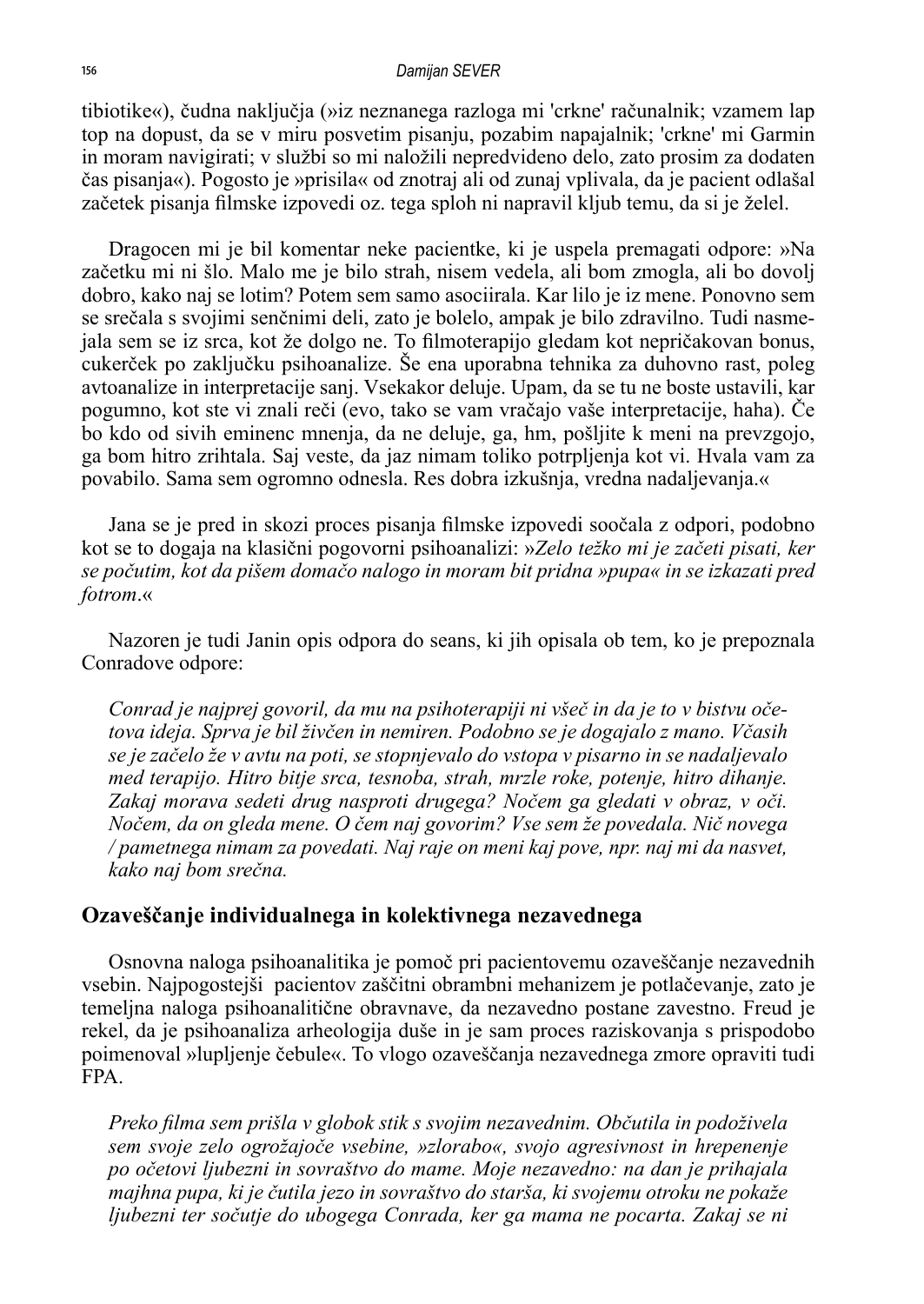*odprl očetu, če pa je tako pozoren in skrben do njega? Fouš sem mu za takega očeta.*

#### **Ozaveščanje nezavednega s pomočjo glasbe**

Zanimalo me je tudi ozaveščanje nezavednega s pomočjo glasbe, kar je potrdila tudi Janina filmska izpoved:

*Svoje naredi tudi glasba – klavir. Poveča občutek melanholije. Spet lepo in žalostno hkrati. Glasba je sama po sebi lepa, a zvoki klavirja me spominjajo na glasbeno šolo. Na začetku sem bila navdušena nad igranjem klavirja, sčasoma pa je postalo vse na silo. Nisem več igrala zase, ker bi mi bilo to fajn in bi pri tem uživala. Igrala sem v glavnem samo še za starša in učiteljico klavirja. Tudi v glasbeni šoli je bil problem druženja z ostalimi otroki. Plus tečna učiteljica, ki sem se je bala. Vadi, vadi, vadi. F\* off! V rit si vtakni ta klavir in me pusti pri miru! Igranje klavirja ni življenjsko pomembna stvar. Sploh pa, ne bi moglo biti to fajn, nekaj pri čemer bi uživala? V glavi sem vedela, da sem bila kar dobra, ampak srce je pravilo drugače. Odpor in strah sta uničila veselje in užitek.*

## **Čustva, katarza**

Film in psihoanalizo povezuje tudi globoko doživljanje čustev, kar je nujni predpogoj za korektivno čustveno izkušnjo. V psihoanalizi tudi preko sanj, pri FPA preko vživljanja v filmsko zgodbo in glasbo. Med doživljanjem zdravilnega filma je ta za naše možgane čustveno resničen, in ko se poistovetimo z glavnim junakom, 'postanemo' glavni junak. Poistovetenje sproža podoživljanje in preko tega katarzo, vendar se šele v odnosu s terapevtom lahko zgodi rekonstrukcija in korekcija primarne čustvene izkušnje. Šele takrat je podoživljanje res zdravilno.

*Pa p\* m\*, kaj bo že prišel kdo in me pocartal???? Ne, ne mislim Toneta, mislim koga normalnega. Mi bo kdo povedal, da me ima rad??? Me sploh ima kdo zares rad? Rad takšno, kakršna sem, z vsemi slabostmi vred. Sem res tako čudna in nemogoča? Očitno sem. Nisem vredna ljubezni in normalne (!) pozornosti. Zakaj potem sploh živim?*

*Naj se j\* toti terapevt (pardon), ker se samo napravlja, v resnici se mu j\* zame, samo majhna nepomembna pika sem. Iz protesta sem jezno odvihrala iz pisarne, in to brez rokovanja. Tak! Tu maš zdaj! Naslednjič sem bila spet tam. Poraz ali pogum? Znak šibkosti ali moči?*

*Conrad se je nato znesel nad terapevtom (mislim, da je to bil acting out): »F\* you!« V tem delu sem prav uživala. Ja, super Conrad, to delaj! Zderi se! Naderi ga! Naj gre ven iz tebe. Potem mi je scena postala prav smešna, tako da sem se prav nasmejala (pri drugem gledanju).*

*Ampak žal je tako, da kamorkoli greš, gre tvoja »prtljaga« vedno s tabo. Ne moreš ji pobegniti, lahko pa odpreš »kovček« in se soočiš z vsebino. To je edina pot do svobode. Potlačevanje in zanikanje čustev onemogoča svobodo, preprečuje notranji mir in povečuje razdaljo med ljudmi. Ko se s čustvi soočiš, postaneš*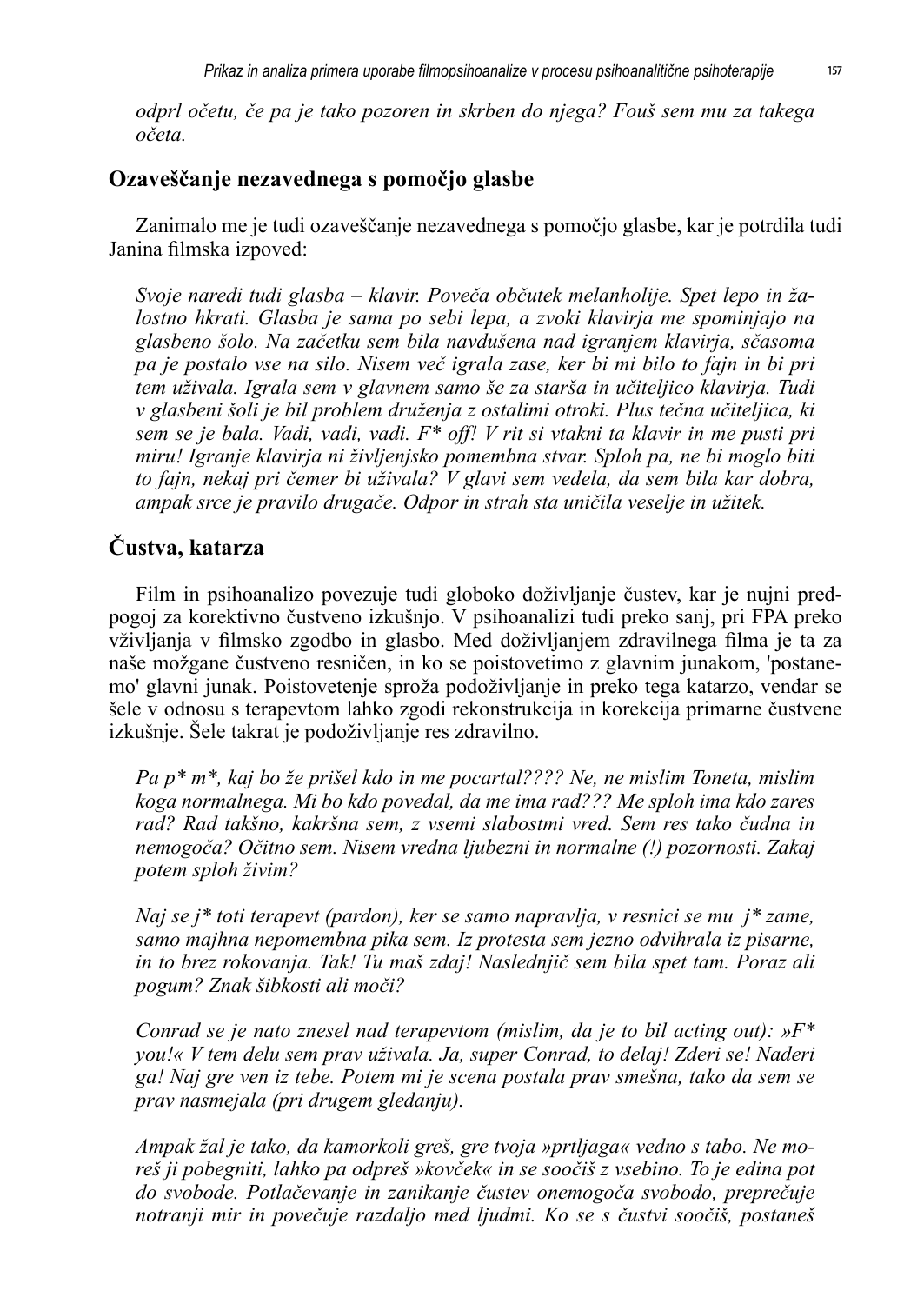*svoboden.*

#### **Transfer**

Podobno kot se transfer pojavi na seansah do analitika, se pojavlja tudi v filmski izpovedi na filmske like in se kasneje predela na terapiji. Freud je dejal: »Najbolj nena¬vadno je, da pacient analitika ne gleda v luči realnosti, […] temveč pacient vidi v analitiku pomembno osebo - reinkarnacijo - iz svojega otroštva, preteklosti.« (Freud, 2000: 53) Praper je ta pojav definiral kot: »Transfer je v bistvu ponovitev (anahronizem v času), nova izdaja starega objektnega odnosa.« (Praper, 1996: 42) Freud nadaljuje: »Transfer je ambi-valenten; zaobsega pozitivno, nežno in tudi negativno, sovražno držo do analitika, ki ga pacient praviloma postavi na mesto enega od staršev – očeta ali matere.« (prav tam)

Do takega ambivalentnega transfera pride tudi pri gledanju zdravilnih filmov, kar je razvidno iz izsekov filmske izpovedi, kjer sem podrobneje raziskal transfer in asociacije na mamo in druge ženske like ter na očeta in moške like. Pozitivni transfer je gonilo psihoanalitičnnega procesa in podobno velja, da je pozitivni transfer gonilo identifikacije s filmskimi liki.

Podobno kot analitika na terapiji postavi gledalec v zdravilnem filmu sebi pomemben lik za avtoritativno figuro in se z njim poistoveti. »Novi nadjaz (tokrat filmsko sprožen, opomba D.S.) ima sedaj priložnost za neke vrste naknadno vzgojo nevrotika, popravi lahko napake, ki so jih starši zagrešili med svojo vzgojo.« (prav tam) To pacientu lahko uspe šele v nadaljevanju FPA, saj deluje film včasih samo kot sprožilec.

#### **Transfer in asociacije na mamo ter druge ženske like**

Glede na to, da je mama eden od ključnih elementov »primarne svete trojice«, je tudi v filmski izpovedi zaslediti pogost transfer na mamo in posledično na druge ženske like. Opazil sem, da so si pacienti, katerih težave so povezane z nezadostno, nekompetentno in neadekvatno materjo, sami izbrali film, ki se je dotikal tudi tematike mame. To potrjuje znano dejstvo, da so vse nadaljnje psihične rane pravzaprav »metastaze« izvornih ran (primarne simbioze) z mamo oz. očetom, o čemer pišem v nadaljevanju.

*Opa, sin hodi na psihoterapijo, to bo zanimivo. Kaj pa je s to materjo? Očitno z njo ni vse v redu, mislim, da je še bolj vsekana od sina. Oče ni hotel, da prekine terapijo, ko je mama rekla, da bi šli na dopust; predlagal je celo, da bi vsi trije šli skupaj na terapijo (stara seveda ni hotela iti, ker je za njo to sramotno, družinske stvari so privatne – v resnici jo je strah kot psa!) Najbolj mi je šlo na živce, ko je govorila oz. se drla, da so njihove težava zasebna družinska stvar, ki jih bodo rešili sami, v družinski zasebnosti. Aha, good luck.*

*Do mame sem čutila jezo, prezir, gnus, sovraštvo. Prekleta hladna mati, boš že pokazala kakšno čustvo ali je pretvarjanje vse kar znaš?! Odvrži že to ferdamano masko popolnosti in sreče. Od trenutka, ko sem skapirala, da v resnici ne zmore drugače, se mi je začela smiliti. Začenjala sem jo razumeti. Hudo je, ko vsi nekaj pričakujejo od tebe (imej me rada, pokaži mi ljubezen, daj mi to, daj mi ono), ti pa tega ne zmoreš. To je grozen pritisk in verjamem (vem), da si v tem želi samo*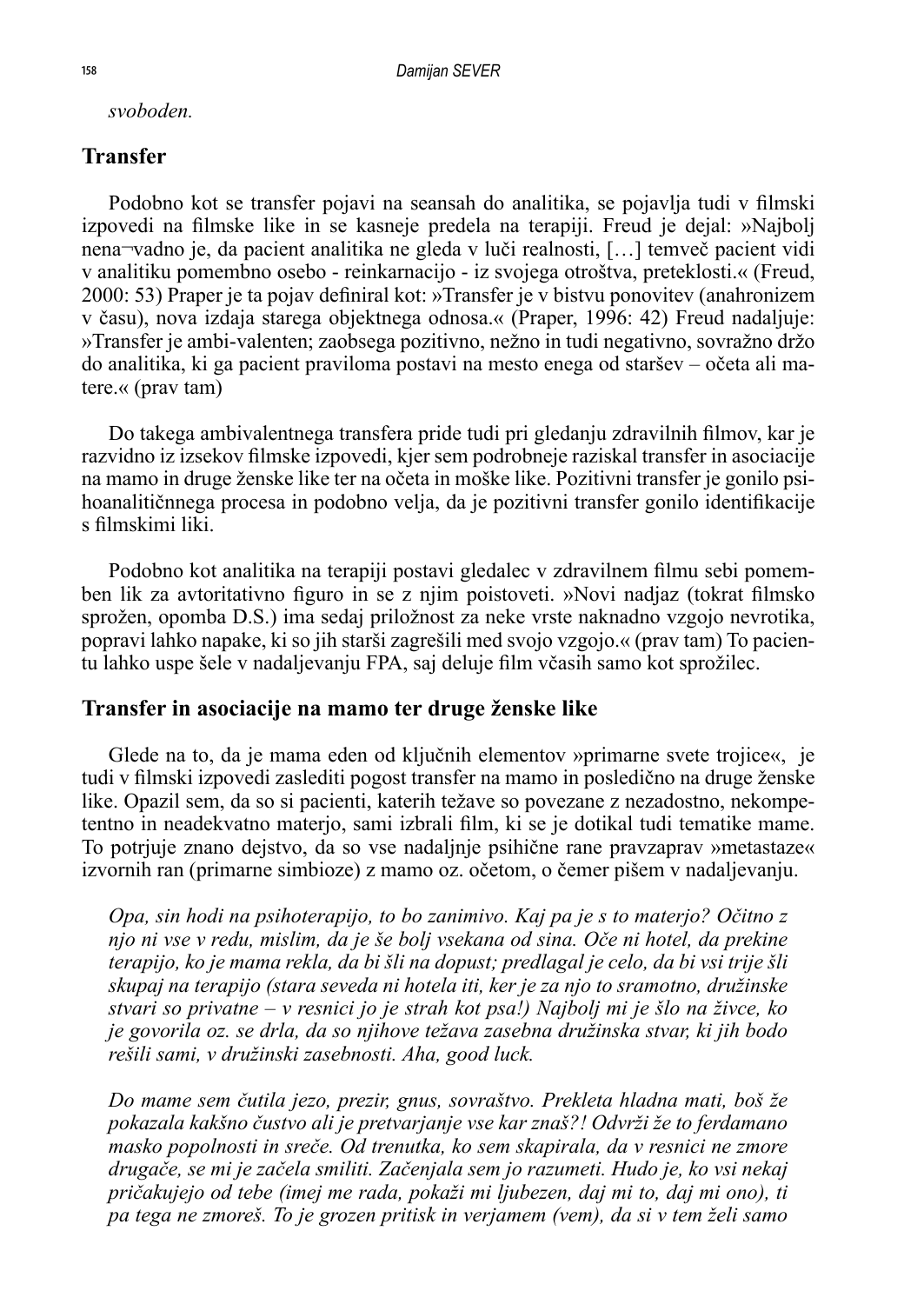*pobegniti od vsega. Ampak to žal ne gre tako.* 

*Čutim prezir do nje, ker ni dovolj močna in ker ji družina ni dovolj pomembna, da bi se potrudila, vsaj poskusila. Bedna mi je. Na koncu mi vseeno ostaja upanje, da se bo vrnila, se spravila k sebi in bodo srečno zaživeli. Če bi bil drugi del filma, bi gotovo gledali njo na psihoterapiji, kako se sooča s svojimi čustvi – moralo bi biti tako!*

*Lahko rečem, da me je mama zelo odbijala, zato me je malo strah. Zakaj? Tistega, česar ne vidiš pri sebi, baje vidiš pri drugih, in če se na to čustveno odzoveš, potem je to v tebi. O šit, sem tudi jaz hladna mama?* 

*Še en prizor z mamo, ko bi najraje v tv skočla in jo zgrabila za vrat: družinsko fotografiranje. Zavedam se teh besed; ko sem jih pisala, so mi zvenele tako kruto, surovo, zverinsko, hotela sem jih spremeniti v to, da bi jo stresla ali pa focnla, pa sem na koncu pustila original. Pa p\* no, da niti toliko ni, da bi se zraven Conrada postavila in se slikala. P\* ji m\*! Kak žalostno! Ubogi Conrad. Ful se mi je zasmilil. Vsaj nekaj jeze je sprostil, ko se je ateju zadrl, naj ji že da f\* fotoaparat. Ova budala babja pa spet, kot da nič ni bilo: »Kdo je lačen? Pripravila bom sendviče.« Pa daaaaaaaaj! J\* sendviče.*

*Kaaj? Šla bo? Pa ne me j\*. Šla je in z njo tudi njena »prtljaga«. Daj no, ženska, kaj res ne zmoreš? Tako sem si želela, da bi ostali skupaj. Mogoče pa se bo vrnila. Lahko bi šli vsi skupaj na psihoterapijo, da bi se rešili bolečine in bi zaživeli kot srečna družina. To je želja majhne Jane.*

#### **Transfer in asociacije na očeta ter druge moške like**

Psihoanalitiku so znane posledice, ki jih lahko imajo z očetom povezane travmatske izkušnje v nadaljnjem življenju posameznika. Raziskave kažejo, da so moški in ženske brez adekvatnega očeta pogosteje kot drugi nevrotični, depresivni in nagnjeni k samomoru (Grun in Robben, 2011: 40–41). Avtorja poudarjata, da je za zdravljenje med drugim pomembno spoznati dovolj nadomestnih očetovskih in materinskih objektov, kar posredno omogočajo tudi zdravilni filmi. Hkrati se pacienti na psihoterapiji zavedajo, da jim bo med predelavo občutkov ob strani stal psihoanalitik, ki večini takih pacientov predstavlja lik dovolj dobrega nadomestnega očeta (brata, strica), zaradi česar se sploh počutijo dovolj varni za raziskovanje nezavednega.

*Med njima mamo in sinom ni stika, samo napetost, ki bi jo lahko rezal z nožem. Enako sem se do nedavnega počutila jaz v odnosu z atejem. Vsako srečanje je bilo zelo mučno. Samo pretvarjanje in napravljanje, nič ni bilo pristno, nisva se znala vklopiti. Kot da sva tujca. Z njim se nisem nikoli pogovarjala tako odkrito in sproščeno kot z vami. Ja, najin odnos se je zelo spremenil. Pa ne zato, ker bi on postal vse prej našteto, ampak zato, ker sem se spremenila jaz. Zdaj je dosti bolj sproščeno vzdušje, ni nekih prikritih zamer, marsikaj sem mu odpustila. Najin odnos je živ dokaz, da za spremembo odnosa, ne rabiš (in niti ne moreš) spremeniti drugega, ampak sebe. Lažje je sprejeti človeka takšnega kot je, kot pa od njega pričakovati nekaj, česar ne zmore, potem pa mu to še zameriti.*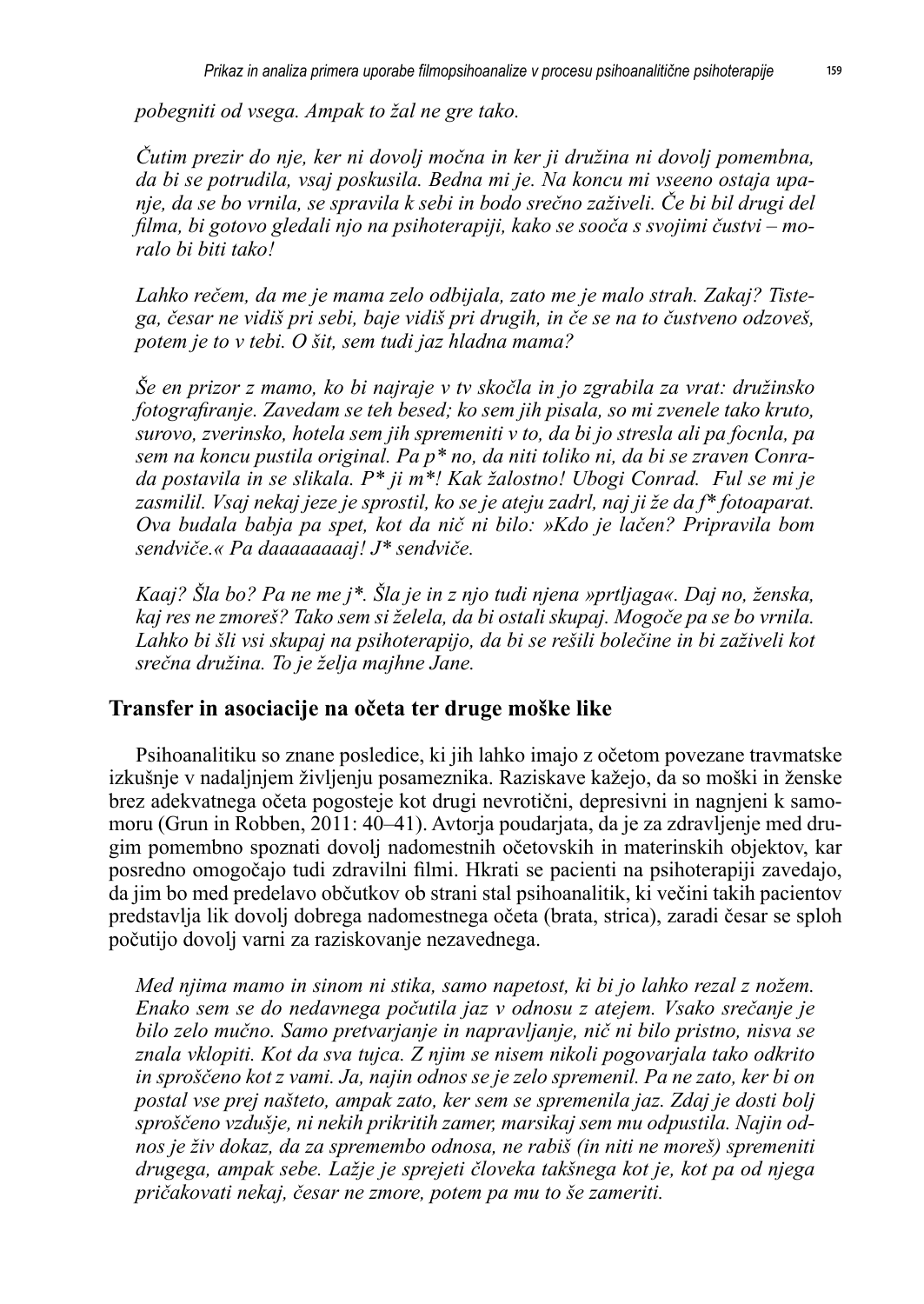*Zadnji pogovor med Calvinom in Beth: on joka v kuhinji. Težko mi je gledati moškega, ki joka. Ok, bom napisala, čeprav najprej nisem mislila. V glavi imam nek spomin, da ste enkrat vi dobili solzne oči na seansi. Pojma nimam, o čem sva se pogovarjala. Sem si to izmislila? Verjetno sem si. Solzne oči še nekako prenesem, samo ne jokati. Enkrat sem sanjala, da ste slon z velikimi solznimi očmi. Se spomnite? Moški, ki joka, se mi zdi tako šibek, nemočen, potolčen, majhen – kot se mi je nekoč zdel ata, ko je jokal, kar je bilo redko. Vedela sem, da mora biti nekaj hudo narobe, če se ati joče. Strah me je bilo. Ni mi bil všeč, hotela sem, da bi bil močen, stabilen, zaščitniški, da bi znal rešiti težave, ne pa da sedi tam kot kup dreka. Gabil se mi je. Calvin reče ženi: nisi močna (v bistvu je res, potrebno je več moči, da se prepustiš in občutiš bolečino, jo sprejmeš in se pogovarjaš o njej, kot pa da se delaš močnega, potlačiš bolečino in se zapiraš vase).*

*Krasen, pristen odnos med očetom in sinom. Conrad je sprva spet prevzel krivdo nase glede maminega odhoda. Ata: »Ne delaj tega. Nihče ni kriv.« In potem še doda, da se stvari pač dogajajo in nimamo vedno odgovorov na vse. Priznal je, da ga ni vedno poslušal in da mu je deloval, kot da ne bo panike z njim.* 

*Lepo je, da oče takole prevzame odgovornost za svoje »napake«. Ko bi tudi moj oče. Oče (v filmu) me je pomiril, ker je topel, ljubeč, pozoren (ko se vrneta s predstave, opazi luč in gre k njemu). Jeza zaradi mame, prezir do nje, ker ni pozorna in skrbna mama (ne opazi luči v sobi, zajtrk mu kar zabriše vstran).*

#### **Transferna nevroza**

Pri Jani se je v filmski izpovedi pojavil spomin na transferno nevrozo iz najine terapije ki se je v terapevtskem procesu korektivno razrešila.

*Takrat še nisem imela pojma o terapevtskem odnosu, transferju in kontratransferju ipd. »fore«, bi rekla mala Jana. Nisem vedela, a se je kljub temu zgodilo in me ruknilo kot strela z jasnega, povsem nepripravljeno. Kaj hudiča je zdaj to?! Navezala sem se na terapevta. Prepričana sem bila, da je to nekaj prepovedanega in da me bo terapevt vrgel s terapije. Ampak me ni. Takrat sem bila ziher, da je to narobe in da se je zgodilo samo meni. Ostali pacienti/ke se vendar ne navežejo na terapevta. Nisem poznala te »scene«, transferja itd. in dokler tega nisem izbrskala na internetu, sem bila prepričana, da ne bova mogla nadaljevati s terapijo.*

*Nato sem začela dobivati neke zavrnitve od vas: ne, ne dam vam bonbončka, ne, ne moreva biti prijatelja, ne, ne moreva iti na sprehod, jaz sem vaš terapevt, vi ste pacientka Jana, to ni realen odnos, ne, ne morete dobiti moje jopce, ne, ne povem vam nič o sebi, lahko pa fantazirate (j\* fantazije!) Kdaj imate rojstni dan, koliko ste stari, kje živite, s kom živite, imate otroke?? Poveeeejteeee mi!!! Nič. No, okej, kasneje ste povedali nekaj malega. Sicer pa same meje.*

*Delal se je dobrega in razumevajočega, jaz pa sem se ujela v past. Spet. Mater, sem naivna. Enkrat sem videla novo pacientko; mikalo me je, da bi šla do nje in ji rekla, naj čim prej »pobegne« od tu, preden bo še njo omrežil. Ker pol bo pa res težko iti. Pobegne, ker je preveč težko želeti si nekaj, kar ne moreš dobiti (v mojem primeru vas za prijatelja, ene bi vas pa kar oženile). Pobegni, preden te*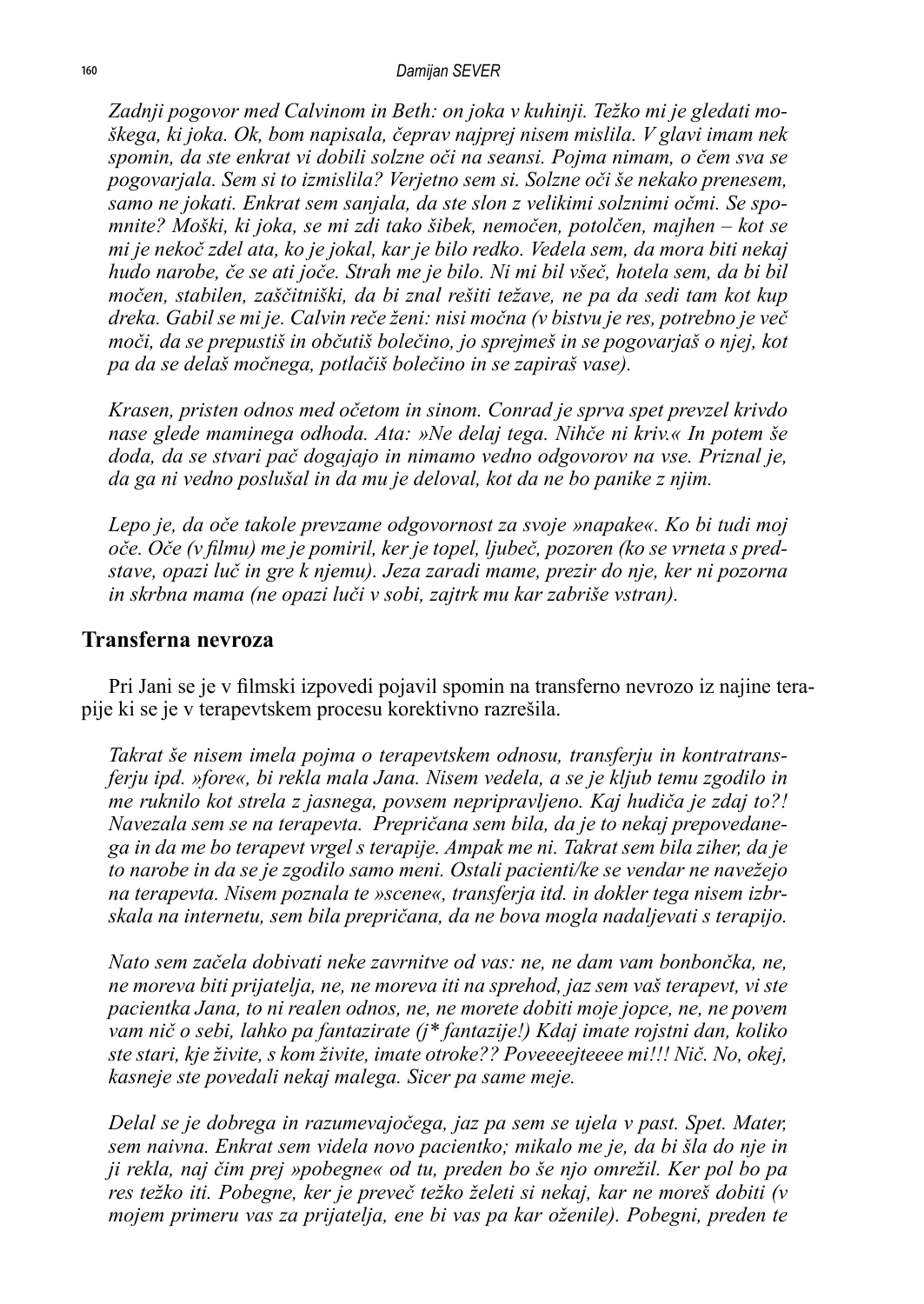*bo preveč bolelo. Nimaš že dovolj težav? Hočeš še eno več? Ne? No, pol pa raje pobegni. Ne boš ga dobila, namenil ti bo samo eno uro, potem pa adijo do naslednjič. Vmes pa se bo ukvarjal z drugimi. To boli.*

#### **Psihoterapevtski odnos**

Eden ključnih dejavnikov uspešne in učinkovite psihoterapije je odnos med pacientom in terapevtom. Zdravilni filmi vzbudijo nezavedne vsebine in ponudijo iztočnice za analitsko delo, vendar postane proces zdravilen šele, ko pacienti svoje reakcije na film iskreno delijo s psihoterapevtom in se predajo nadaljnjemu procesu. Psihoanaliza se od točke, ko pacient prinese svoje nezavedne vsebine na uro, nadaljuje v klasičnem settingu.

*Danes, po zaključku terapevtskega procesa, vem, da sem doživela grde stvari – od tu vsa bolečina in tema. Ko sem v začetnih urah na seansah govorila o nekaterih od teh stvari, je moj terapevt pokazal sočutje. Takrat se mi je zdelo to tako*  zelo lepo; uau, temu tipu morda res ni vseeno (čeprav je kasneje prišel dvom o *pristnosti te skrbi in pozornosti – transfer). Ko sem na njegovem obrazu zaznala neko skrb (ali kaj naj bi to bilo), sem si mislila in mu tudi rekla: »Ne, ne, saj sploh ni bilo tako hudo. V redu sem, ni panike, ne skrbite zame.« Hm, zakaj sem pa pol sploh tu? Nisem vas hotela preveč obremenjevati, da vas ne bom spravila v slabo voljo, pa da vas ne dolgočasim in utrujam itd. (tudi ateja npr. nočem obremenjevati s tem, da bi mu povedala, kaj je delal Tone). Počutila bi se krivo, da se nekdo slabo počuti zaradi mene. Čeprav sem vas včasih prav preizkušala, koliko boste zdržali. Kje bo tisti moment, ko me bo vrgel s terapije? Kdaj bom prestopila mejo? Kaj bo prelomnica, ko mi bo rekel, tako, zdaj pa dovolj!* 

*Prizor z začetka filma, ki se mi je še posebej vtisnil v spomin, je most prekrit z listjem. Šele zdaj, sem se spomnila na »najin« most iz kamnov, iiiii, kak lepo. Na eni strani ste vi, na drugi jaz Jana (no ok, ali pa kateri/a drug/a pacient/ka, če že te mora tako biti, hehe). Nekaj naju povezuje, nekaj močnega, na sliki so to kamni. Ampak kako lahko kamni takole stojijo v zraku, od enega konca (vas) do drugega (pacientka)? To je vendar nemogoče, zakaj ne padejo dol? Zato, ker je med njimi cement (nevidno lepilo), ki jih drži skupaj – to je terapevtski odnos, to je tisto, kar naju povezuje in brez tega ne gre. Šla bi nanj, se naslonila na ograjo in občudovala naravo. Bila bi mirna, sproščena in povsem zadovoljna sama s sabo – če čutiš to, je življenje res vredno živeti.*

*Conrad in terapevt sta hitro vzpostavila terapevtski odnos, kar je po mojem možno samo v filmu. Ali pa ne? Tega ne vem. Morda pa res obstajajo ljudje, ki so dovolj sproščeni in dovolj zaupajo, da se hitro navežejo in vzpostavijo odnos. Ampak zakaj bi taki ljudje rabili psihoterapijo?*

*Janina asociacija o psihoterapiji na začetku terapije: O psihoterapiji pravzaprav nisem vedela veliko. Vedela sem, da se terapevt in pacient pogovarjata in to je baje zdravilno. Kako lahko to zdravi? Pojma nimam, v čem je fora. Sediš tam in se meniš z neznancem, se mogoče malo pocmeriš in to je to?! Jaz se sicer ne bi rada jokala, ampak če bom zaradi tega zdrava, bom tudi to storila.*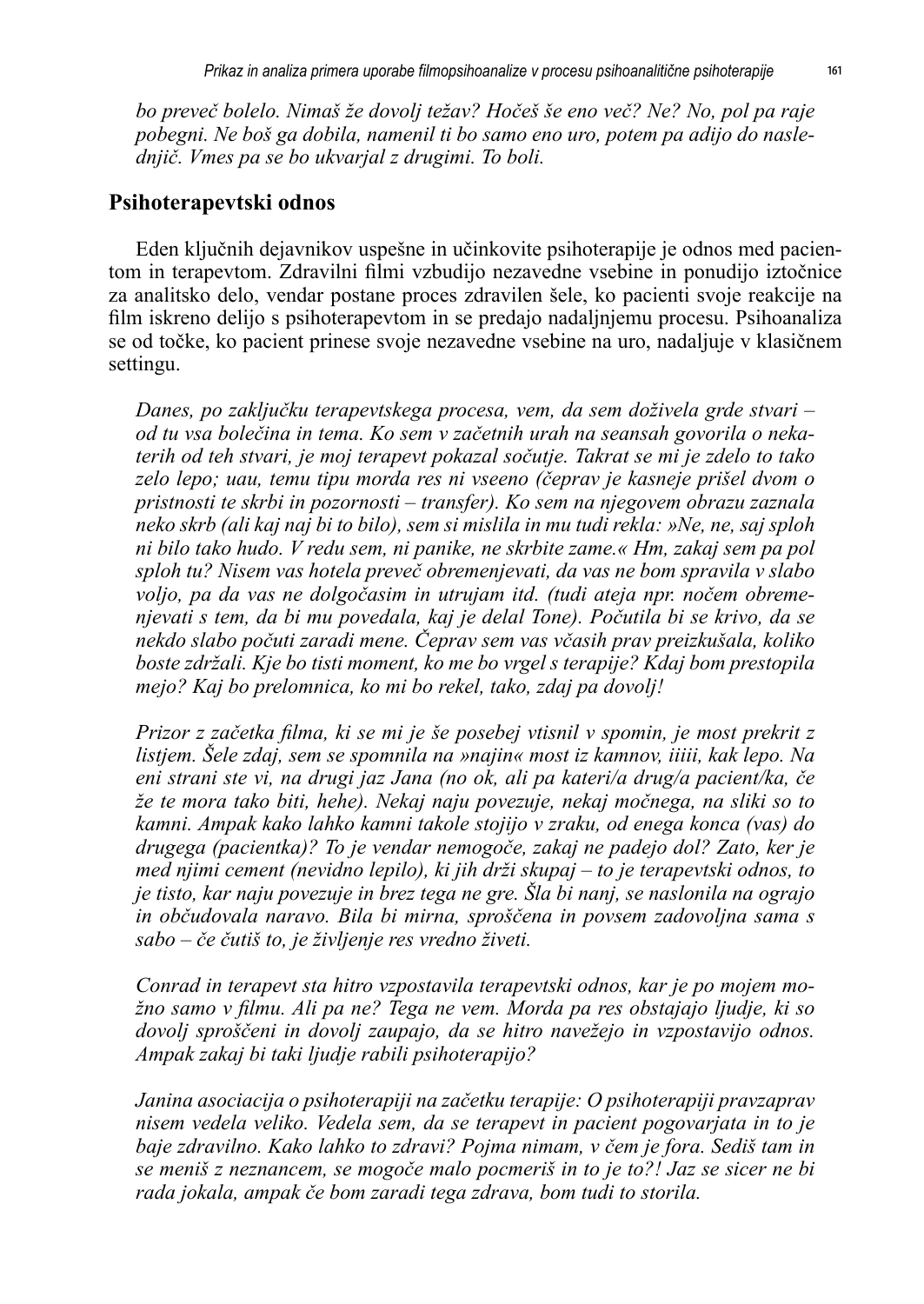#### *Damijan SEVER*

*Naj raje on meni kaj pove, npr. naj mi da nasvet, kako naj bom srečna. Naj me popravi. Naj me naredi normalno. Samozavestno, sproščeno, srečno, družabno, komunikativno, zabavno, s pozitivno samopodobo. To bi prosim. Ljubi bog, pomagaj mi že, p\* no, saj ti plačam! Kaj hudiča moram narediti? Recept prosim! Potem pa mi nekega dne pove, da to ni kot avtomehanična delavnica, kjer bi mehanik na avtu zamenjal par delov in bi bilo spet vse ok. F\*, torej ne bo šlo tak na easy. Potem od njega izvem še, da je v življenju pač tudi trpljenje in da vsi ljudje kdaj trpimo. Kaaaaaaj?! Trpljenje? Ne bom po terapiji srečna do konca svojih dni? Ne me j\*! Kaj terapevt sploh lahko to reče? Mislim, da je naredil napako. Je lahko tako krut? Mi ne bi moral on pomagati? To je pomoč? J\* tako pomoč. Potem pa … Ne vem točno, kdaj se je zgodilo, a prišel je trenutek, ko mi je uspelo. Jaaaa, uspelo mi je.*

*Uči se, bodi popolna, pridna, vljudna, vestna, vzorna, družini v ponos ipd. s\*. Kaj pa ljubezen? Občutek sprejetosti, varnosti, vrednosti? Če tega ni, kako naj bi zrasla v odgovorno in samozavestno žensko? Od kod naj bi črpala zaupanje vase? Majhen namig: če posameznik tega ne dobi v otroštvu, mu lahko pomaga psihoterapija (morda v kombinaciji z antidepresivi). Ampak to pomeni trdo delo, dosti časa, volje, poguma in prekleto veliko potrpljenja. In denarja. Mater, pot bi lahko bila toliko lažja. Po drugi strani pa hvala bogu, da obstaja psihoterapija.*

**Janine asociacije o psihoterapiji ob koncu terapije:** *Zdravljenje duše. Pogovor. Odnos. Transfer in kontratransfer. Ooooo moj bog. Strah, upanje, navezanost, idealiziranje, jeza, sovraštvo, zamera, odpor, dvom, zanikanje, protestiranje, nagajanje, preizkušanje mej, žalost, veselje, smeh, solze, zaupanje, ljubosumje, radovednost, fehtanje (za bonbončke, jopco, sponko, sprehod, objem in verjetno še kaj), fantaziranje, sproščenost, pristnost, uvid, aha momenti, predelava, sprememba, diploma zunaj, hvaležnost, slovo, objem.*

#### **Zaključek**

Predpostavljam, da se učinkovitost delovanja FPA kaže v tem, da je v Janini filmski izpovedi in v drugih filmskih izpovedih, ki sem jih prikazal v svoji raziskavi (Sever, 2014), vsebovana skoraj celotna psihoanalitična zdravilna paleta. Seveda bi bilo potrebno za empirično potrditev učinkovitosti FPA izvesti poglobljene nadaljnje študije. Ob tem se zavedam, da lahko morda prav psihoanalitični terapevti filmoterapevtsko metodo najmanj uporabljamo, sploh ne v klasičnem analitskem setingu, predvsem v krajši analitsko usmerjeni terapiji pa bi lahko bila indicirana. Ostale psihoterapevtske modalitete imajo pri uporabi celotne filmoterapevtske metode (terapevt priporoča film, pacient si ga ogleda, izpolni obrazec, podeli doživetja s psihoterapevtom) manj ovir.

Pri pisanju članka sem izhajal iz predpostavke, da pacienta noben zdravilni film ne pusti takšnega, kot ga je našel, če mu le dopusti, da se ga dotakne, in ta dotik podeli s terapevtom. Upam, da bom s tem člankom spodbudil psihoterapevte, da bodo integrirali v svoje delo tudi filmoterapijo oz. FPA. Če parafraziram izjavo Morpheusa iz filma Matrica: vrata so odprta, ali boste skozi njih stopili, pa je vaša odločitev. Za vstop skozi vrata v novo pa nam lahko pomaga misel legendarnega režiserja Federica Fellinija: »Ni konca, ni začetka. Je le življenjska strast. Nikoli ne izgubite otroške nedolžnosti.«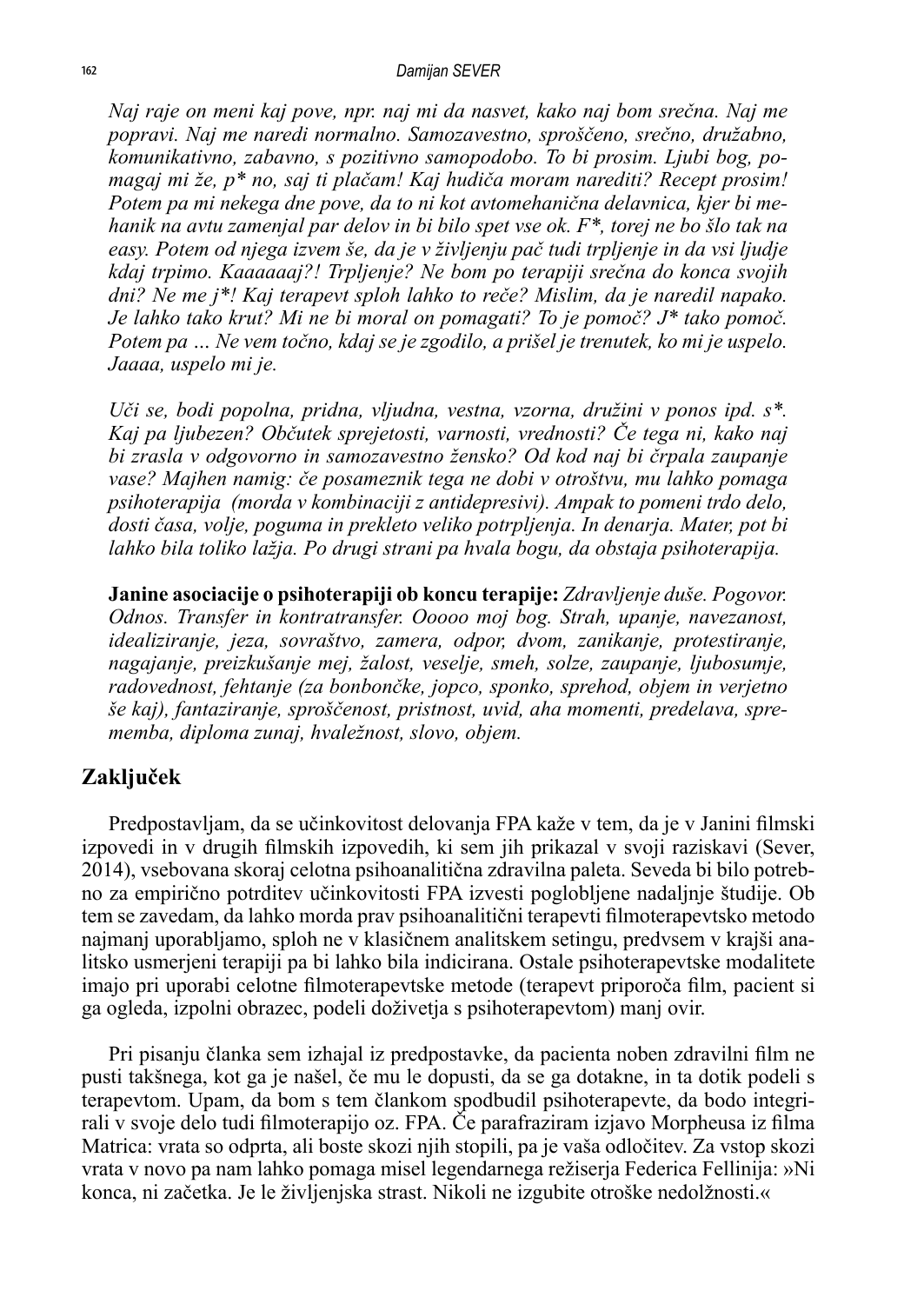#### **Literatura**

Bloom, V. (1993). The Darker Forces: Freud and the movies. J. Am. Acad. Psychoanal. *Dyn. Psychiatr., 2*1: 33–44.

Beebe, J. (1996). Jungian Illumination of Film. Psychoanal. Rev., 83: 579–587.

Brandell, J. R. (2004). Eighty Years of Dream Sequences: A Cinematic Journey Down Freud's »Royal Road«. *Amer. Imago, 61*: 59–76.

Cocks, G. (2003). Stanley Kubrick's Dream Machine: Psychoanalysis, Film, and History. Ann. *Psychoanal., 31*: 35–45.

Díaz de Chumaceiro, C. L. (1998). *Induced Recall of Film Music: An Overlooked Mirror of Transference*.

Countertransference Interactions. *Am. J. Psychoanal., 58*: 317–327.

Deleuze, G. (1989). *Cinema 2. The time image*. London: The Athlone Press.

Fellini, F. http://www.brainyquote.com/quotes/authors/f/federico\_fellini.html Freud, S. (2000). *Očrt psihoanalize*. Ljubljana: Analecta.

Grün, A. in Robben, M. M. (2011). *Najdi svojo življenjsko smer. Zdravljenje ran iz otroštva – duhovne spodbude.* Celje: Mohorjeva družba.

Greenberg, H. R. (2000). A Field Guide to Cinetherapy: On Celluloid Psychoanalysis and its Practitioners. *Am. J. Psychoanal., 60*: 329–339.

Greenberg, H. R. in Gabbard, K. (1990). Reel Significations: An Anatomy of Psychoanalytic Film Criticism. *Psychoanal Rev, 77*: 89–110.

Ihanus, J. (2002). Bernfeld, Psychoanalysis and the Cinema. *International Forum of Psychoanal., 11*: 215–216.

Lacan, J. http://www.lacan.com/bibliographyzi.htm

Maličev, P. (2011). Mitja Reichenberg: Glasba se je samo preselila na filmsko platno. *Sobotna priloga Delo 26.06. 2011*.

Marcus, L. (2001). Dreaming and Cinematographic Consciousness. *Psychoanal. Hist., 3*: 51–68.

Metz, C. (1986). *The imaginary Signifier. Psychoanalysis and Cinema*. Bloomington: Indiana University Press.

Peršin, G., Reichenberg, M. in Rutar, D. (2006a). *Vzgajanje pogleda 1. del*. Kamnik: Matična knjižnica.

Peršin, G., Reichenberg, M. in Rutar, D. (2006b). *Vzgajanje pogleda 2. del.* Kamnik: Matična knjižnica.

Praper, P. (1996). *Razvojna analitična psihoterapija.* Ljubljana: Inštitut za klinično psihologijo,.

Pšeničny, A. (2013). Kako izbrati najustreznejšo psihoterapijo? *Vizita 26. 3. 2013.*  Strokovni članek.

Sever, D. (2014). *Filmo/psihoanaliza« - vloga zdravilnega filma v procesu psihoanalitične psihoterapije.* Magistrska naloga. Ljubljana: Fakulteta za psihoterapevtsko znanost Univerze Sigmunda Freuda v Ljubljani.

Schwartz, L. (2000). Deleuze, Rodowick, and the Philosophy of Film. *Film-Philosophy, vol. 4* no. 16 June 2000.

Sklarew, B. (1999). Freud and Film. *J. Amer. Psychoanal. Assn., 47*: 1239–1247.

Stam, R., Burgoyne, R. in Filtterman-Lewis. (1992). *New vocabularies in film senmiotics: Structuralism, post – structuralism and beyond*. London: Routledge.

Stein, A. (2004). Music and trauma in Polanski's The pianist (2002) 1. *Int. J. Psycho- -Anal., 85*: 755–765.

Villela, L. (1999). From Film as Case Study to Film as Myth. Annu. *Psychoanal., 26*: 315–330.